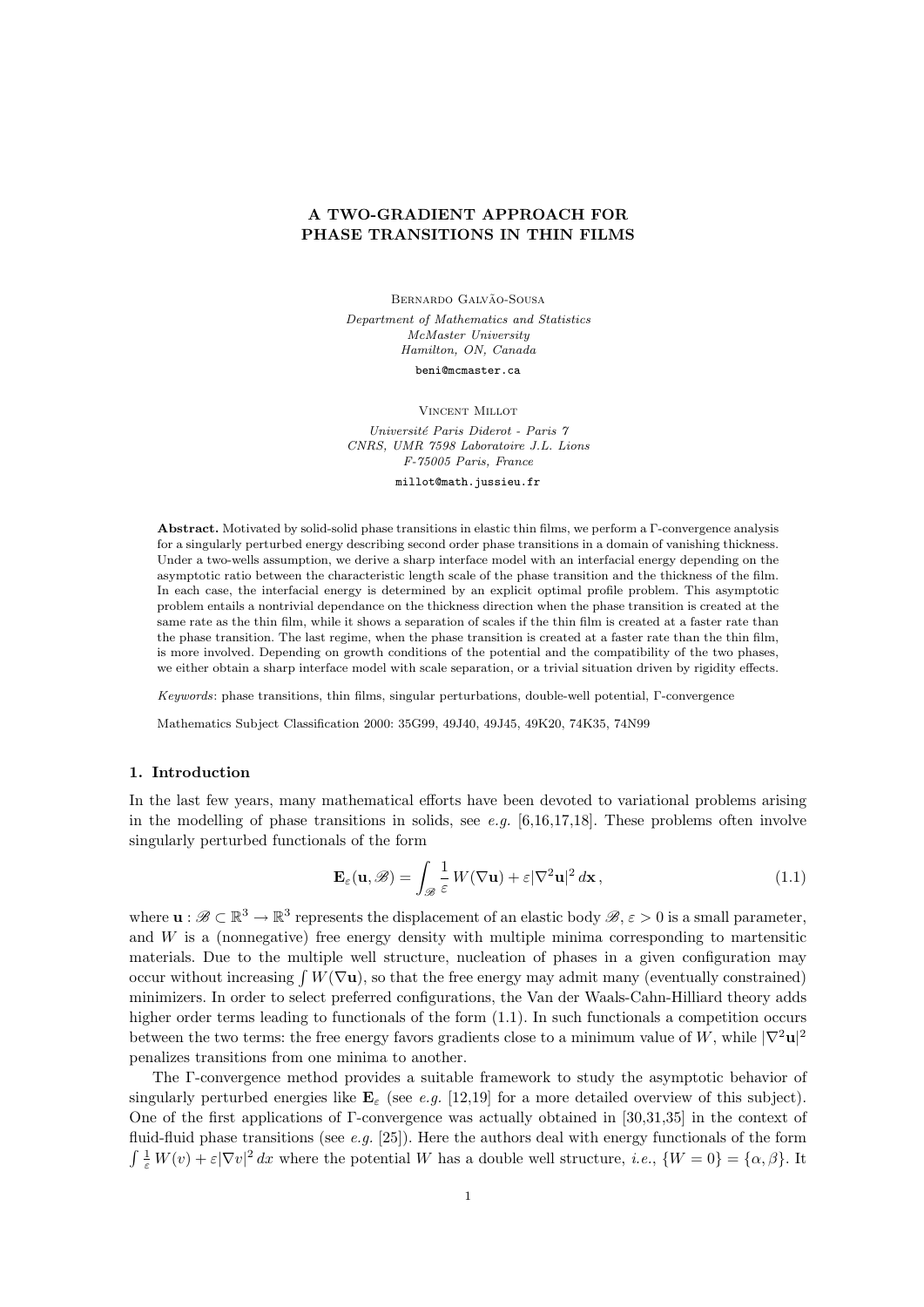is shown that such family of energies Γ-converges (in a suitable topology) as  $\varepsilon \to 0$  to a functional which calculates the area of the interface between the two phases  $\alpha$  and  $\beta$ , for limiting BV-functions v with values in  $\{\alpha,\beta\}$ . Since then this result has been generalized in many different ways (see e.g.  $[1,5,7,10,24,32]$ , in particular in [23] for an intermediate situation where the singular perturbation  $|\nabla v|^2$  is replaced by the higher order term  $|\nabla^2 v|^2$ .

The first Γ-convergence result for functionals acting on gradient vector fields has been obtained in [16]. Assuming that  $\{W = 0\} = \{A, B\}$  for some rank-one connected matrices A and B (and some additional constitutive conditions on W), the authors prove the Γ-convergence of  $\mathbf{E}_{\varepsilon}$  as  $\varepsilon \to 0$ . Once again the effective functional returns the total area of the interfaces separating the phases  $A$  and  $B$ , for limiting functions u satisfying  $\nabla$ u ∈ {A, B} a.e. and  $\nabla$ u ∈ BV. Here the rank-one connection between the wells A and B turns out to be necessary for the existence of non-affine  $\bf{u}$ 's satisfying  $\nabla$ **u**  $\in \{A, B\}$ , and the interfaces must be planar and oriented according to the connection, see [6]. However the two-wells assumption on W is quite unrealistic for the modelling of martensitic materials. Indeed, to take into account the frame-indifference, one should assume instead that the zero level set of W is of the form  $SO(3)A \cup SO(3)B$ . Due in particular to compactness issues, this situation is much more involved, but [16] still represents an important step towards a better understanding of the SO(3)-invariant problem. In two dimensions the Γ-convergence of frame-indifferent functionals has been recently solved in [17] (see also [18] in the context of linear elasticity).

Another topic of increasing interest related to solid mechanics concerns thin elastic films, that is the derivation of limiting models starting from 3D nonlinear elasticity in domains of vanishing thickness. Also in this context, the Γ-convergence method provides a suitable framework as it has been shown in [28,13] for the membrane theory, and more recently in [21,22] for nonlinear plate models. In the regime of membranes, several studies have focused their attention on the impact of a higher order perturbation on the behavior of thin films. The first variational approach has been addressed in [9] where the authors add the perturbation  $\varepsilon^2 \int |\nabla^2 \mathbf{u}|^2$  to the free energy  $\int W(\nabla \mathbf{u})$  for a domain of small thickness h. They obtain in the limit  $h \to 0$  a 2D energy density which depends on the deformation gradient of the mid-surface, and the Cosserat vector  $b$  which gives an asymptotic description of the out-of-plane deformation. An important consequence of the results of [9] is that for many interesting materials the low energy states in the thin film limit are different from the ones in three dimensional samples. However  $[9]$  does not treat possible correlations between the thickness h and the parameter  $\varepsilon$ . This issue was first conducted in [34], and more intensively in [20] to keep track of the Cosserat vector. It is shown in [20] that the limiting model is determined by the asymptotic ratio  $h/\varepsilon$  as  $h \to 0$  and  $\varepsilon \to 0$ , and it depends whether  $h/\varepsilon \sim 0$ ,  $h/\varepsilon \sim \infty$ , or  $h/\varepsilon \sim 1$ .

The general idea of this paper is to study a class of singularly perturbed functionals describing phase transitions in thin films. In this direction, some models have been recently analyzed, see [8], and also [15,26] for models without singular perturbation leading to sharp interfaces. Here we want to carry out an analysis in the spirit of [16] including correlations between the strength of an interfacial energy and the thickness of the film. As in  $[9,20,34]$  we consider a "membrane scaling", and we introduce the normalized functional  $\mathbf{F}_{\varepsilon}^{h}$  defined for  $\mathbf{u} \in H^{2}(\Omega_{h}; \mathbb{R}^{3})$  by

$$
\mathbf{F}_{\varepsilon}^{h}(\mathbf{u}) := \frac{1}{h} \int_{\Omega_h} W(\nabla \mathbf{u}) + \varepsilon^2 |\nabla^2 \mathbf{u}|^2 d\mathbf{x},
$$

where  $\Omega_h := \omega \times hI \subset \mathbb{R}^3$ ,  $I := \left(-\frac{1}{2}, \frac{1}{2}\right)$ , and the midsurface  $\omega \subset \mathbb{R}^2$  is a bounded, connected, Lipschitz open set. Considering configurations **u** with energy of order  $\varepsilon$ , that is  $\mathbf{F}_{\varepsilon}^{h}(\mathbf{u}) \leq O(\varepsilon)$ , and renormalizing by  $1/\varepsilon$  we are led to the energy  $\frac{1}{h}$ **E**<sub> $\varepsilon$ </sub> in the thin domain  $\Omega_h$ . We are interested in the variational convergence of  $\{\frac{1}{h}\mathbf{E}_{\varepsilon}(\cdot,\Omega_h)\}\)$  as  $h\to 0$  and  $\varepsilon\to 0$ . To this aim, we introduce the standard rescaling

$$
u(x) = \mathbf{u}(\mathbf{x})
$$
 with  $(x_1, x_2, x_3) = (\mathbf{x}_1, \mathbf{x}_2, \frac{\mathbf{x}_3}{h}),$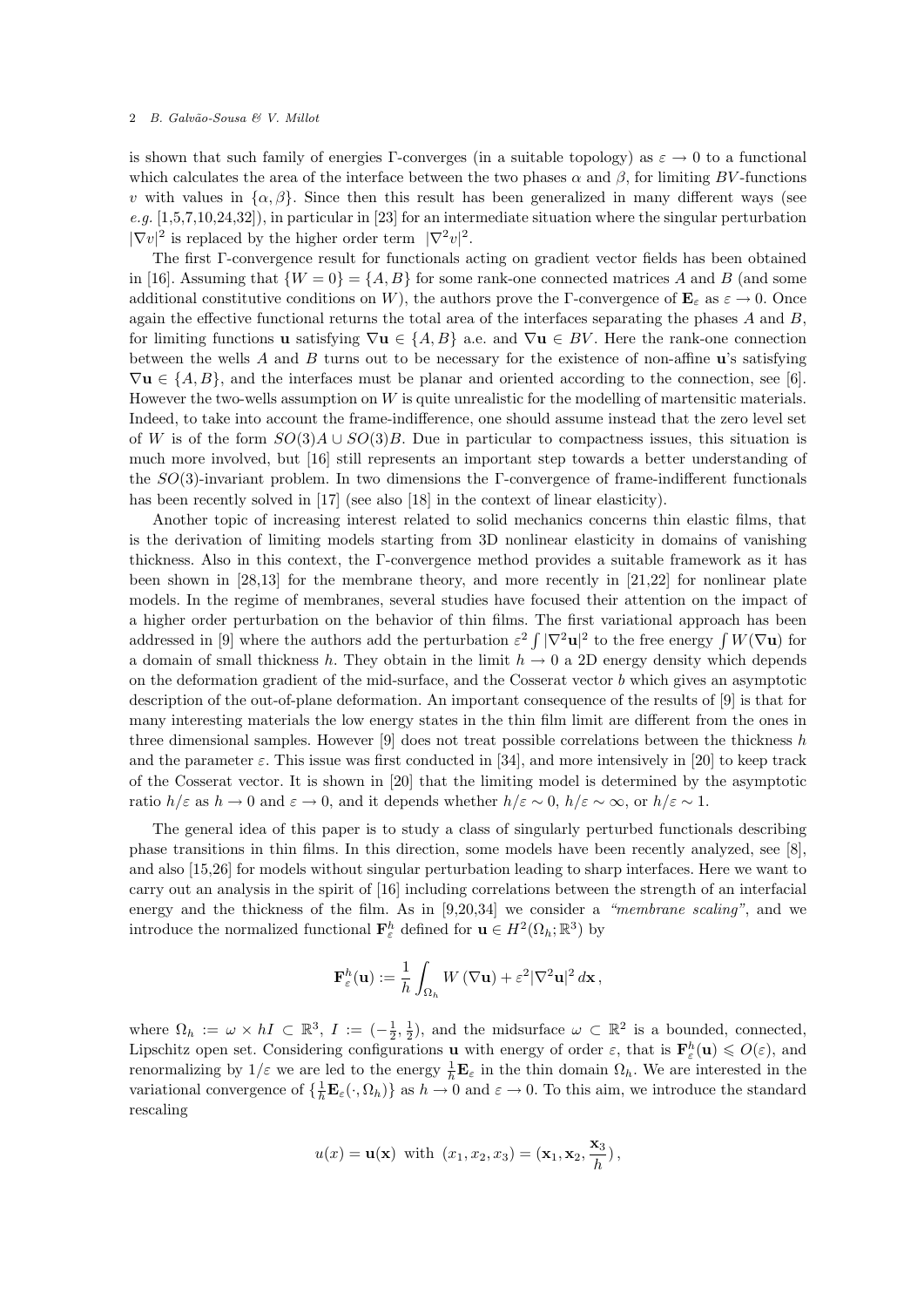which yields functionals  $\{F_{\varepsilon}^{h}\}$  defined for  $u \in H^{2}(\Omega;\mathbb{R}^{3})$  by

$$
F_{\varepsilon}^{h}(u) := \int_{\Omega} \frac{1}{\varepsilon} W(\nabla_h u) + \varepsilon |\nabla_h^2 u|^2 dx,
$$

where  $\Omega := \Omega_1$ , and  $\nabla_h := (\partial_1, \partial_2, \frac{1}{h}\partial_3)$  is the rescaled gradient operator.

The Γ-convergence as  $\varepsilon \to 0$  and  $h \to 0$  of the family  $\{F_{\varepsilon}^{h}\}\$ is the problem we would like to address. As a first attempt in this direction, we will assume some simplifying conditions. First we assume that

 $(H_0)$   $\omega$  is a bounded and *convex* open set of  $\mathbb{R}^2$ .

The other conditions concern the potential W which will be of *double-well* type as in [16], but with a relaxed condition on the connection between the wells similar to [6] saying that the two wells are compatible in the plane but not necessarily in the bulk. More precisely, we assume that  $W : \mathbb{R}^{3 \times 3} \to [0, +\infty)$  is continuous and satisfies the following assumptions:

 $(H_1) \{W = 0\} = \{A, B\}$  where  $A = (A', A_3) \in \mathbb{R}^{3 \times 2} \times \mathbb{R}^3$  and  $B = (B', B_3) \in \mathbb{R}^{3 \times 2} \times \mathbb{R}^3$  are distinct matrices satisfying  $A'-B'=2a\otimes\bar{\nu}$  for some  $a\in\mathbb{R}^3$  and  $\bar{\nu}\in\mathbb{S}^1$ ;

$$
(H_2) \frac{1}{C_1} |\xi|^p - C_1 \leqslant W(\xi) \leqslant C_1 |\xi|^p + C_1, \text{ for } p \geqslant 2 \text{ and some constant } C_1 > 0 \, .
$$

Under this first set of assumptions, we shall derive compactness properties for sequences with uniformly bounded energy. In our setting the limiting configurations space turns out to be

$$
\mathscr{C} := \left\{ (u, b) \in W^{1, \infty}(\Omega; \mathbb{R}^3) \times L^{\infty}(\Omega; \mathbb{R}^3) : (\nabla' u, b) \in BV(\Omega; \{A, B\}), \partial_3 u = \partial_3 b = 0 \right\},\tag{1.2}
$$

where we write  $\nabla' := (\partial_1, \partial_2)$ . Throughout the paper we might identify pairs  $(u, b) \in \mathscr{C}$  with functions defined on the mid-surface  $\omega$ , that is  $u(x) = u(x')$ ,  $b(x) = b(x')$  with  $x' := (x_1, x_2)$ . In particular, for any  $(u, b) \in \mathscr{C}$ , we can write

$$
(\nabla'u, b)(x') = (1 - \chi_E(x'))A + \chi_E(x')B \quad \text{for } \mathcal{L}^2\text{-a.e. } x' \in \omega,
$$
\n(1.3)

where  $E \subset \omega$  is a set of finite perimeter in  $\omega$ , and  $\chi_E$  denotes its characteristic function. For  $A' \neq B'$ the (reduced) boundary of E consists of countably many planar interfaces with normal  $\bar{\nu}$ , while E is an arbitrary set of finite perimeter in  $\omega$  if  $A' = B'$  (see Theorem 2.1, and [6]).

The general compactness result is formulated in Theorem 1.1 below. As a matter of fact this theorem does not provide optimal compactness in the case  $\varepsilon \ll h$ . Indeed, in this regime we may expect the film to behave like a three dimensional sample. For instance, if the wells are not compatible in the bulk, *i.e.*,  $rank(A - B) > 1$ , it reasonable to believe that sequences with bounded energy converge to trivial limits. This question will be addressed in the last section with some partial results (see Theorems 6.3 and 6.4).

**Theorem 1.1 (Compactness).** Assume that  $\omega$  is a bounded, connected, Lipschitz open set, and that  $(H_1) - (H_2)$  hold. Let  $h_n \to 0^+$  and  $\varepsilon_n \to 0^+$  be arbitrary sequences, and let  $\{u_n\} \subset H^2(\Omega;\mathbb{R}^3)$ be such that  $\sup_n F_{\varepsilon_n}^{h_n}(u_n) < +\infty$ . Then there exist a subsequence (not relabeled) and  $(u, b) \in \mathscr{C}$  such that  $\tilde{u}_n := u_n - \int_{\Omega} u_n dx \to u$  in  $W^{1,p}(\Omega; \mathbb{R}^3)$  and  $\frac{1}{h_n} \partial_3 u_n \to b$  in  $L^p(\Omega; \mathbb{R}^3)$ .

To describe our Γ-convergence results we need some additional assumptions on the internal structure of the potential W (these assumptions will be used only in the construction of recovery sequences). First of all we may assume without loss of generality that  $A = -B$  and  $\bar{\nu} = e'_1 := (1, 0)$ , so that

$$
A' = -B' = a \otimes e'_1 \text{ and } A_3 = -B_3. \tag{1.4}
$$

Indeed, the general case can be reduced to  $(1.4)$  by considering a modified bulk energy density  $W_{mod}$ defined by  $W_{\text{mod}}(\xi) := W(\xi R + C)$  where  $C = 1/2(A + B)$  and  $R = \text{diag}(R', 1)$  with  $R' \in SO(2)$ satisfying  $R'\bar{\nu} = e'_1$ . This new potential  $W_{\text{mod}}$  obviously satisfies hypotheses  $(H_1)$  and  $(H_2)$  with (1.4). According to (1.4) we assume that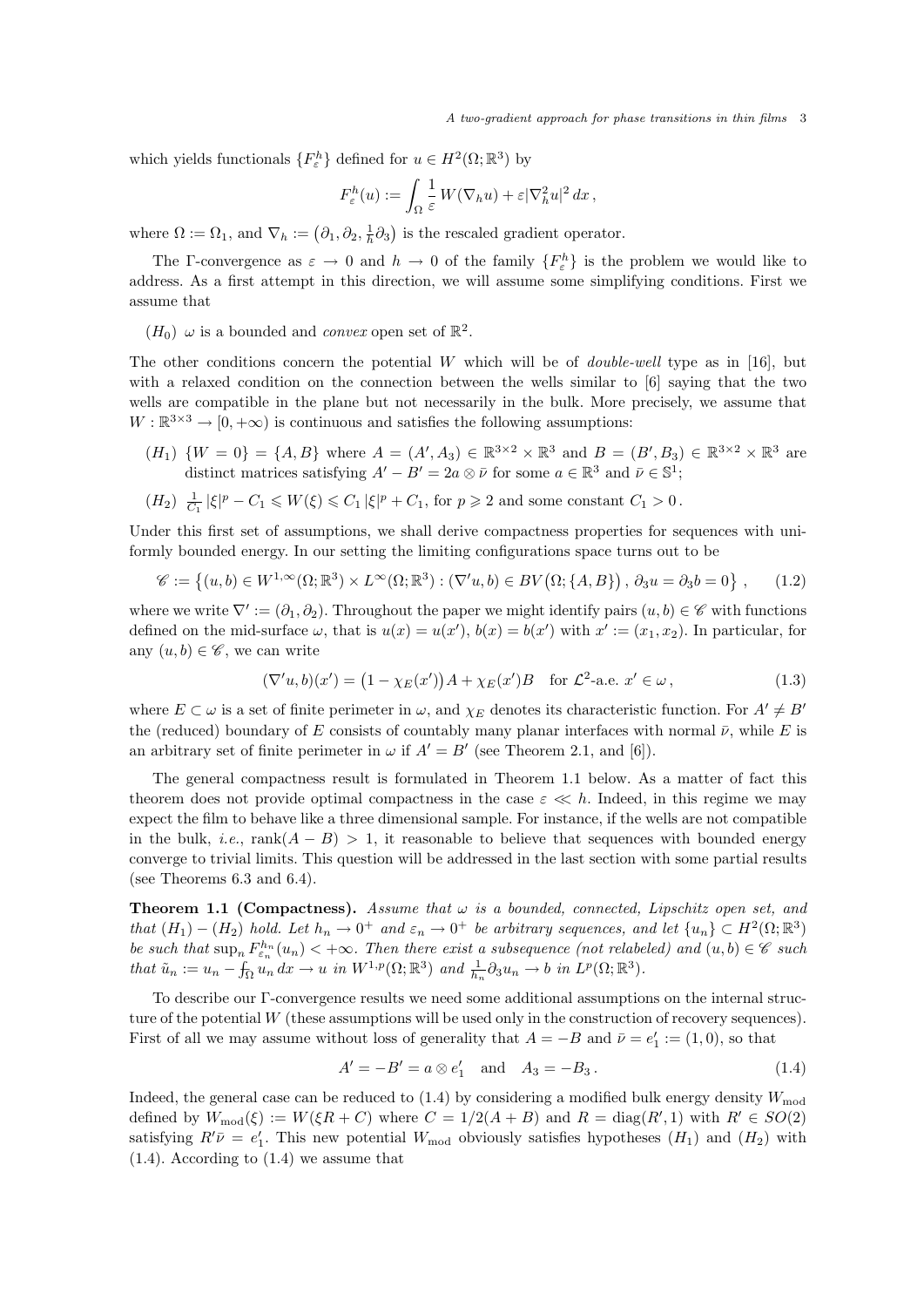$(H_3)$  there exist constants  $\rho > 0$  and  $C_2 > 0$  such that

$$
\frac{1}{C_2} \operatorname{dist}(\xi, \{A, B\})^p \leq W(\xi) \leq C_2 \operatorname{dist}(\xi, \{A, B\})^p \text{ if } \operatorname{dist}(\xi, \{A, B\}) \leq \varrho;
$$

 $(H_4) W(\xi_1, 0, \xi_3) \leq W(\xi)$  for all  $\xi = (\xi_1, \xi_2, \xi_3) \in \mathbb{R}^{3 \times 3}$ ;

$$
(H_5)
$$
 if  $A' = B' = 0$ , then  $W(\xi', \xi_3) = V(|\xi'|, \xi_3)$  for some  $V : [0, +\infty) \times \mathbb{R}^3 \to [0, +\infty)$ .

Here  $|\cdot|$  stands for the usual Euclidean norm,  $\xi' := (\xi_1, \xi_2) \in \mathbb{R}^{3 \times 2}$  and  $|\xi'|^2 = |\xi_1|^2 + |\xi_2|^2$ . We observe that in the case  $A' = B'$  (so that (1.4) yields  $A' = B' = 0$ ), assumptions  $(H_4)$  and  $(H_5)$ require the function  $r \mapsto V(r,\xi_3)$  to be a nondecreasing function of r for every  $\xi_3 \in \mathbb{R}^3$ . All these assumptions are satisfied by the prototypical potential W given by  $W(\xi) = \min (|\xi - A|^2, |\xi - B|^2)$ .

We now consider the family of functionals  $\mathcal{F}^h_{\varepsilon}:[L^1(\Omega;\mathbb{R}^3)]^2\to[0,+\infty]$  defined by

$$
\mathcal{F}^h_{\varepsilon}(u,b) := \begin{cases} F^h_{\varepsilon}(u) & \text{if } u \in H^2(\Omega;\mathbb{R}^3) \text{ and } b = \frac{1}{h}\partial_3 u, \\ +\infty & \text{otherwise.} \end{cases}
$$

We will prove that the behavior of  $\mathcal{F}_{\varepsilon}^{h}$  depends on the asymptotic ratio  $\frac{h}{\varepsilon} \to \gamma \in [0, +\infty]$  as h and  $\varepsilon$ tend to 0, and that the sequence  $\{\mathcal{F}_{\varepsilon}^h\}$  Γ-converges to a functional  $\tilde{\mathscr{F}}_{\gamma} : [L^1(\Omega;\mathbb{R}^3)]^2 \to [0, +\infty]$ given by

$$
\mathscr{F}_{\gamma}(u,b) := \begin{cases} K_{\gamma} \operatorname{Per}_{\omega}(E) & \text{if } (u,b) \in \mathscr{C}, \\ +\infty & \text{otherwise}, \end{cases}
$$
(1.5)

where  $(\nabla' u, b)(x) = (1 - \chi_E(x'))A + \chi_E(x')B$  as in (1.3), and  $Per_\omega(E) := \mathcal{H}^1(\partial^* E \cap \omega)$  denotes the perimeter of E in  $\omega$ . Here the constant  $K_{\gamma} > 0$  is determined by an optimal profile problem depending on the value of  $\gamma$ . By assumption  $(H_4)$ , the description of  $K_{\gamma}$  involves in each case the 2D energy density  $W : \mathbb{R}^{3 \times 2} \to [0, +\infty)$  defined by

$$
W(\zeta_1,\zeta_2) := W(\zeta_1,0,\zeta_2),
$$

and two reference maps  $\bar{u}_0 \in W^{1,\infty}_{loc}(\mathbb{R};\mathbb{R}^3)$  and  $\bar{b}_0 \in L^{\infty}(\mathbb{R};\mathbb{R}^3)$  given by

$$
\bar{u}_0(t) := |t|a \quad \text{and} \quad \bar{b}_0(t) := \begin{cases} A_3 & \text{if } t \ge 0, \\ B_3 & \text{if } t < 0. \end{cases} \tag{1.6}
$$

Our first convergence result deals with the critical regime where the thickness of the film and the strength of the interfacial energy are of the same order, that is  $\gamma \in (0, +\infty)$ .

**Theorem 1.2 (Critical Regime).** Assume that  $(H_0) - (H_5)$  hold with (1.4). Let  $h_n \to 0^+$  and  $\varepsilon_n \to 0^+$  be arbitrary sequences such that  $h_n/\varepsilon_n \to \gamma$  for some  $\gamma \in (0, +\infty)$ . Then the functionals  $\{\mathcal{F}^{h_n}_{\varepsilon_n}\}\Gamma$ -converge for the strong  $L^1$ -topology to the functional  $\mathscr{F}_\gamma$  given by  $(1.5)$  with

$$
K_{\gamma} := \inf \left\{ \frac{1}{\gamma} \int_{\ell I \times \gamma I} \mathcal{W}(\nabla v) + |\nabla^2 v|^2 \, dy : \, \ell > 0 \,, \, v \in C^2(\ell I \times \gamma I; \mathbb{R}^3) \,, \right\}
$$
\n
$$
\nabla v(y) = \left( \bar{u}'_0, \bar{b}_0 \right) (y_1) \text{ nearby } \left\{ |y_1| = \ell/2 \right\} \right\}. \tag{1.7}
$$

We observe that the formula for  $K_{\gamma}$  (with  $\gamma \in (0, +\infty)$ ) entails a nontrivial dependence on the vertical direction in the asymptotic problem, at least for  $A_3 \neq B_3$ . Actually, even in the case  $A_3 = B_3$ , one can find potentials W for which a nontrivial dependance on  $x_3$  still occurs, see [16, Section 8]. Note that in many second order phase transitions problems, optimal profiles usually have an oscillatory behavior along the limiting interface, see [16,27] and references therein (see also Theorem 1.4 below).

In contrast with the critical regime, one may expect the case  $\gamma = 0$  (*i.e.*,  $h \ll \varepsilon$ ) to lead to a simpler behavior with respect to the  $x_3$ -variable by separation of scales. Indeed, the energies formally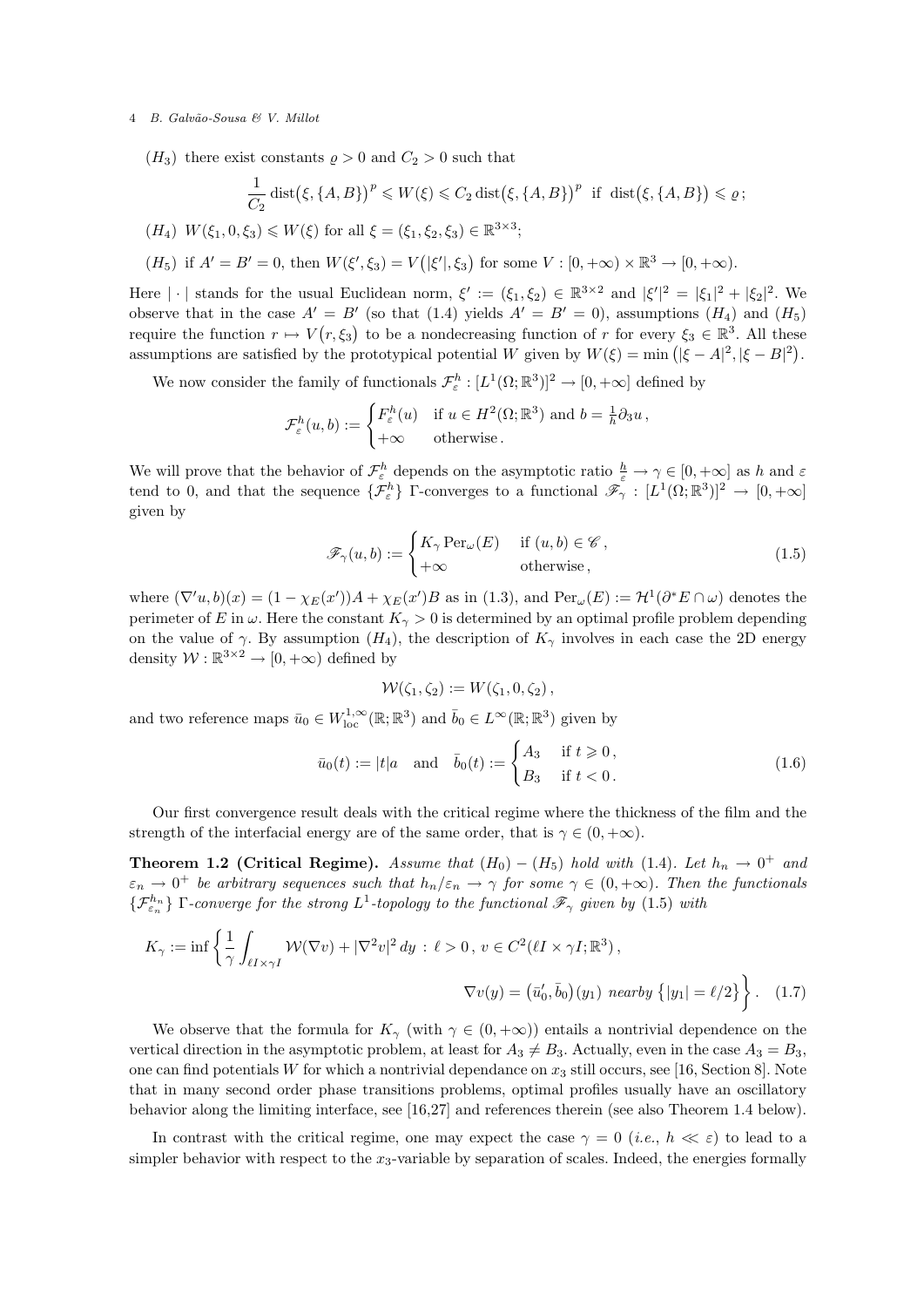behave like two dimensional ones, and optimal transition layers should only depend on the distance to the interface by assumptions  $(H_4) - (H_5)$ . We will illustrate this facts with more details in Section 5 (see Remark 5.4). Our results for this regime can be summarized in the following theorem.

**Theorem 1.3 (Subcritical Regime).** Assume that  $(H_0) - (H_5)$  hold with (1.4). Let  $h_n \to 0^+$  and  $\varepsilon_n\to 0^+$  be arbitrary sequences such that  $h_n/\varepsilon_n\to 0$ . Then the functionals  $\{\mathcal{F}^{h_n}_{\varepsilon_n}\}$   $\Gamma$ -converge for the strong  $L^1$ -topology to the functional  $\mathscr{F}_0$  given by (1.5) with

$$
K_0 := \inf \left\{ \int_{-\ell}^{\ell} \mathcal{W}(\phi(t)) + |\phi_1'(t)|^2 + 2|\phi_2'(t)|^2 dt : \ell > 0, \phi = (\phi_1, \phi_2) \in C^1([-\ell, \ell]; \mathbb{R}^{3 \times 2}), \phi(\ell) = (\bar{u}'_0, \bar{b}_0)(\ell) \text{ and } \phi(-\ell) = (\bar{u}'_0, \bar{b}_0)(-\ell) \right\}. \tag{1.8}
$$

In the supercritical case  $\gamma = +\infty$  (*i.e.*,  $\varepsilon \ll h$ ), one may again expect a separation of scales to hold. In other words, we should be able to recover the limiting functional by taking first the limit  $\varepsilon \to 0$ , and then operating the thin film limit  $h \to 0$ . Hence, to obtain a nontrivial Γ-limit, it is natural to ask for  $A$  and  $B$  to be compatible in the bulk with a non vertical connection. As already mentioned, we have exhibited rigidity effects in the opposite case, at least for some particular potentials (see Theorems 6.3 and 6.4). For this reason we assume in the supercritical regime that  $A - B$  is a rank-one matrix, and that  $A' \neq B'$ . Under the structure (1.4), this assumption is equivalent to the existence of  $\lambda \in \mathbb{R}$  such that  $A_3 = -B_3 = \lambda a$ . Then the wells A and B can be written as

$$
A = -B = a \otimes (e_1 + \lambda e_3) \qquad (a \neq 0).
$$
 (1.9)

 $\overline{ }$ 

Unfortunately we have only obtained partial results for this regime through lower and upper bounds for the Γ-lim inf and Γ-lim sup. However, our estimates turn out to be nearly optimal in the sense that upper and lower bounds agree whenever  $\lambda = 0$ ,  $p = 2$ , and W is symmetric with respect to  $\xi_3$ . In this latter case, it follows that the separation of scales is indeed true by [16, Theorem 1.4].

**Theorem 1.4 (Supercritical Regime).** Assume that  $(H_0) - (H_4)$  and  $(1.9)$  hold for some  $\lambda \in \mathbb{R}$ . Let  $h_n \to 0^+$  and  $\varepsilon_n \to 0^+$  be arbitrary sequences such that  $h_n/\varepsilon_n \to +\infty$ . Then,

$$
c\mathscr{F}_{\infty} \leq \Gamma\left(L^{1}\right) - \liminf_{n \to +\infty} \mathcal{F}_{\varepsilon_{n}}^{h_{n}} \quad and \quad \Gamma\left(L^{1}\right) - \limsup_{n \to +\infty} \mathcal{F}_{\varepsilon_{n}}^{h_{n}} \leqslant \mathscr{F}_{\infty},
$$

for a constant  $c > 0$ , where the functional  $\mathscr{F}_{\infty}$  is given by (1.5) with

$$
K_{\infty} := (1 + \lambda^2)^{\frac{1}{2}} \inf \left\{ \int_{Q'_{\lambda}} \ell \, \mathcal{W}(\nabla v) + \frac{1}{\ell} |\nabla^2 v|^2 \, dy \, : \, \ell > 0 \, , \, v \in C^2(\mathbb{R}^2; \mathbb{R}^3) \, , \right\}
$$

$$
\nabla v(y) = (\bar{u}'_0, \bar{b}_0)(y_1) \text{ nearby } \{|y \cdot \nu_\lambda| = 1/2\}, \text{ v is 1-periodic in the direction orthogonal to } \nu_\lambda \},
$$

where  $\nu_{\lambda} := \frac{1}{\sqrt{1+\lambda^2}}(1,\lambda) \in \mathbb{S}^1$ , and  $Q'_{\lambda}$  denotes the unit cube of  $\mathbb{R}^2$  centered at the origin with two faces orthogonal to  $\nu_{\lambda}$ . Moreover, if  $p = 2$  in  $(H_1)$ ,  $\lambda = 0$  in (1.9), and W satisfies  $W(\xi', \xi_3) = W(\xi', -\xi_3)$ for all  $\xi \in \mathbb{R}^{3\times 3}$ , then the functionals  $\{\mathcal{F}_{\varepsilon_n}^{h_n}\}\Gamma$ -converge for the strong  $L^1$ -topology to  $\mathscr{F}_{\infty}$ .

The paper is organized as follows. We start in Section 2 with a structure result for the class  $\mathscr C$  of limiting maps, and the compactness theorem is proved in Section 3. The proofs of Theorems 1.2, 1.3, and 1.4 are given in Sections 4, 5, and 6 respectively. We complete Section 6 with the aforementioned rigidity results in the supercritical case.

#### 2. Preliminaries

Throughout the paper, Q and Q' denote the standard open unit cubes centered at the origin of  $\mathbb{R}^3$ and  $\mathbb{R}^2$  respectively, while  $I := \left(-\frac{1}{2}, \frac{1}{2}\right)$ . For simplicity, the differential operators  $\frac{\partial}{\partial x_i}$  and  $\frac{\partial^2}{\partial x_i \partial x_j}$  $\frac{\partial^2}{\partial x_i \partial x_j}$  are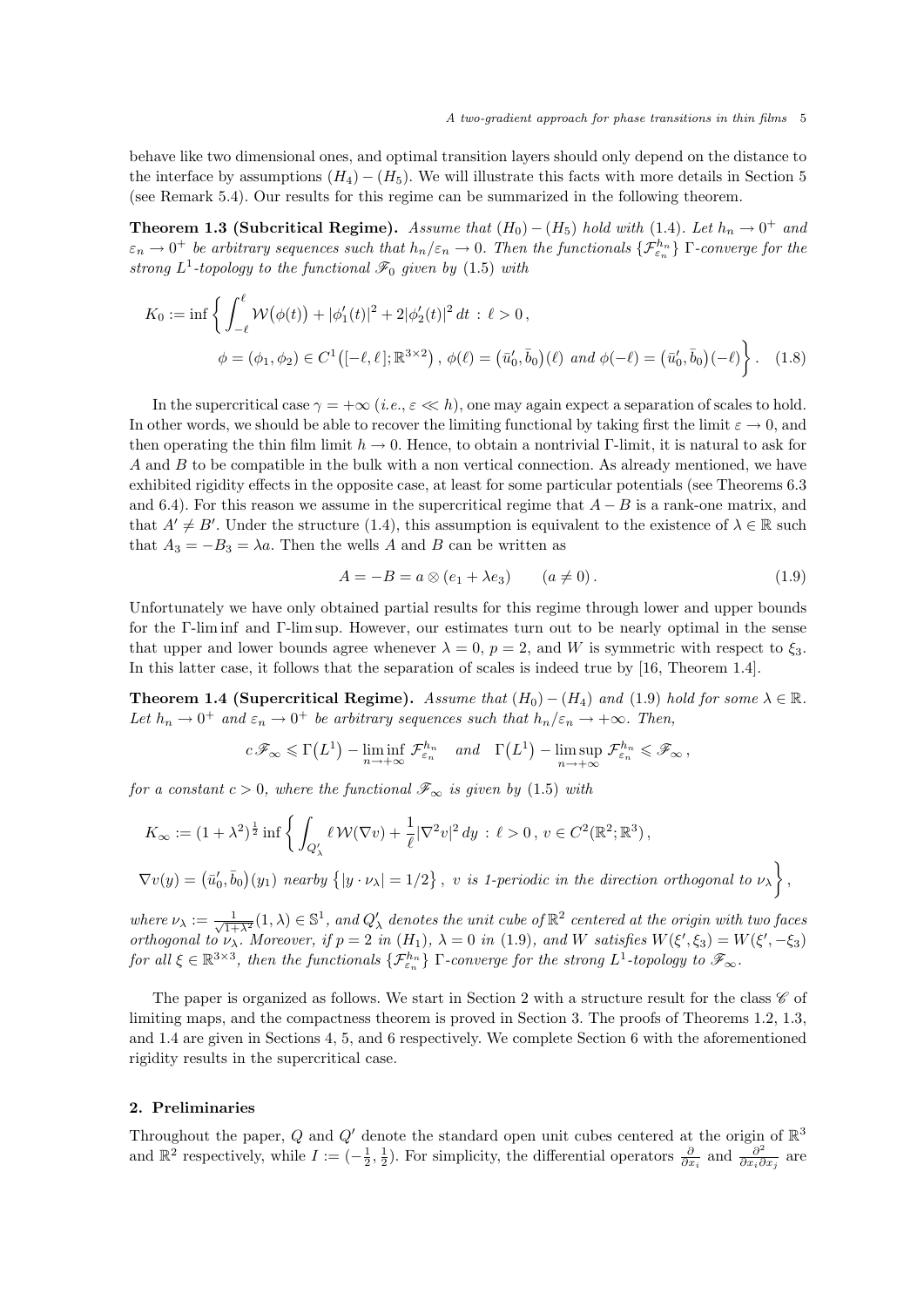written  $\partial_i$  and  $\partial_{ij}^2$  respectively. The rescaled gradient  $\nabla_h$  and rescaled Hessian  $\nabla_h^2$  operators are given by

$$
\nabla_h u = \left(\partial_1 u, \partial_2 u, \frac{1}{h} \partial_3 u\right) \quad \text{and} \quad \nabla_h^2 u = \begin{pmatrix} \frac{\partial_1^2 u}{\partial_1^2 u} & \frac{\partial_1^2 u}{\partial_1^2 u} & \frac{1}{h} \frac{\partial_1^2 u}{\partial_2^2 u} \\ \frac{\partial_1^2 u}{\partial_1^2 u} & \frac{\partial_2^2 u}{\partial_2^2 u} & \frac{1}{h} \frac{\partial_2^2 u}{\partial_3^2 u} \end{pmatrix}.
$$

For a Borel set  $B \subset \mathbb{R}^3$  and an admissible map u we write

$$
F_{\varepsilon}^{h}(u,B) := \int_{B} \frac{1}{\varepsilon} W(\nabla_h u) + \varepsilon |\nabla_h^2 u|^2 dx,
$$

Throughout the paper we will consider two reference maps,  $u_0$  and  $b_0$ , defined for  $x \in \mathbb{R}^3$  by

$$
u_0(x) := \bar{u}_0(x_1)
$$
 and  $b_0(x) := \bar{b}_0(x_1)$ , 
$$
(2.1)
$$

where  $\bar{u}_0$  and  $\bar{b}_0$  are given by (1.6).

We follow [4] for the standard results and notations on functions of bounded variation. We only recall that, given an open set  $\mathscr{O} \subset \mathbb{R}^N$ , a Borel  $E \subset \mathscr{O}$  is said to be of finite perimeter in  $\mathscr{O}$  if its characteristic function  $\chi_E$  belongs to  $BV(\mathscr{O})$ . In such a case, the perimeter of E in  $\mathscr{O}$ , that we write  $Per_{\mathscr{O}}(E)$ , is the total variation  $|D\chi_E|(\mathscr{O})$ , and it is equal to  $\mathcal{H}^{N-1}(\partial^*E\cap\mathscr{O})$  where  $\partial^*E$  denotes the reduced boundary of E.

We now state a structure result for the class  $\mathscr C$  of limiting configurations (see (1.2)). To this purpose, let us define

$$
\alpha_{\min} := \inf \{ x_1 \in \mathbb{R} : x = (x_1, x_2) \in \omega \} \text{ and } \alpha_{\max} := \sup \{ x_1 \in \mathbb{R} : x = (x_1, x_2) \in \omega \}.
$$
 (2.2)

We have the following theorem as a consequence of [6,16].

**Theorem 2.1.** Assume that  $(H_0)$  and (1.4) hold. Then for every pair  $(u, b) \in \mathscr{C}$ ,  $(\nabla^{\prime} u, b)$  is of the form

$$
(\nabla'u(x), b(x)) = (1 - \chi_E(x'))A + \chi_E(x')B,
$$

where  $E \subset \omega$  is a set of finite perimeter in  $\omega$ . Moreover, if  $A' \neq B'$  then u is of the form

$$
u(x) = c_0 + x_1 a - 2\psi(x_1)a,
$$
\n(2.3)

where  $c_0 \in \mathbb{R}^3$ ,  $c_0 \cdot a = 0$ ,  $\psi \in W^{1,\infty}((\alpha_{\min}, \alpha_{\max}); \mathbb{R})$  and  $\psi' \in BV_{loc}((\alpha_{\min}, \alpha_{\max}); \{0,1\})$ . In particular, if  $A' \neq B'$  then E is layered perpendicularly to  $e'_1$ , i.e.,

$$
\partial^* E \cap \omega = \bigcup_{i \in \mathscr{I}} \{ \alpha_i \} \times J_i , \qquad (2.4)
$$

where  $\mathscr{I} \subset \mathbb{Z}$  is made by successive integers,  $\{\alpha_i\} \subset (\alpha_{\min}, \alpha_{\max})$  is locally finite in  $(\alpha_{\min}, \alpha_{\max})$ ,  $\alpha_i < \alpha_{i+1}$ , and the sets  $J_i := \{t \in \mathbb{R} : (\alpha_i, t) \in \omega\}$  are open bounded intervals.

**Proof.** Step 1. We start with the case where  $A' \neq B'$ . Given  $(u, b) \in \mathscr{C}$ , we can write

$$
(\nabla' u, b) = (1 - \chi_F)A + \chi_F B, \qquad (2.5)
$$

for some set  $F \subset \Omega$  of finite perimeter in  $\Omega$ . Since  $\partial_3 u = 0$ , we have  $\nabla u \in BV(\Omega; \{(A', 0), (B', 0)\}).$ Then we observe that (1.4) yields  $(A', 0) - (B', 0) = a \otimes e_1$ . Thanks to the convexity of  $\omega$ , we can apply [16, Theorem 3.3] to deduce that u is of the form (2.3). From (2.3), (2.5), and the convexity of  $\omega$ , it readily follows that  $\chi_F = \chi_{E \times I}$  a.e. for some set  $E \subset \omega$  of finite perimeter in  $\omega$  satisfying (2.4).

Step 2. We now consider the case  $A' = B'$ . Given  $(u, b) \in \mathscr{C}$ , we have  $b \in BV(\Omega; \{A_3, B_3\})$ , so that  $b = \chi_F A_3 + (1 - \chi_F) B_3$  for some set  $F \subset \Omega$  of finite perimeter in  $\Omega$ . By standard slicing results (see [4, Section 3.11]),  $b^{x'} := b(x', \cdot)$  belongs to  $BV(I; \mathbb{R}^3)$  for  $\mathcal{L}^2$ -a.e.  $x' \in \omega$ , and  $\mathcal{L}^2[\omega \otimes Db^{x'} = \partial_3 b]$ . Since  $\partial_3 b = 0$ , we deduce that  $Db^{x'} = 0$  for  $\mathcal{L}^2$ -a.e.  $x' \in \omega$ . On the other hand, we can find a representative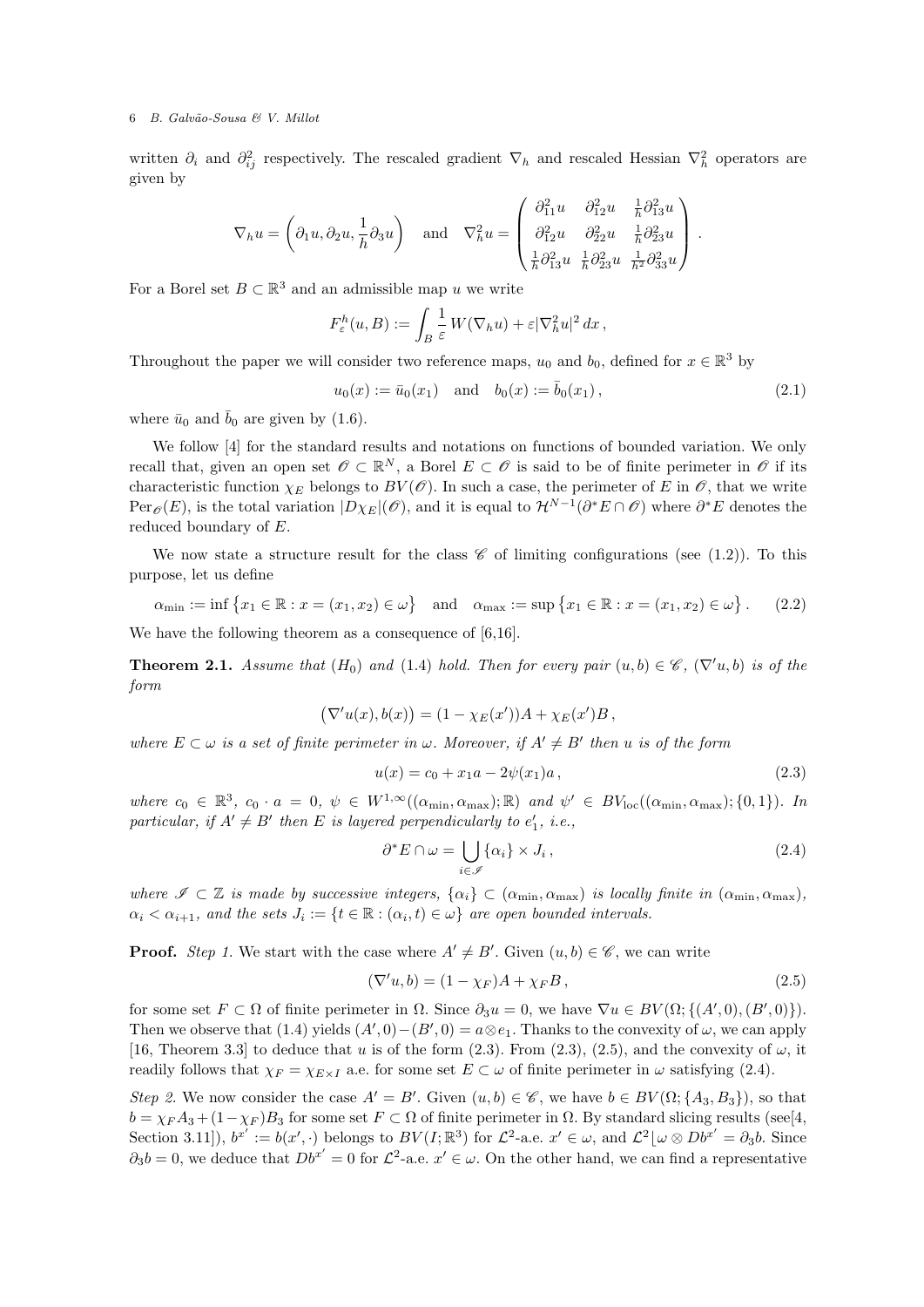$b^*$  of b such that  $(b^*)^{x'} := b^*(x', \cdot)$  is a good representative of  $b^{x'}$  for  $\mathcal{L}^2$ -a.e.  $x' \in \omega$ . Since  $Db^{x'} = 0$ , we conclude that  $(b^*)^{x'}$  is constant for  $\mathcal{L}^2$ -a.e.  $x' \in \omega$ , that is  $b^*(x) = b^*(x')$ . Then it follows that  $\chi_F = \chi_{E \times I}$  a.e. for some set  $E \subset \omega$  of finite perimeter in  $\omega$ .  $\Box$ 

#### 3. Compactness

This section is devoted to the proof of Theorem 1.1, and we assume that  $(H_1)$  and  $(H_2)$  hold. We consider arbitrary sequences  $h_n \to 0^+$ ,  $\varepsilon_n \to 0^+$  as  $n \to +\infty$ , and  $\{u_n\}_{n\in\mathbb{N}} \subset H^2(\Omega;\mathbb{R}^3)$  such that  $\sup_n F_{\varepsilon_n}^{h_n}(u_n) < +\infty$ . Throughout this section we write  $b_n := \frac{1}{h_n} \partial_3 u_n$ .

**Proof of Theorem 1.1.** Step 1. We claim that there exist a subsequence  $\{\varepsilon_n\}$  (not relabeled), a pair  $(u, b) \in W^{1, \infty}(\Omega; \mathbb{R}^3) \times L^{\infty}(\Omega; \mathbb{R}^3)$  satisfying  $\partial_3 u = 0$ , and  $\theta \in L^{\infty}(\Omega; [0, 1])$  such that

$$
u_n - \int_{\Omega} u_n \rightharpoonup u \text{ weakly in } W^{1,p}(\Omega; \mathbb{R}^3), \ b_n \rightharpoonup b \text{ weakly in } L^p(\Omega; \mathbb{R}^3) \text{ as } n \to +\infty,
$$
 (3.1)

and

$$
(\nabla'u, b)(x) = (1 - \theta(x))A + \theta(x)B \quad \text{for } \mathcal{L}^3\text{-a.e. } x \in \Omega. \tag{3.2}
$$

Indeed, we first deduce from the growth assumption  $(H_2)$  that

$$
\int_{\Omega} \left( |\nabla' u_n|^p + |b_n|^p \right) dx \leqslant C \bigg( \int_{\Omega} W(\nabla' u_n, b_n) \, dx + 1 \bigg) \leqslant C \big( \varepsilon_n F_{\varepsilon_n}^{h_n}(u_n) + 1 \big) \leqslant C \, .
$$

Therefore  $\{b_n\}$  is uniformly bounded in  $L^p(\Omega;\mathbb{R}^3)$ , and  $\{u_n - f_{\Omega} u_n\}$  is uniformly bounded in  $W^{1,p}(\Omega;\mathbb{R}^3)$ , thanks to the Poincaré-Wirtinger Inequality. Hence we may extract a subsequence such that (3.1) holds for some pair  $(u, b) \in W^{1, p}(\Omega; \mathbb{R}^3) \times L^p(\Omega; \mathbb{R}^3)$ . Since  $\|\partial_3 u_n\|_{L^p(\Omega)} \leq C h_n$ , we deduce that  $\partial_3 u \equiv 0$ .

Next we observe that the sequence  $\{(\nabla' u_n, b_n)\}\$ also generates a Young measure  $\{\nu_x\}_{x\in\Omega}$ . From the fundamental theorem on Young measures (see e.g. [33, Theorem 6.11]), we derive

$$
\int_{\Omega} \int_{\mathbb{R}^{3 \times 3}} W(\xi) d\nu_x(\xi) dx \leq \lim_{n \to +\infty} \int_{\Omega} W(\nabla' u_n, b_n) dx = 0,
$$

so that supp  $\nu_x \subset \{A, B\}$  for  $\mathcal{L}^3$ -a.e.  $x \in \Omega$ . Hence there exists  $\theta \in L^1(\Omega; [0, 1])$  such that

$$
\nu_x = (1 - \theta(x))\delta_{\xi = A} + \theta(x)\delta_{\xi = B} \quad \text{for } \mathcal{L}^3\text{-a.e. } x \in \Omega.
$$

Multiplying this last equality by  $\xi$  and integrating with respect to  $\xi$  yields (3.2), which completes the proof of the claim.

Step 2. We claim that  $(u, b) \in \mathscr{C}$ . We shall distinguish two distinct cases.

Case a). We first assume that  $A' \neq B'$ . For  $M > 0$  and  $\xi' \in \mathbb{R}^{3 \times 2}$ , we define

$$
\varphi(\xi') := \inf \left\{ \int_0^1 \min \left( \sqrt{W_0(g(s))}, M \right) |g'(s)| ds \, : \, g \in W^{1, \infty}([0, 1]; \mathbb{R}^{3 \times 2}), \right\}
$$
  

$$
g(0) = A' \text{ and } g(1) = \xi' \left\},
$$

where  $W_0(\xi') := \min\{W(\xi', z) : z \in \mathbb{R}^3\}$  is a continuous function of  $\xi'$ . One may easily check that  $\varphi$ is Lipchitz continuous,  $\varphi(\xi') = 0$  if and only if  $\xi' = A'$ , and that

$$
|\nabla \varphi(\xi')| \le \min\left\{\sqrt{W_0(\xi')}, M\right\} \quad \text{for } \mathcal{L}^{3 \times 2}\text{-a.e. } \xi' \in \mathbb{R}^{3 \times 2}. \tag{3.3}
$$

We claim that  $\{\varphi(\nabla' u_n)\}\$ is uniformly bounded in  $W^{1,1}(\Omega;\mathbb{R})$ . Indeed, estimate first

$$
\int_{\Omega} \left| \nabla (\varphi(\nabla' u_n)) \right| dx \leq \int_{\Omega} \sqrt{W_0(\nabla' u_n(x))} \left| \nabla (\nabla' u_n) \right| dx \leq \frac{1}{2} F_{\varepsilon_n}^{h_n}(u_n) \leq C,
$$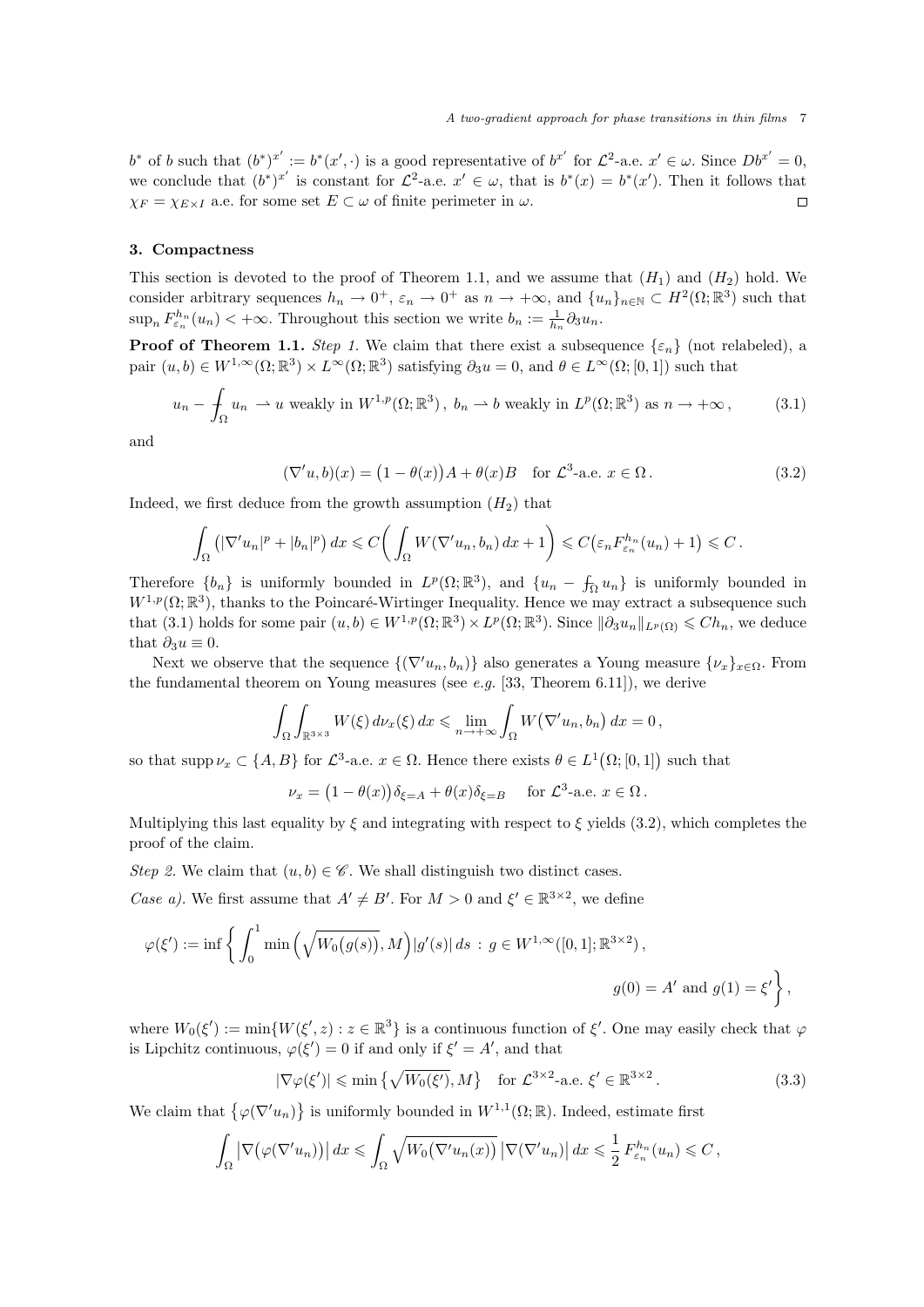and by (3.3),

$$
\int_{\Omega} |\varphi(\nabla' u_n(x))| dx \leq M \int_{\Omega} |\nabla' u_n(x)| dx + \varphi(0) \mathcal{L}^3(\Omega).
$$

Hence, up to a further subsequence (not relabeled),

$$
\varphi(\nabla' u_n) \to H \quad \text{in } L^1(\Omega) \text{ as } n \to +\infty,
$$
\n(3.4)

for some  $H \in BV(\Omega)$ . On the other hand, the Young measure  $\{\mu_x\}_{x \in \Omega}$  generated by  $\{\varphi(\nabla' u_n)\}\$ is given by

$$
\mu_x = (1 - \theta(x)) \delta_{t = \varphi(A')} + \theta(x) \delta_{t = \varphi(B')}.
$$

Then the strong convergence in (3.4) yields  $\mu_x = \delta_{t=H(x)}$ , so that

$$
\delta_{t=H(x)} = (1 - \theta(x)) \delta_{t=\varphi(A')} + \theta(x) \delta_{t=\varphi(B')}.
$$

As a consequence  $\theta(x) \in \{0,1\}$  for  $\mathcal{L}^3$ -a.e.  $x \in \Omega$ , and

$$
H(x) = (1 - \theta(x))\varphi(A') + \theta(x)\varphi(B') = \theta(x)\varphi(B') \text{ for } \mathcal{L}^3\text{-a.e. } x \in \Omega.
$$

Since  $\varphi(B') \neq 0$ , it yields  $\theta \in BV(\Omega;\{0,1\})$ , and we may now write  $\theta = \chi_F$  for some set  $F \subset \Omega$ of finite perimeter in  $\Omega$ . In view of (3.2), we obtain  $(\nabla' u, b) = (1 - \chi_F)A + \chi_F B \mathcal{L}^3$ -a.e. in  $\Omega$ , and thus  $(\nabla' u, b)$  belongs to  $BV(\Omega; \{A, B\})$ . Since  $\partial_3 u = 0$ , we have  $\nabla u \in BV(\Omega; \{(A', 0), (B', 0)\})$  and it follows from [16, Theorem 3.3] that  $F = E \times I$  for some set  $E \subset \omega$  of finite perimeter in  $\omega$ , which in turn implies that  $\partial_3b = 0$ , and thus  $(u, b) \in \mathscr{C}$ .

Case b). Let us now assume that  $A' = B'$  and  $A_3 \neq B_3$ . For  $M > 0$  and  $z \in \mathbb{R}^3$ , we define

$$
\psi(z) := \inf \left\{ \int_0^1 \min \left( \sqrt{W_1(g(s))}, M \right) |g'(s)| \, ds \, : \, g \in W^{1, \infty}([0, 1]; \mathbb{R}^3), \, g(0) = A_3 \text{ and } g(1) = z \right\},\
$$

where  $W_1(z) := \min\{W(\xi', z) : \xi' \in \mathbb{R}^{3 \times 2}\}\$ is a continuous function of z. As previously  $\psi$  is Lipschitz continuous, and  $\psi(z) = 0$  if and only if  $z = A_3$ . Arguing as in Case a), we obtain that  $\{\psi(b_n)\}\$ is uniformly bounded in  $W^{1,1}(\Omega;\mathbb{R})$ , and

$$
\frac{1}{h_n} \int_{\Omega} \left| \partial_3(\psi(b_n)) \right| dx \leq \frac{1}{h_n} \int_{\Omega} \sqrt{W_1(b_n)} \left| \partial_3 b_n \right| dx \leq \frac{1}{2} F_{\varepsilon_n}^{h_n}(u_n) \leq C.
$$

Therefore, up to a subsequence,

$$
\psi(b_n) \to G \quad \text{in } L^1(\Omega) \text{ as } n \to +\infty \,, \tag{3.5}
$$

for some  $G \in BV(\Omega)$  satisfying  $\partial_3 G = 0$ . Arguing again as in Case a), we deduce from (3.5) that

$$
\delta_{t=G(x)} = (1 - \theta(x)) \delta_{t=\psi(A_3)} + \theta(x) \delta_{t=\psi(B_3)},
$$

which yields  $\theta \in BV(\Omega; \{0, 1\})$ . Since  $\partial_3 G = 0$  we can argue as in the proof of Theorem 2.1, Step 2, to deduce that  $\theta(x) = \chi_E(x')$  for some set  $E \subset \omega$  of finite perimeter in  $\omega$ . In view of (3.2), we conclude that  $(\nabla'u, b) \in BV(\Omega; \{A, B\})$  and  $\partial_3b = 0$ , and thus  $(u, b) \in \mathscr{C}$ .

Step 3. In view of the previous steps, we know that  $(\nabla u_n, b_n) \rightharpoonup (\nabla u, b)$  weakly in  $L^p(\Omega)$ , and that  $\{(\nabla'u_n, b_n)\}_{n\in\mathbb{N}}$  generates the Young measure  $\{\nu_x\}_{x\in\Omega}$  given by

$$
\nu_x(\xi) = \chi_E(x')\delta_{\xi=A} + (1 - \chi_E(x'))\delta_{\xi=B} = \delta_{\xi=(\nabla'u,b)}.
$$

By standard results on Young measures (see e.g. [33, Proposition 6.12]), it follows that  $(\nabla' u_n, b_n) \rightarrow$  $(\nabla' u, b)$  strongly in  $L^p(\Omega; \mathbb{R}^{3 \times 3})$ , and the proof Theorem 1.1 is complete.  $\Box$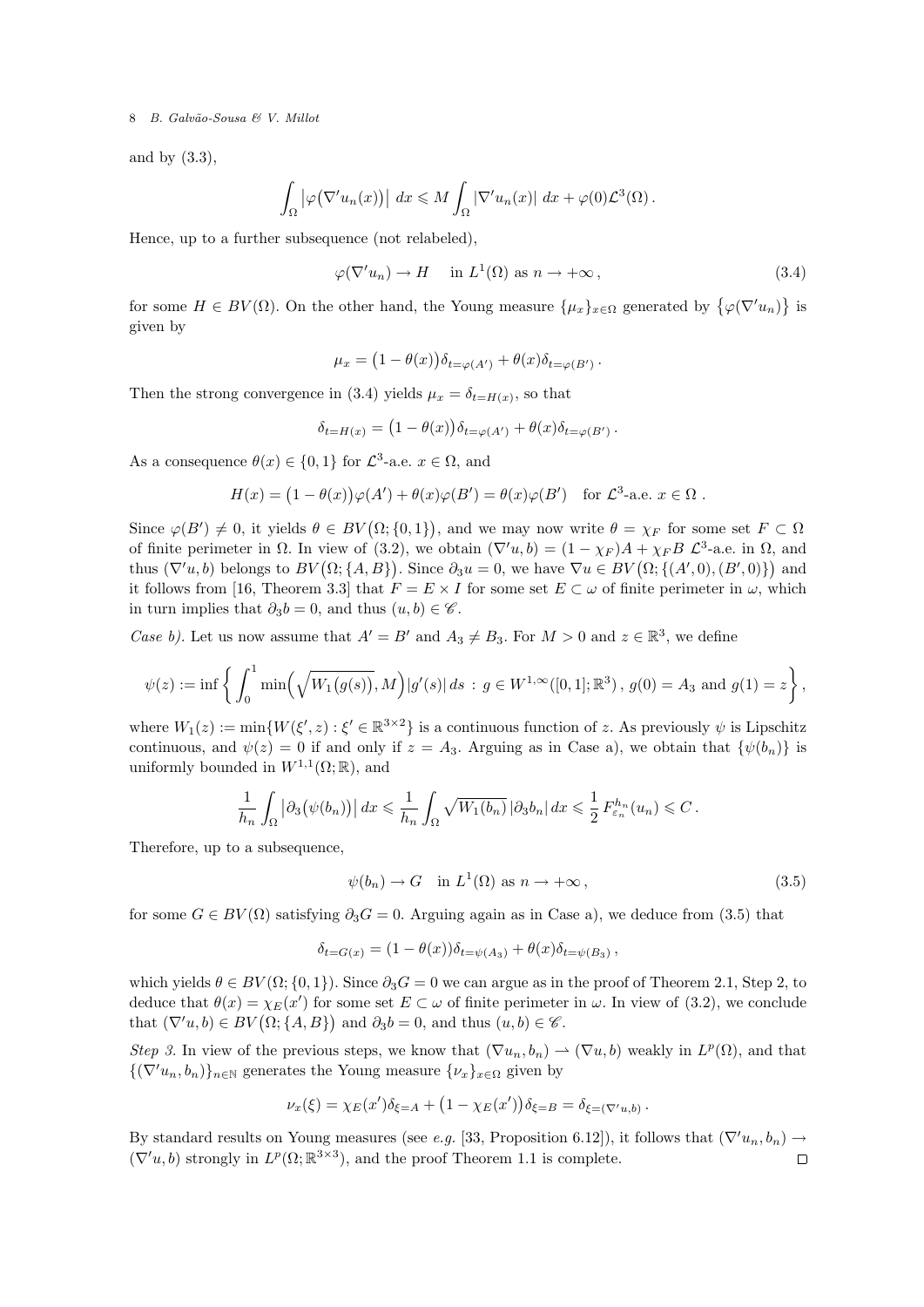# 4. Γ-convergence in the critical regime

This section is devoted to the proof of Theorem 1.2. The Γ-liminf and Γ-limsup inequalities are derived in Theorem 4.1 and Theorem 4.2 respectively, while Corollary 4.2 shows that the lower and upper inequalities actually coincide. In proving lower inequalities, we adopt the approach of [16] once adapted to the dimension reduction setting. Throughout this section the parameter  $\gamma \in (0, +\infty)$ is given.

# 4.1. The Γ-lim inf inequality

We introduce the constant

$$
K_{\gamma}^{\star} := \inf \left\{ \liminf_{n \to +\infty} F_{\varepsilon_n}^{h_n}(u_n, Q) : h_n \to 0^+ \text{ and } \varepsilon_n \to 0^+ \text{ with } h_n/\varepsilon_n \to \gamma,
$$

$$
\{u_n\} \subset H^2(Q; \mathbb{R}^3), (u_n, \frac{1}{h_n}\partial_3 u_n) \to (u_0, b_0) \text{ in } [L^1(Q; \mathbb{R}^3)]^2 \right\}, \quad (4.1)
$$

where the functions  $u_0$  and  $b_0$  are given by (2.1). The constant  $K^{\star}_{\gamma}$  turns out to be finite, as one may check by considering an admissible sequence  $\{u_n\}$  made of suitable regularizations of  $u_0$  and  $b_0$  (see also the proof of Theorem 4.2). In this subsection we shall prove that under assumptions  $(H_0) - (H_2)$ and  $(H_5)$ , the lower Γ-limit evaluated at any  $(u, b) \in \mathscr{C}$  is bounded from below by  $K_\gamma^{\star}$  times the length of the jump set of  $(\nabla' u, b)$ . We first prove this statement in the case of an elementary jump set.

**Proposition 4.1.** Assume that  $(H_1)$ ,  $(H_2)$  and  $(1.4)$  hold. Let  $h_n \to 0^+$  and  $\varepsilon_n \to 0^+$  be arbitrary sequences such that  $h_n/\varepsilon_n \to \gamma$ . Let  $\rho > 0$  and  $\alpha \in \mathbb{R}$ , let  $J \subset \mathbb{R}$  be a bounded open interval, and consider the cylinder  $U := (\alpha - \rho, \alpha + \rho) \times J \times I$ . Let  $(u, b) \in W^{1,\infty}(U; \mathbb{R}^3) \times L^{\infty}(U; \mathbb{R}^3)$  satisfying  $\partial_3 u = \partial_3 b = 0$ , and

$$
(\nabla' u, b) = \chi_{\{x_1 < \alpha\}} B + \chi_{\{x_1 \geq \alpha\}} A \quad \text{or} \quad (\nabla' u, b) = \chi_{\{x_1 \leq \alpha\}} A + \chi_{\{x_1 > \alpha\}} B. \tag{4.2}
$$

Then for any sequence  $\{u_n\} \subset H^2(U;\mathbb{R}^3)$  satisfying  $(u_n, \frac{1}{h_n} \partial_3 u_n) \to (u, b)$  in  $[L^1(U;\mathbb{R}^3)]^2$ , we have

$$
\liminf_{n \to +\infty} F_{\varepsilon_n}^{h_n}(u_n, U) \geqslant K_\gamma^* \mathcal{H}^1(J).
$$

The proof of Proposition 4.1 relies on scaling properties and the translation invariance of the energy functional  $F_{\varepsilon}^h$ . To determine the corresponding properties in the limit we introduce the following set function. For an open bounded set  $J \subset \mathbb{R}$  and  $\rho > 0$ , we write  $J_{\rho} := \rho I \times J \times I$ , and we define

$$
\mathcal{E}_{\gamma}(J,\rho) := \inf \left\{ \liminf_{n \to +\infty} F_{\varepsilon_n}^{h_n}(u_n, J_{\rho}) : h_n \to 0^+ \text{ and } \varepsilon_n \to 0^+ \text{ with } h_n/\varepsilon_n \to \gamma,
$$

$$
\{u_n\} \subset H^2(J_{\rho}; \mathbb{R}^3), (u_n, \frac{1}{h_n}\partial_3 u_n) \to (u_0, b_0) \text{ in } [L^1(J_{\rho}; \mathbb{R}^3)]^2 \right\}.
$$

Noticing that  $K_{\gamma}^* = \mathcal{E}_{\gamma}(I,1)$  we now state the following lemma.

**Lemma 4.1.** Assume that  $(H_1)$ ,  $(H_2)$  and  $(1.4)$  hold. Then

- (i)  $\mathcal{E}_{\gamma}(t+J,\rho)=\mathcal{E}_{\gamma}(J,\rho)$  for all  $t\in\mathbb{R}$ ;
- (ii) if  $J_1 \subset J_2$  and  $\rho_1 \leq \rho_2$ , then  $\mathcal{E}_{\gamma}(J_1, \rho_1) \leq \mathcal{E}_{\gamma}(J_2, \rho_2)$ ;
- (iii) if  $J_1 \cap J_2 = \emptyset$ , then  $\mathcal{E}_{\gamma}(J_1 \cup J_2, \rho) \geq \mathcal{E}_{\gamma}(J_1, \rho) + \mathcal{E}_{\gamma}(J_2, \rho)$ ;
- (iv) if  $\alpha > 0$ , then  $\mathcal{E}_{\gamma}(\alpha J, \alpha \rho) = \alpha \mathcal{E}_{\gamma}(J, \rho)$ ;
- (v) if  $0 < \alpha < 1$ , then  $\mathcal{E}_{\gamma}(\alpha J, \rho) \geq \alpha \mathcal{E}_{\gamma}(J, \rho)$ ;
- (vi) if J is an interval then  $\mathcal{E}_{\gamma}(J,\rho) = \mathcal{H}^1(J) \mathcal{E}_{\gamma}(I,\rho)$ ;
- (vii) if J is an interval then  $\mathcal{E}_{\gamma}(J,\rho) = \mathcal{E}_{\gamma}(J,\delta)$  for all  $\delta > 0$ .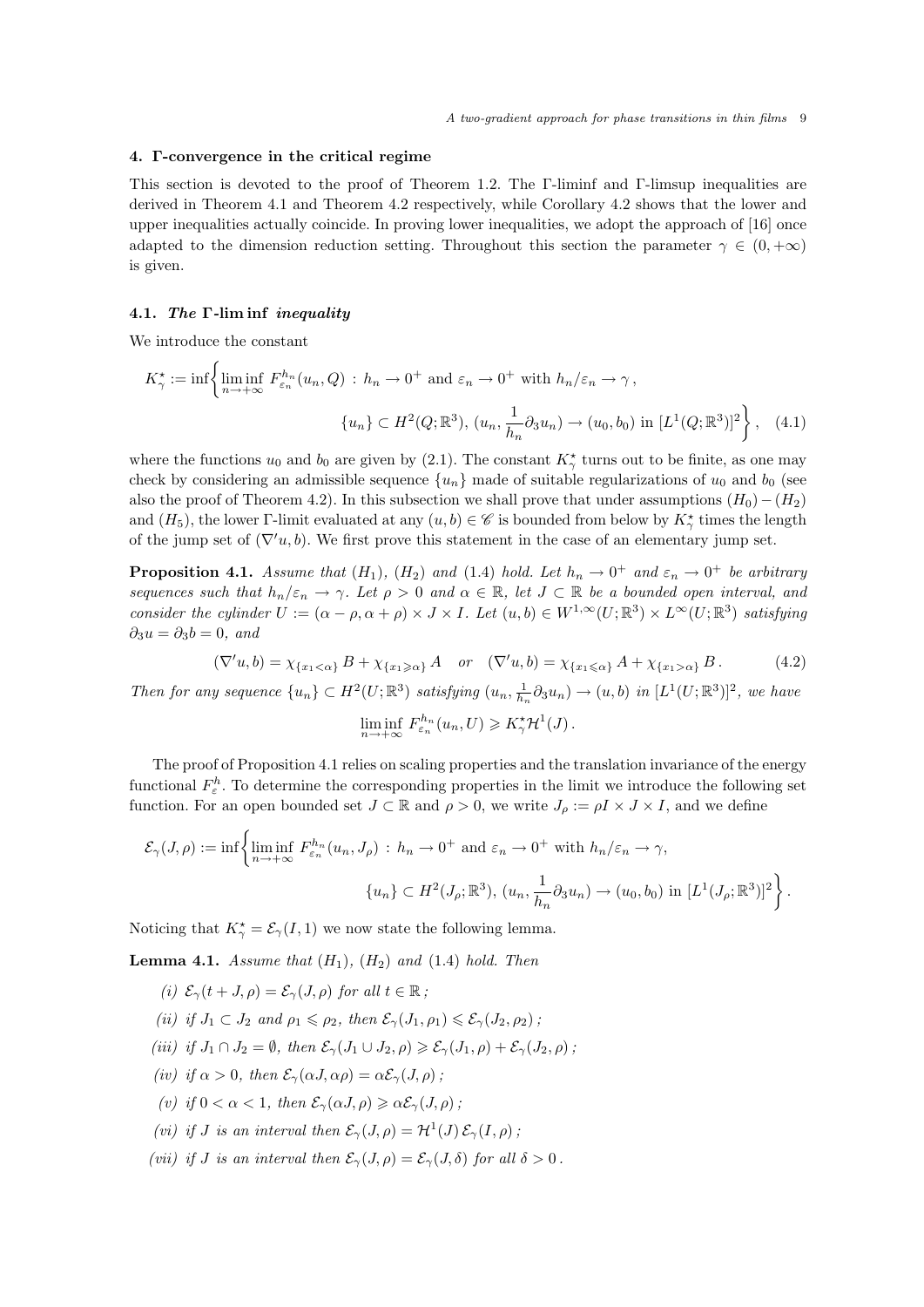**Proof.** We first observe that (i) follows from the translation invariance of the functional  $F_{\varepsilon}^h$ . Then (ii) is due to the fact that any admissible sequence for  $\mathcal{E}_{\gamma}(J_2, \rho_2)$  yields an admissible sequence for  $\mathcal{E}_{\gamma}(J_1,\rho_1)$  whenever  $J_1 \subset J_2$  and  $\rho_1 \leq \rho_2$ . The proof of claim *(iii)* follows a similar argument.

Proof of (iv). Let  $h_n \to 0^+$  and  $\varepsilon_n \to 0^+$  be such that  $h_n/\varepsilon_n \to \gamma$ , and let  $\{u_n\}$  be an admissible sequence for  $\mathcal{E}_{\gamma}(\alpha J, \alpha \rho)$ . We define for  $x \in J_{\rho}, v_n(x) := \frac{1}{\alpha} u_n(\alpha x', x_3), \tilde{h}_n := h_n/\alpha$  and  $\tilde{\varepsilon}_n := \varepsilon_n/\alpha$ . By homogeneity of  $u_0$  and  $b_0$ , we infer that  $v_n(x) \to \frac{1}{\alpha} u_0(\alpha x', x_3) = u_0(x)$  and  $\frac{1}{\tilde{h}_n} \partial_3 v_n \to b_0$  in  $L^1(J_\rho; \mathbb{R}^3)$  as  $n \to +\infty$ . In particular,  $\{v_n\}$  with  $\{(\tilde{h}_n, \tilde{\varepsilon}_n)\$ Changing variables then yields  $F_{\tilde{\varepsilon}_n}^{\tilde{h}_n}(v_n, J_\rho) = \frac{1}{\alpha} F_{\varepsilon_n}^{h_n}(u_n, (\alpha J)_{\alpha \rho})$ . Letting  $n \to +\infty$  we deduce that  $\liminf_n F_{\varepsilon_n}^{h_n}(u_n,(\alpha J)_{\alpha\rho}) \geqslant \alpha \mathcal{E}_{\gamma}(J,\rho).$  In view of the arbitrariness of  $\{(h_n,\varepsilon_n)\}\$  and  $\{u_n\}$ , we conclude that  $\mathcal{E}_{\gamma}(\alpha J, \alpha \rho) \geq \alpha \mathcal{E}_{\gamma}(J, \rho)$ . The reverse inequality follows from the arbitrariness of  $\alpha > 0$ .

Proof of (v). If  $0 < \alpha < 1$  then  $(\alpha J)_{\alpha\rho} \subset (\alpha J)_{\rho}$ , and we derive from (ii) and (iv) that  $\mathcal{E}_{\gamma}(\alpha J, \rho) \ge$  $\mathcal{E}_{\gamma}(\alpha J, \alpha \rho) = \alpha \mathcal{E}_{\gamma}(J, \rho).$ 

*Proof of (vi)*. Write  $J = Z \cup (\bigcup_{k=1}^{N} J_k)$  for some finite set Z and some family  $\{J_k\}_{k=1}^{N}$  of mutually disjoint open intervals of the form  $J_k = a_k + \alpha_k I$  with  $0 < \alpha_k < 1$ . In particular,  $\mathcal{H}^1(J) = \sum_{k=1}^N \alpha_k$ . We infer from (i), (iii) and (v) that  $\mathcal{E}_{\gamma}(J,\rho) \geqslant (\sum_{k} \alpha_k) \mathcal{E}_{\gamma}(I,\rho)$ , leading to  $\mathcal{E}_{\gamma}(J,\rho) \geqslant \mathcal{H}^1(J) \mathcal{E}_{\gamma}(I,\rho)$ . The reverse inequality can be obtained in the same way inverting the roles of I and J.

*Proof of (vii).* Claim *(vii)* is a straightforward consequence of *(iv)* and *(vi)*.

**Remark 4.1.** As a consequence of *(vi)* and *(vii)* in Lemma 4.1, we have  $\mathcal{E}_{\gamma}(J,\rho) = K_{\gamma}^{*}\mathcal{H}^{1}(J)$  for every  $\rho > 0$  and every bounded open interval  $J \subset \mathbb{R}$ .

An important consequence of Lemma 4.1 is that the energy of optimal sequences for  $\mathcal{E}_{\gamma}(J,\rho)$  is concentrated near the limiting interface. We shall make use of Corollary 4.1 in the next subsection in order to compare the constants  $K_{\gamma}^*$  and  $K_{\gamma}$ .

Corollary 4.1. Assume that  $(H_1)$ ,  $(H_2)$  and  $(1.4)$  hold. Let  $0 < \delta < \rho$  and let  $J \subset \mathbb{R}$  be a bounded open interval. For any sequences  $h_n \to 0^+$ ,  $\varepsilon_n \to 0^+$  and  $\{u_n\} \subset H^2(J_\rho;\mathbb{R}^3)$  such that  $h_n/\varepsilon_n \to \gamma$ ,  $(u_n, \frac{1}{h_n} \partial_3 u_n) \to (u_0, b_0)$  in  $[L^1(J_\rho; \mathbb{R}^3)]^2$ , and  $\lim_n F_{\varepsilon_n}^{h_n}(u_n, J_\rho) = K_\gamma^* \mathcal{H}^1(J)$ , we have

$$
\lim_{n \to +\infty} F_{\varepsilon_n}^{h_n}(u_n, J_\rho \setminus J_\delta) = 0.
$$

**Proof.** Since  $J_{\delta} \subset J_{\rho}$ , we deduce from Remark 4.1 that  $\limsup_{n} F_{\varepsilon_n}^{h_n}(u_n, J_{\delta}) \leqslant \mathcal{E}_{\gamma}(J, \rho) < +\infty$ . On the other hand the sequence  $\{u_n\}$  is admissible for  $\mathcal{E}_{\gamma}(J,\delta)$ . In view of Lemma 4.1, we infer that

$$
\liminf_{n \to +\infty} F_{\varepsilon_n}^{h_n}(u_n, J_\delta) \geqslant \mathcal{E}_{\gamma}(J, \delta) = \mathcal{E}_{\gamma}(J, \rho) = \lim_{n \to +\infty} F_{\varepsilon_n}^{h_n}(u_n, J_\rho).
$$

Therefore  $\lim_{n} F_{\varepsilon_n}^{h_n}(u_n, J_{\delta}) = \lim_{n} F_{\varepsilon_n}^{h_n}(u_n, J_{\rho})$  which clearly implies the announced result.

**Proof of Proposition 4.1.** By the translation invariance of  $F_{\varepsilon_n}^{h_n}$ , we have  $\liminf_n F_{\varepsilon_n}^{h_n}(u_n,U)$  $\liminf_n F_{\varepsilon_n}^{h_n}(\tau u_n, J_\rho)$ , where  $\tau u_n(x) := u_n(x_1 + \alpha, x_2, x_3)$ . Obviously  $(\tau u_n, \frac{1}{h_n} \partial_3 \tau u_n) \to (\tau u, \tau b)$  in  $[L^1(J_\rho;\mathbb{R}^3)]^2$  with  $\tau u(x) := u(x_1 + \alpha, x_2, x_3)$  and  $\tau b(x) := b(x_1 + \alpha, x_2, x_3)$ . If the first case in (4.2) holds, then  $(\tau u, \tau b) = (u_0 + c_0, b_0)$  for some constant  $c_0 \in \mathbb{R}^3$ . Subtracting the constant  $c_0$ , we derive from the definition of  $\mathcal{E}_{\gamma}$  and Remark 4.1 that

$$
\liminf_{n \to +\infty} F_{\varepsilon_n}^{h_n}(u_n, U) = \liminf_{n \to +\infty} F_{\varepsilon_n}^{h_n}(\tau u_n - c_0, J_\rho) \geqslant \mathcal{E}_\gamma(J, \rho) = K_\gamma^* \mathcal{H}^1(J).
$$

If the alternative case in (4.2) holds, then  $(-\tau u, \tau b)(-x) = (u_0 + c_0, b_0)(x)$  for some constant  $c_0 \in \mathbb{R}^3$ . Observe that  $F_{\varepsilon_n}^{h_n}(\tau u_n, J_\rho) = F_{\varepsilon_n}^{h_n}(v_n, J_\rho)$  with  $v_n(x) = -\tau u_n(-x) - c_0$ . Then  $(v_n, \frac{1}{h_n}\partial_3 v_n) \to (u_0, b_0)$ in  $[L^1(J_\rho;\mathbb{R}^3)]^2$ . Hence,

$$
\liminf_{n \to +\infty} F_{\varepsilon_n}^{h_n}(u_n, J_\rho) = \liminf_{n \to +\infty} F_{\varepsilon_n}^{h_n}(v_n, J_\rho) \geqslant \mathcal{E}_\gamma(J, \rho) = K_\gamma^* \mathcal{H}^1(J),
$$

and the proof is complete.

 $\Box$ 

 $\Box$ 

 $\Box$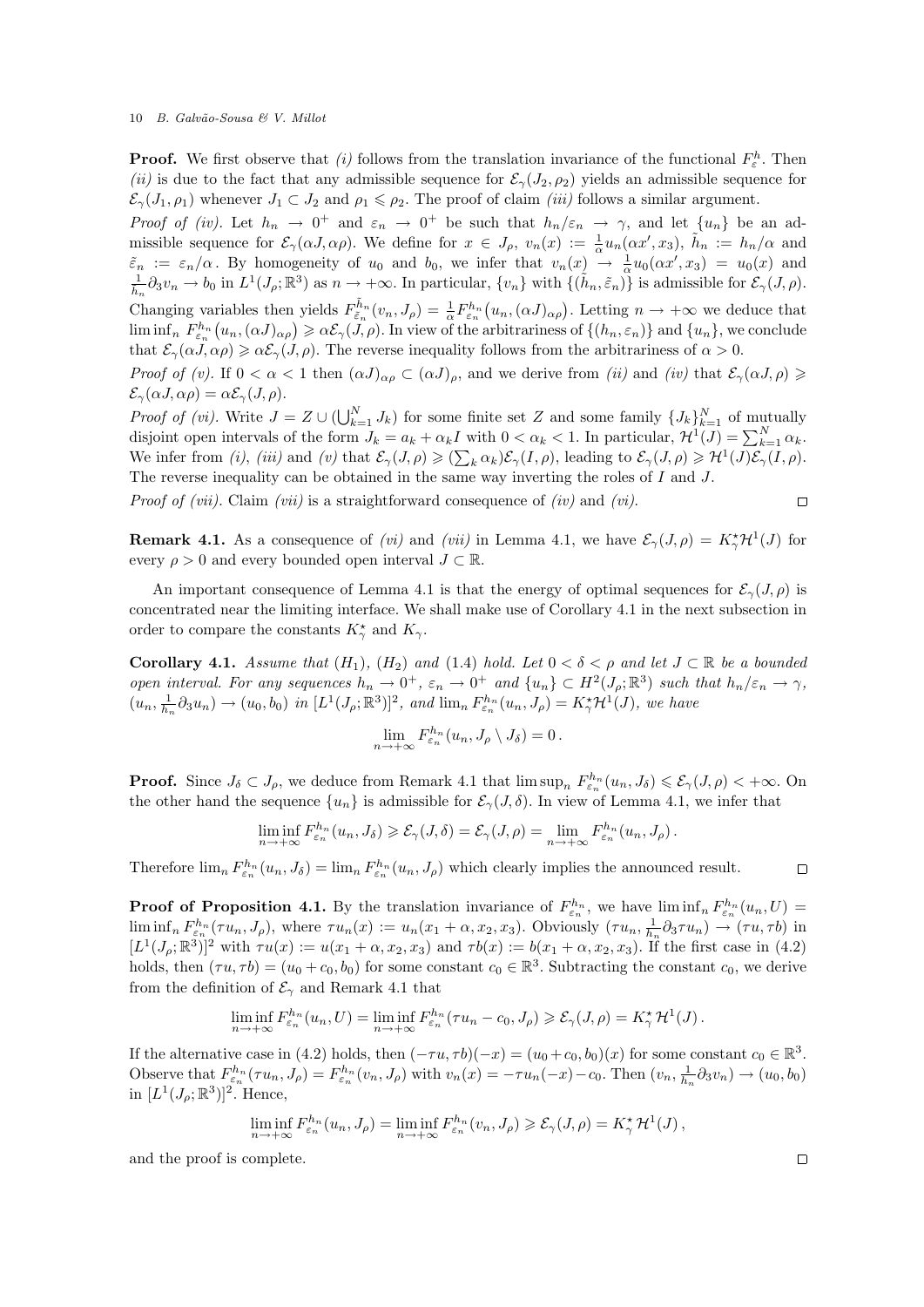**Remark 4.2.** Setting  $K^*_{\infty}$  to be the constant defined by (4.1) with  $\gamma = +\infty$  (see (6.1)), and assuming that  $K^*_{\infty}$   $< +\infty$ , one may check that Proposition 4.1 and Corollary 4.1 still hold in the case  $\gamma = +\infty$ with the same proofs.

We are now ready to prove the main result of this subsection which extends Proposition 4.1 to the general case. The proof for  $A' \neq B'$  will be a direct consequence of Proposition 4.1, while the case  $A' = B'$  will require an additional analysis based on a blow-up argument.

**Theorem 4.1.** Assume that  $(H_0) - (H_2)$ ,  $(H_5)$  and  $(1.4)$  hold. Let  $h_n \to 0^+$  and  $\varepsilon_n \to 0^+$  be arbitrary sequences such that  $h_n/\varepsilon_n \to \gamma$ . Then, for any  $(u, b) \in \mathscr{C}$  and any sequences  $\{u_n\} \subset H^2(\Omega; \mathbb{R}^3)$  such that  $(u_n, \frac{1}{h_n} \partial_3 u_n) \to (u, b)$  in  $[L^1(\Omega; \mathbb{R}^3)]^2$ , we have

$$
\liminf_{n \to +\infty} F_{\varepsilon_n}^{h_n}(u_n) \geqslant K_\gamma^* \operatorname{Per}_\omega(E),
$$

where  $(\nabla' u, b)(x) = (1 - \chi_E(x'))A + \chi_E(x')B$ .

**Proof.** Step 1. We first assume that  $A' \neq B'$ . Assuming that E is non trivial, by Theorem 2.1 we can write  $\partial^* E \cap \omega$  as in (2.4). Then we have  $\mathcal{H}^1(\partial^* E \cap \omega) = \sum_{i \in \mathscr{I}} \mathcal{H}^1(J_i) < +\infty$ . Consider an arbitrarily small  $\delta > 0$  and choose  $k^- = k^- (\delta) \in \mathscr{I}$  and  $k^+ = k^+ (\delta) \in \mathscr{I}$  such that  $k^- \leq k^+$ , and  $\mathcal{H}^1(\partial^*E \cap \omega) \leqslant \sum_{i=k^-}^{k^+} \mathcal{H}^1(J_i) + \delta.$  For each  $i = k^-, \ldots, k^+$ , let  $J_i' \subset\subset J_i$  be an open interval satisfying  $\mathcal{H}^1(J_i) \leq \mathcal{H}^1(J'_i) + \frac{\delta}{k^+ - k^- + 1}$ . Since  $\{\alpha_i\} \times J'_i \subset\subset \omega$  and  $\alpha_i < \alpha_{i+1}$ , we may find  $\rho > 0$  small in such a way that the sets  $(\alpha_i - \rho, \alpha_i + \rho) \times J'_i$  are still compactly contained in  $\omega$ , and  $\alpha_i + \rho < \alpha_{i+1} - \rho$ for  $i = k^-, \ldots, k^+$ . Then we set for each  $i = k^-, \ldots, k^+, U_i := (\alpha_i - \rho, \alpha_i + \rho) \times J'_i \times I \subset \Omega$ . Observe that the  $U_i$ 's are pairwise disjoint, and that  $(\nabla' u, b)$  is of the form  $(4.2)$  in each  $U_i$ .

Let us now fix an arbitrary sequence  $\{u_n\} \subset H^2(\Omega;\mathbb{R}^3)$  such that  $(u_n, \frac{1}{h_n} \partial_3 u_n) \to (u, b)$ in  $[L^1(\Omega;\mathbb{R}^3)]^2$ . Using Proposition 4.1, we estimate

$$
\liminf_{n \to +\infty} F_{\varepsilon_n}^{h_n}(u_n) \geq \sum_{i=k^-}^{k^+} \liminf_{n \to +\infty} F_{\varepsilon_n}^{h_n}(u_n, U_i) \geq \sum_{i=k^-}^{k^+} K_{\gamma}^* \mathcal{H}^1(J_i') \geq K_{\gamma}^* \mathcal{H}^1(\partial^* E \cap \omega) - 2\delta K_{\gamma}^*,
$$

and the conclusion follows letting  $\delta \to 0$ .

Step 2. We now consider the case  $A' = B' (= 0$  by (1.4)). Then  $u_0 = 0$  and u is constant. Without loss of generality we may assume that  $u \equiv 0$ . In the remaining of this proof, we shall identify any  $b \in L^1(Q';\mathbb{R}^3)$  with its extension to Q given by  $b(x) = b(x')$ . With this convention, we introduce for  $b \in L^1(Q';\mathbb{R}^3),$ 

$$
\mathcal{G}_{\gamma}(b) := \inf \left\{ \liminf_{n \to +\infty} F_{\varepsilon_n}^{h_n}(u_n, Q) : h_n \to 0 \text{ and } \varepsilon_n \to 0 \text{ with } h_n/\varepsilon_n \to \gamma,
$$

$$
\{u_n\} \subset H^2(Q; \mathbb{R}^3), (u_n, \frac{1}{h_n} \partial_3 u_n) \to (0, b) \text{ in } [L^1(Q; \mathbb{R}^3)]^2 \right\}.
$$

Notice that  $K^*_{\gamma} = \mathcal{G}_{\gamma}(b_0)$ . We shall require the sequential  $L^1$ -lower semicontinuity of the functional  $\mathcal{G}_{\gamma}$  stated below. The proof of Lemma 4.2 only involves a standard diagonalization argument, and we shall omit it.

**Lemma 4.2.**  $\mathcal{G}_{\gamma}$  is sequentially lower semicontinuous for the strong  $L^1$ -topology.

Let  $\{u_n\} \subset H^2(\Omega;\mathbb{R}^3)$  be an arbitrary sequence satisfying  $(u_n, \frac{1}{h_n} \partial_3 u_n) \to (0, b)$  in  $[L^1(\Omega;\mathbb{R}^3)]^2$ . Without loss of generality, we may assume that  $\liminf_n F_{\varepsilon_n}^{h_n}(u_n) = \lim_n F_{\varepsilon_n}^{h_n}(u_n) < +\infty$ . By Theorem 2.1 we have  $b(x) = b(x') = (1 - \chi_E(x'))A_3 + \chi_E(x')B_3$  for a set  $E \subset \omega$  of finite perimeter in  $\omega$ .

Using Fubini's theorem, we define a finite nonnegative Radon measure  $\mu_n$  on  $\omega$  by setting

$$
\mu_n := \left( \int_{-\frac{1}{2}}^{\frac{1}{2}} \frac{1}{\varepsilon_n} W(\nabla_{h_n} u_n) + \varepsilon_n \left| \nabla_{h_n}^2 u_n \right|^2 dx_3 \right) \mathcal{L}^2 \left[ \omega \right],
$$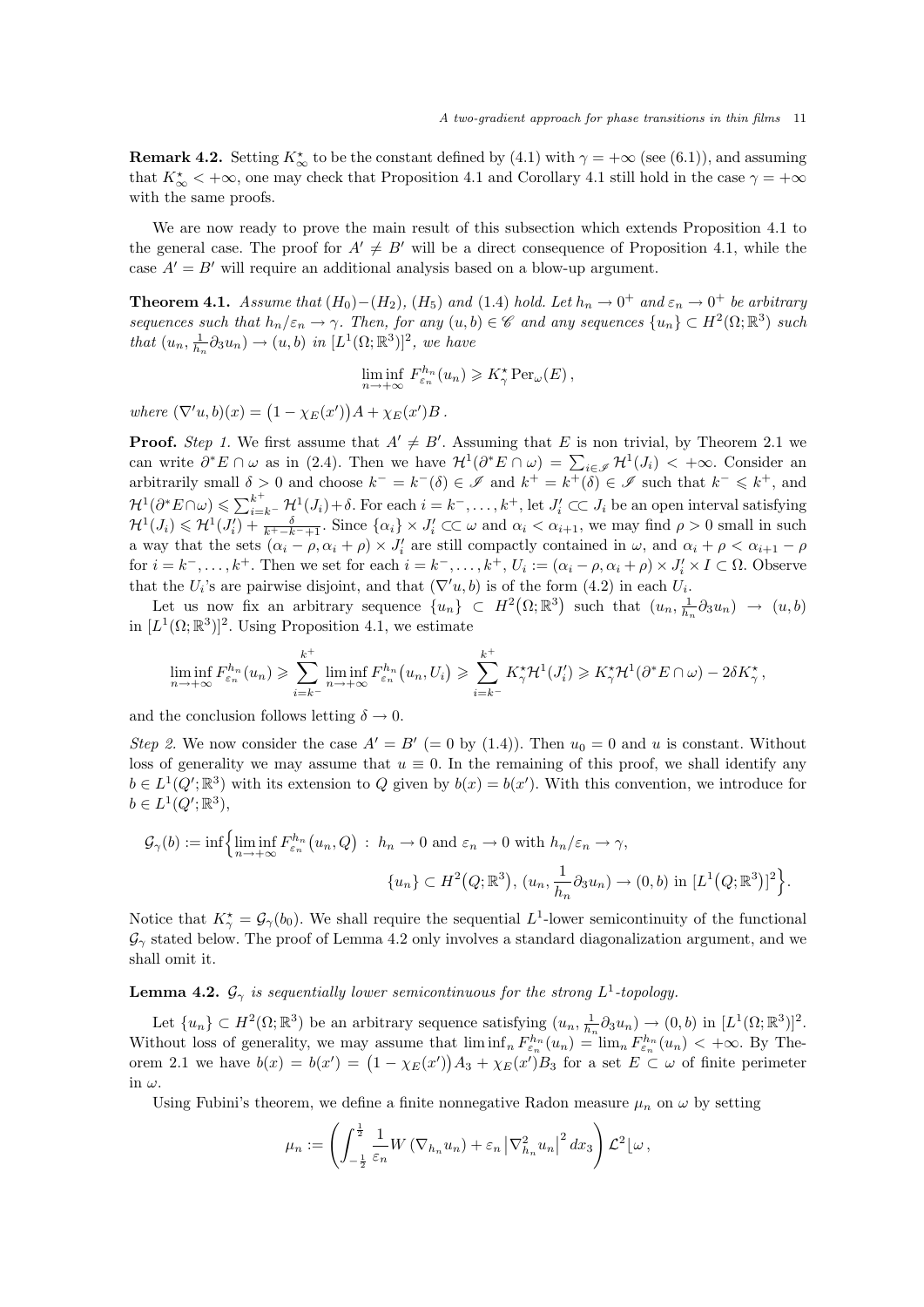and  $\mu_n(\omega) = F_{\varepsilon_n}^{h_n}(u_n)$ . In particular  $\sup_n \mu_n(\omega) < +\infty$ , and thus there is a subsequence (not relabeled) such that  $\mu_n \to \mu$  weakly<sup>\*</sup> in the sense of measures for some finite nonnegative Radon measure  $\mu$  on  $\omega$ . By lower semicontinuity we have  $\mu(\omega) \leqslant \lim_{n} \mu_n(\omega) = \lim_{n} F_{\varepsilon_n}^{h_n}(u_n)$ . It then suffices to prove that  $\mu(\omega) \geqslant K_{\gamma}^{*}\mathcal{H}^{1}(\partial^{*}E \cap \omega)$ . By the Radon-Nikodým Theorem, we can decompose  $\mu$  as  $\mu = \mu_{0} + \mu_{s}$ , where  $\mu_0$  and  $\mu_s$  are mutually singular nonnegative Radon measures on  $\omega$ , and  $\mu_0 \ll \mathcal{H}^1\lfloor \partial^* E \cap \omega$ . It is enough to show that  $\mu_0(\omega) \geq K_\gamma^* \mathcal{H}^1(\partial^* E \cap \omega)$  which can be obtained by proving that

$$
\frac{d\mu_0}{d\mathcal{H}^1\lfloor \partial^* E \cap \omega}(x'_0) \geqslant K_\gamma^* \quad \text{ for } \mathcal{H}^1\text{-a.e. } x'_0 \in \partial^* E \cap \omega.
$$

For  $\nu \in \mathbb{S}^1$  and  $\delta > 0$ , we denote by  $Q'_\nu \subset \mathbb{R}^2$  the unit cube centered at the origin with two sides orthogonal to  $\nu$ , and  $Q'_\nu(x'_0, \delta) := x'_0 + \delta Q'_\nu$ . By a generalization of the Besicovitch Differentiation Theorem (see [2, Proposition 2.2]), there exists a Borel set  $Z \subset \omega$  such that  $\mathcal{H}^1(Z) = 0$ , the Radon-Nikodým derivative of  $\mu_0$  with respect to  $\mathcal{H}^1\lfloor \partial^* E \cap \omega$  exists and is finite at every  $x'_0 \in (\partial^* E \cap \omega) \setminus Z$ , and

$$
\frac{d\mu_0}{d\mathcal{H}^1\lfloor \partial^* E \cap \omega}(x'_0) = \lim_{\delta \to 0^+} \frac{\mu_0(Q'_\nu(x'_0, \delta))}{\mathcal{H}^1(\partial^* E \cap Q'_\nu(x'_0, \delta))} \quad \text{for every } x'_0 \in (\partial^* E \cap \omega) \setminus Z \text{ and all } \nu \in \mathbb{S}^1.
$$

For  $x'_0 \in \partial^* E \cap \omega$ , let us denote by  $\nu_0 \in \mathbb{S}^1$  the generalized outer normal to E at  $x'_0$ . By Theorem 3.59 and Remark 2.82 in [4], we have

$$
\lim_{\delta \to 0^+} \frac{\mathcal{H}^1(\partial^* E \cap Q'_{\nu_0}(x'_0, \delta))}{\delta} = 1 \quad \text{for } \mathcal{H}^1\text{-a.e. } x'_0 \in \partial^* E \cap \omega. \tag{4.3}
$$

Moreover, it is well known (see *e.g.* [4, Example 3.68]) that

$$
\lim_{\delta \to 0^+} \frac{1}{\delta^2} \int_{Q'_{\nu_0}(x'_0, \delta)} |b(x') - \bar{b}_{x_0}(x')| dx' = 0 \quad \text{for } \mathcal{H}^1\text{-a.e. } x'_0 \in \partial^* E \cap \omega,
$$
\n(4.4)

where  $\bar{b}_{x_0}(x') := \chi_{\{(x'-x'_0)\cdot \nu_0>0\}}(x')A_3 + \chi_{\{(x'-x'_0)\cdot \nu_0<0\}}(x')B_3.$ 

Let us now fix a point  $x'_0 \in (\partial^* E \cap \omega) \setminus Z$  satisfying (4.3)-(4.4). We choose a sequence  $\delta_k \to 0^+$ such that  $Q'_{\nu_0}(x'_0, \delta_k) \subset \omega$  and  $\mu(\partial Q'_{\nu_0}(x'_0, \delta_k)) = 0$  for all  $k \in \mathbb{N}$ . Then

$$
\frac{d\mu_0}{d\mathcal{H}^1\lfloor \partial^* E \cap \omega}(x'_0) = \lim_{k \to +\infty} \frac{1}{\delta_k} \mu\big(Q'_{\nu_0}(x'_0, \delta_k)\big) = \lim_{k \to +\infty} \lim_{n \to +\infty} \frac{1}{\delta_k} \mu_n\big(Q'_{\nu_0}(x'_0, \delta_k)\big) \n= \lim_{k \to +\infty} \lim_{n \to +\infty} \frac{1}{\delta_k} F_{\varepsilon_n}^{h_n}(u_n, Q'_{\nu_0}(x'_0, \delta_k) \times I),
$$

where we have used Fubini's theorem in the last equality. Let  $R \in SO(2)$  be such that  $Re'_1 = \nu_0$ , and define for  $x \in Q$ ,  $v_{n,k}(x) := \frac{1}{\delta_k} u_n(x_0' + \delta_k R x', x_3)$ . Observe that  $\bar{b}_{x_0}(x_0' + R x') = b_0(x')$ . We also have  $h_{n,k} := \frac{h_n}{\delta_k} \to 0$ ,  $\varepsilon_{n,k} := \frac{\varepsilon_n}{\delta_k} \to 0$ ,  $h_{n,k}/\varepsilon_{n,k} \to \gamma$ , and  $(v_{n,k}, \frac{1}{h_{n,k}} \partial_3 v_{n,k}) \to (0, b_k)$  in  $[L^1(Q;\mathbb{R}^3)]^2$ where  $b_k(x') := b(x'_0 + \delta_k R' x')$ . Changing variables, we derive from assumption  $(H_5)$  that

$$
F_{\varepsilon_n}^{h_n}(u_n, Q'_{\nu_0}(x'_0, \delta_k) \times I) = \delta_k F_{\varepsilon_n, k}^{h_{n,k}}(v_{n,k}, Q).
$$

Then it follows from the definition of  $\mathcal{G}_{\gamma}$  that

$$
\frac{d\mu_0}{d\mathcal{H}^1\lfloor \partial^* E \cap \omega}(x'_0) = \lim_{k \to +\infty} \lim_{n \to +\infty} F_{\varepsilon_{n,k}}^{h_{n,k}}(v_{n,k}, Q) \geq \liminf_{k \to +\infty} \mathcal{G}_{\gamma}(b_k).
$$

On the other hand, by (4.4) we have  $b_k \to b_0$  in  $L^1(Q'; \mathbb{R}^3)$ . In view of Lemma 4.2, we deduce that

$$
\frac{d\mu_0}{d\mathcal{H}^1\lfloor \partial^* E \cap \omega}(x'_0) \geq \liminf_{k \to +\infty} \mathcal{G}_{\gamma}(b_k) \geq \mathcal{G}_{\gamma}(b_0) = K_{\gamma}^{\star},
$$

which completes the proof.

 $\Box$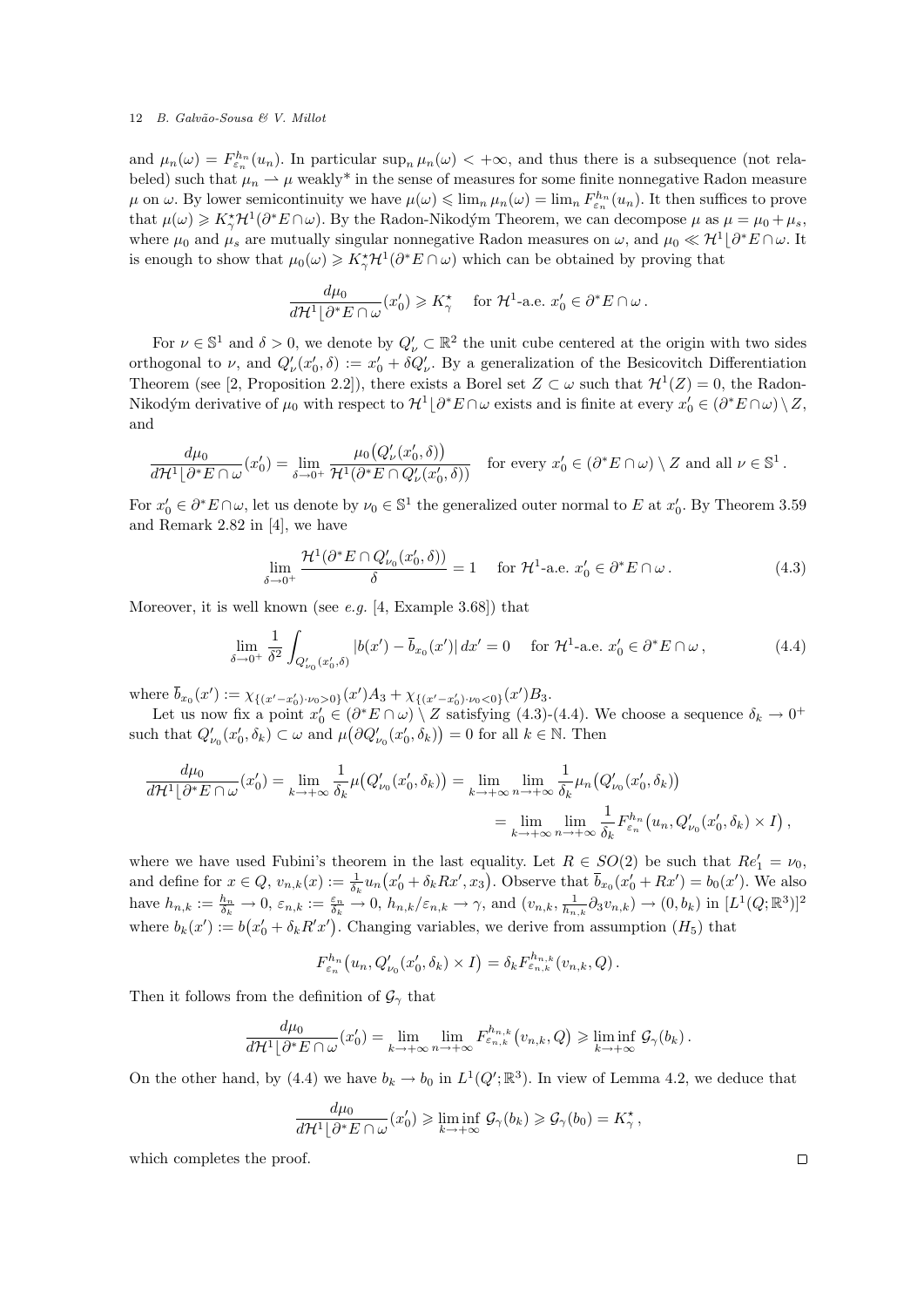.

# 4.2. Lower bound on  $K_{\gamma}^{\star}$

In order to compare the constant  $K^*_{\gamma}$  with  $K_{\gamma}$ , we prove in this subsection that under the additional assumptions  $(H_3) - (H_4)$ , sequences realizing  $K^*_{\gamma}$  can be prescribed near the two sides  $\{x_1 = \pm \frac{1}{2}\}\$ , and chosen to be independent of the  $x_2$ -variable. This is the object of Proposition 4.3 below. First we state some useful facts on potentials W satisfying assumptions  $(H_1) - (H_3)$  that we shall use throughout the paper. The proof of Lemma 4.3 is elementary and we omit it.

**Lemma 4.3.** Assume that  $(H_1)$  holds. Then W satisfies  $(H_2) - (H_3)$  if and only if there exists a constant  $C_* \geq 1$  such that for every  $\xi \in \mathbb{R}^{3 \times 3}$ ,

$$
\frac{1}{C_*} \min\left( |\xi - A|^p, |\xi - B|^p \right) \leqslant W(\xi) \leqslant C_* \min\left( |\xi - A|^p, |\xi - B|^p \right). \tag{4.5}
$$

In particular, if  $(H_1) - (H_3)$  hold, then

$$
W(\xi) \leqslant C_*^2 2^{p-1} \left( W(\bar{\xi}) + |\xi - \bar{\xi}|^p \right) \qquad \forall \xi, \bar{\xi} \in \mathbb{R}^{3 \times 3}
$$

We now state the pinning condition described above. It parallels [16, Proposition 6.2] in the context of dimension reduction.

**Proposition 4.2.** Assume that  $(H_1) - (H_4)$  and  $(1.4)$  hold. Then there exist sequences  $\varepsilon_n \to 0$ ,  ${c_n} \subset \mathbb{R}^3$ ,  ${g_n} \subset C^2(Q;\mathbb{R}^3)$  such that  $g_n$  is independent of  $x_2$  (i.e.,  $g_n(x) = \hat{g}_n(x_1, x_3)$ ),  $c_n \to 0$ ,  $g_n \to u_0$  in  $W^{1,p}(Q;\mathbb{R}^3)$ ,  $\frac{1}{\gamma \varepsilon_n} \partial_3 g_n \to b_0$  in  $L^p(Q;\mathbb{R}^3)$ ,

 $g_n = u_0 + \gamma \varepsilon_n x_3 b_0$  in  $Q \cap \{x_1 > 1/4\}$ ,  $g_n = u_0 + \gamma \varepsilon_n x_3 b_0 + c_n$  in  $Q \cap \{x_1 < -1/4\}$ ,

and  $\lim_{n} F_{\varepsilon_n}^{\gamma \varepsilon_n} (g_n, Q) = K_{\gamma}^*$ .

**Proof.** Step 1. Let us consider sequences  $h_n \to 0$ ,  $\tilde{\varepsilon}_n \to 0$  and  $\{\tilde{u}_n\} \subset H^2(Q;\mathbb{R}^3)$  such that  $h_n/\tilde{\varepsilon}_n \to \gamma$ ,  $(\tilde{u}_n, \frac{1}{h_n} \partial_3 \tilde{u}_n) \to (u_0, b_0)$  in  $[L^1(Q; \mathbb{R}^3)]^2$ , and  $\lim_n F^{h_n}_{\tilde{\varepsilon}_n}(\tilde{u}_n, Q) = K^{\star}_{\gamma}$ . Applying standard regularization techniques if necessary, we may assume that  $\tilde{u}_n \in C^2(Q;\mathbb{R}^3)$ . By Theorem 1.1, we have  $\tilde{u}_n \to u_0$  in  $W^{1,p}(Q;\mathbb{R}^3)$ , and  $\frac{1}{h_n} \partial_3 \tilde{u}_n \to b_0$  in  $L^p(Q;\mathbb{R}^3)$ . Setting  $\varepsilon_n := h_n/\gamma$ , we claim that  $\lim_{n} F_{\varepsilon_n}^{h_n}(\tilde{u}_n, Q) = K_{\gamma}^{\star}$ . Indeed, it suffices to notice that

$$
\left| F_{\varepsilon_n}^{h_n}(\tilde{u}_n, Q) - F_{\tilde{\varepsilon}_n}^{h_n}(\tilde{u}_n, Q) \right| \leq \left( \left| 1 - \frac{\gamma \tilde{\varepsilon}_n}{h_n} \right| + \left| 1 - \frac{h_n}{\gamma \tilde{\varepsilon}_n} \right| \right) F_{\tilde{\varepsilon}_n}^{h_n}(\tilde{u}_n, Q) \underset{n \to +\infty}{\longrightarrow} 0. \tag{4.6}
$$

Extracting a further subsequence if necessary, we can find an exceptional set  $Z \subset I$  of vanishing  $\mathcal{H}^1$ -measure such that for every  $x_2 \in I \setminus Z$ , the slices  $\tilde{u}_n(\cdot, x_2, \cdot)$  and  $\frac{1}{h_n} \partial_3 \tilde{u}_n(\cdot, x_2, \cdot)$  converge to  $u_0$ in  $W^{1,p}(I \times \{x_2\} \times I;\mathbb{R}^3)$  and  $b_0$  in  $L^p(I \times \{x_2\} \times I;\mathbb{R}^3)$  respectively. We select a level  $s_n \in I \setminus Z$ satisfying

$$
\int_{I \times \{s_n\} \times I} \frac{1}{\varepsilon_n} W(\nabla_{h_n} \tilde{u}_n) + \varepsilon_n |\nabla_{h_n}^2 \tilde{u}_n|^2 d\mathcal{H}^2 \leq F_{\varepsilon_n}^{h_n}(\tilde{u}_n, Q). \tag{4.7}
$$

From now on we write

$$
u_n(x) := \tilde{u}_n(x_1, s_n, x_3)
$$
 and  $\hat{u}_n(x_1, x_3) := \tilde{u}_n(x_1, s_n, x_3)$ .

By our choice of  $s_n$ , we have  $u_n \to u_0$  in  $W^{1,p}(Q;\mathbb{R}^3)$ , and  $\frac{1}{h_n} \partial_3 u_n \to b_0$  in  $L^p(Q;\mathbb{R}^3)$ . Since  $\partial_2 u_n \equiv 0$ , assumption  $(H_4)$  together with  $(4.7)$  yields

$$
\limsup_{n \to +\infty} F_{\varepsilon_n}^{h_n}(u_n, Q) \le \limsup_{n \to +\infty} \int_{I \times \{s_n\} \times I} \frac{1}{\varepsilon_n} W(\nabla_{h_n}\tilde{u}_n) + \varepsilon_n |\nabla_{h_n}^2 \tilde{u}_n|^2 d\mathcal{H}^2 \le K_\gamma^*.
$$

On the other hand,  $\liminf_n F_{\varepsilon_n}^{h_n}(u_n, Q) \geq K_\gamma^*$  by definition of  $K_\gamma^*$ . Hence  $\lim_n F_{\varepsilon_n}^{h_n}(u_n, Q) = K_\gamma^*$ .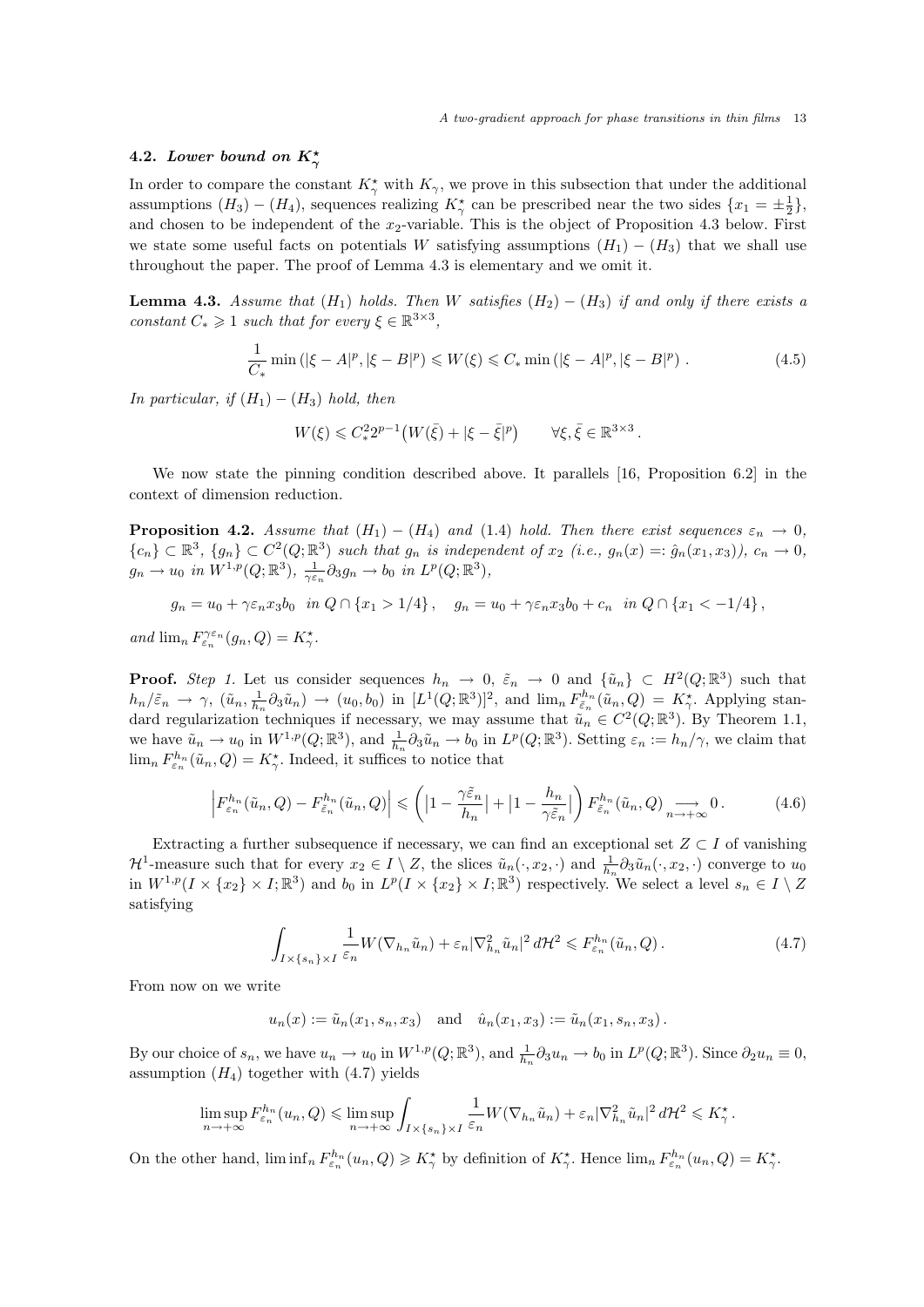Step 2 (first matching). We start partitioning  $\left(\frac{1}{12}, \frac{1}{6}\right) \times Q'$  into  $M_n := \left[\frac{1}{\varepsilon_n}\right]$  layers of width  $\frac{1}{12M_n}$ <br>([·] denotes the integer part). By Corollary 4.1, the energy concentrates near the interface Therefore we can find a layer  $L_n := (\theta_n - \frac{1}{12M_n}, \theta_n) \times Q' \subset (\frac{1}{12}, \frac{1}{6}) \times Q'$  for which

$$
M_{n}\left(\int_{L_{n}}|u_{n}-u_{0}|^{p}+\left|\frac{1}{h_{n}}\partial_{3}u_{n}-b_{0}\right|^{p}+|\nabla u_{n}-\nabla u_{0}|^{p} dx + F_{\varepsilon_{n}}^{h_{n}}(u_{n},L_{n})\right) \leq
$$
  

$$
\int_{\left(\frac{1}{12},\frac{1}{6}\right)\times Q'}|u_{n}-u_{0}|^{p}+\left|\frac{1}{h_{n}}\partial_{3}u_{n}-b_{0}\right|^{p}+|\nabla u_{n}-\nabla u_{0}|^{p} dx + F_{\varepsilon_{n}}^{h_{n}}(u_{n},\left(\frac{1}{12},\frac{1}{6}\right)\times Q') =: \alpha_{n} \to 0.
$$
\n(4.8)

Then select a level  $t_n \in (\theta_n - \frac{1}{12M_n}, \theta_n)$  satisfying

$$
\int_{\{t_n\}\times Q'} |u_n - u_0|^p + \left|\frac{1}{h_n}\partial_3 u_n - b_0\right|^p + |\nabla u_n - \nabla u_0|^p d\mathcal{H}^2 + \int_{\{t_n\}\times Q'} \frac{1}{\varepsilon_n} W(\nabla_{h_n} u_n) + \varepsilon_n |\nabla_{h_n}^2 u_n|^2 d\mathcal{H}^2 \leq 12\alpha_n. \tag{4.9}
$$

Let  $\varphi_n \in C^{\infty}(\mathbb{R})$  be a cut-off function satisfying

$$
\begin{cases}\n0 \leqslant \varphi_n \leqslant 1, \\
\varphi_n(t) = 1 \text{ for } t \leqslant \theta_n - \frac{1}{12M_n}, \\
\varphi_n(t) = 0 \text{ for } t \geqslant \theta_n, \\
\varepsilon_n |\varphi'_n| + \varepsilon_n^2 |\varphi''_n| \leqslant C,\n\end{cases}
$$
\n(4.10)

for a constant C independent of n. For  $x \in L_n$ , we set

$$
v_n(x) := (1 - \varphi_n(x_1))(u_0(x) + h_n x_3 b_0(x) + \bar{u}_n(x_3)) + \varphi_n(x_1) u_n(x),
$$

with

$$
\bar{u}_n(x_3) := \hat{u}_n(t_n, x_3) - \bar{u}_0(t_n) - x_3 \int_I \partial_3 \hat{u}_n(t_n, s) ds.
$$

We claim that

$$
\int_{L_n} |v_n - u_0|^p \, dx \to 0,\tag{4.11}
$$

$$
\frac{1}{\varepsilon_n} \int_{L_n} \left| \frac{1}{h_n} \partial_3 v_n - b_0 \right|^p dx \to 0, \tag{4.12}
$$

$$
\frac{1}{\varepsilon_n} \int_{L_n} |\nabla' v_n - \nabla' u_0|^p dx \to 0,
$$
\n(4.13)

$$
\frac{1}{\varepsilon_n} \int_{L_n} W(\nabla_{h_n} v_n) \, dx \to 0, \tag{4.14}
$$

$$
\varepsilon_n \int_{L_n} \left| \nabla_{h_n}^2 v_n \right|^2 dx \to 0. \tag{4.15}
$$

Applying Jensen's inequality, we derive from (4.9) that

$$
\int_{I} |\bar{u}_n|^p dx_3 \leqslant C \int_{\{t_n\} \times Q'} |u_n - u_0|^p + |\partial_3 u_n|^p d\mathcal{H}^2 \leqslant C\alpha_n \to 0. \tag{4.16}
$$

Then (4.11) easily follows from (4.8), (4.9), and (4.16). To prove (4.12), we first estimate for  $x_3 \in I$ ,

$$
|\bar{u}'_n(x_3)| \leq \int_I |\partial_{33}^2 \hat{u}_n(t_n, s)| ds \leq \left( \int_{\{t_n\} \times Q'} |\partial_{33}^2 u_n|^2 d\mathcal{H}^2 \right)^{1/2} \leq C \alpha_n^{1/2} \varepsilon_n^{3/2},\tag{4.17}
$$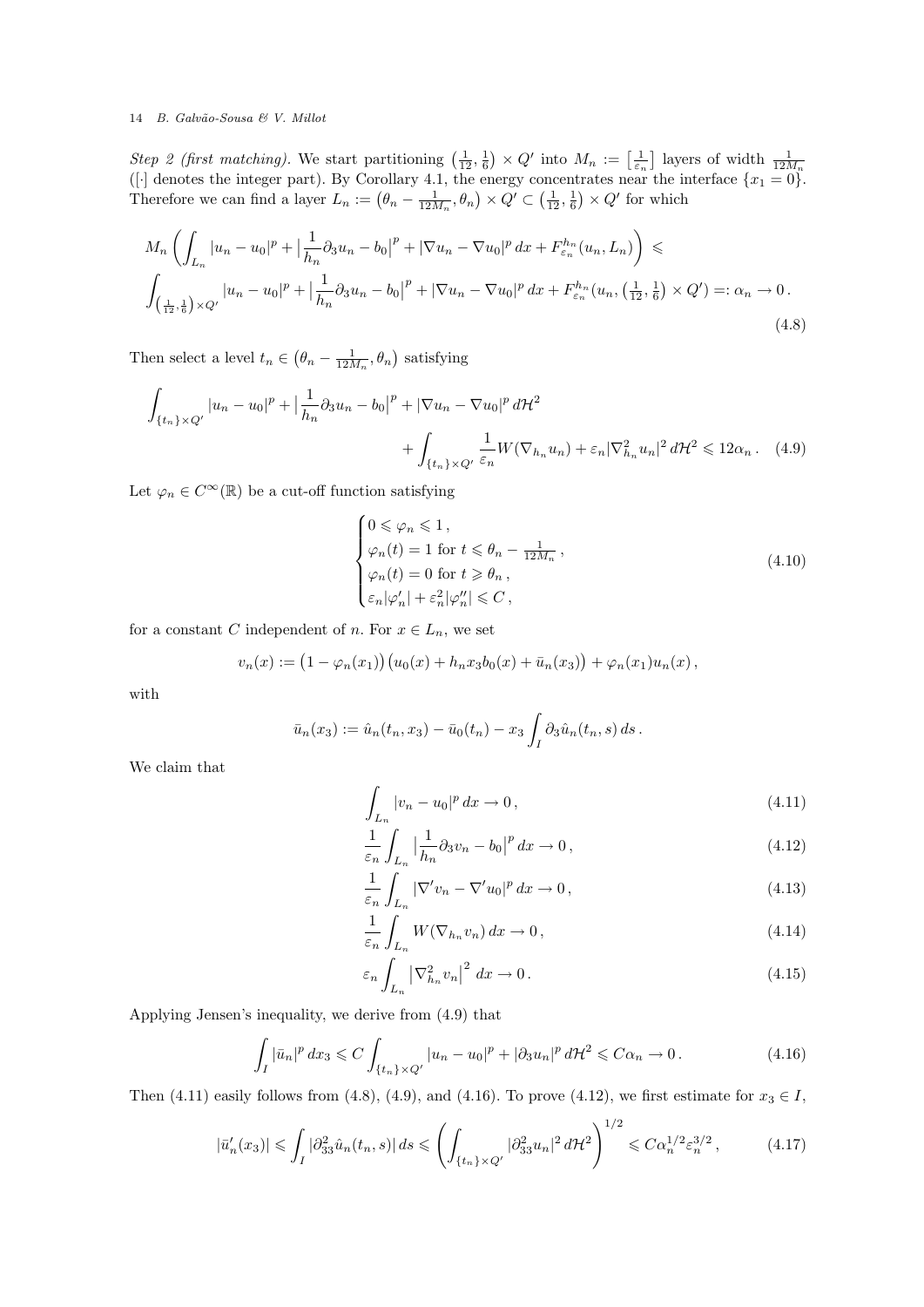where we have used Poincaré's inequality, Hölder's inequality, and (4.9). We may now infer that

$$
\frac{1}{\varepsilon_n} \int_{L_n} \left| \frac{1}{h_n} \partial_3 v_n - b_0 \right|^p dx \leqslant C \left( \frac{1}{\varepsilon_n} \int_{L_n} \left| \frac{1}{h_n} \partial_3 u_n - b_0 \right|^p dx + \frac{1}{\varepsilon_n^p} \int_I |\bar{u}'_n|^p dx_3 \right) \leqslant C \alpha_n \to 0,
$$

thanks to (4.8) and (4.17). Observing that

$$
u_n - u_0 - h_n x_3 b_0 - \overline{u}_n = x_3 \int_{\{t_n\} \times Q'} \left( \partial_3 u_n - h_n b_0 \right) d\mathcal{H}^2 \quad \text{on } \{t_n\} \times Q',
$$

we can apply Poincaré's inequality to obtain

$$
\int_{L_n} |u_n - u_0 - h_n x_3 b_0 - \bar{u}_n|^p dx \leq \frac{C}{M_n} \int_{\{t_n\} \times Q'} \left| \partial_3 u_n - h_n b_0 \right|^p d\mathcal{H}^2 + C \left( \frac{1}{M_n} \right)^p \int_{L_n} \left| \partial_1 u_n - \partial_1 u_0 \right|^p dx \leq C \alpha_n \varepsilon_n^{p+1} . \tag{4.18}
$$

Then, using (4.8), (4.9), (4.10), and (4.18) we derive

$$
\frac{1}{\varepsilon_n} \int_{L_n} |\nabla' v_n - \nabla' u_0|^p dx \leqslant \frac{C}{\varepsilon_n} \int_{L_n} \left( \frac{1}{\varepsilon_n^p} |u_n - u_0 - h_n x_3 b_0 - \bar{u}_n|^p + |\nabla' u_n - \nabla' u_0|^p \right) dx \leqslant C\alpha_n \to 0,
$$

and  $(4.13)$  is proved. In view of  $(4.5)$ , estimate  $(4.14)$  follows from  $(4.12)$  and  $(4.13)$ , *i.e.*,

$$
\frac{1}{\varepsilon_n} \int_{L_n} W(\nabla_{h_n} v_n) dx \leqslant \frac{C_\star}{\varepsilon_n} \int_{L_n} \min\left( |\nabla_{h_n} v_n - A|^p, |\nabla_{h_n} v_n - B|^p \right) dx
$$
  

$$
\leqslant \frac{C_\star}{\varepsilon_n} \int_{L_n} |\nabla_{h_n} v_n - (\nabla' u_0, b_0)|^p dx \to 0.
$$
 (4.19)

We prove (4.15) in separate parts. In view of (4.10) we have

$$
\varepsilon_n \int_{L_n} |(\nabla')^2 v_n|^2 dx \leqslant C \bigg( \varepsilon_n \int_{L_n} |(\nabla')^2 u_n|^2 dx + \frac{1}{\varepsilon_n} \int_{L_n} |\nabla' u_n - \nabla' u_0|^2 dx + \frac{1}{\varepsilon_n^3} \int_{L_n} |u_n - u_0 - h_n x_3 b_0 - \bar{u}_n|^2 dx \bigg),
$$

and we shall estimate each term separately. The first term on the right-hand-side of the inequality converges to 0 by  $(4.8)$ . For the last two terms, we use  $(4.8)$  and  $(4.18)$  together with Hölder's inequality to obtain

$$
\frac{1}{\varepsilon_n} \int_{L_n} |\nabla' u_n - \nabla' u_0|^2 dx \leqslant \frac{|L_n|^{\frac{p-2}{p}}}{\varepsilon_n} \left( \int_{L_n} |\nabla' u_n - \nabla' u_0|^p dx \right)^{2/p} \leqslant C \alpha_n^{2/p} \to 0,
$$

and

$$
\frac{1}{\varepsilon_n^3} \int_{L_n} |u_n - u_0 - h_n x_3 b_0 - \bar{u}_n|^2 dx \leqslant \frac{|L_n|^{\frac{p-2}{p}}}{\varepsilon_n^3} \left( \int_{L_n} |u_n - u_0 - h_n x_3 b_0 - \bar{u}_n|^p dx \right)^{2/p} \leqslant C \alpha_n^{2/p} \to 0,
$$

and we conclude that  $\varepsilon_n \int_{L_n} |(\nabla')^2 v_n|^2 dx \to 0$ . Finally we estimate

$$
\varepsilon_n \int_{L_n} \left| \nabla' \left( \frac{1}{h_n} \partial_3 v_n \right) \right|^2 dx \leq C \bigg( \varepsilon_n \int_{L_n} \left| \nabla' \left( \frac{1}{h_n} \partial_3 u_n \right) \right|^2 dx + \frac{1}{\varepsilon_n} \int_{L_n} \left| \frac{1}{h_n} \partial_3 u_n - b_0 \right|^2 dx + \frac{1}{\varepsilon_n^2} \int_I |\bar{u}'_n|^2 dx_3 \bigg) \leq C \bigg( \alpha_n + \alpha_n^{2/p} \bigg) \to 0,
$$

where we have used again (4.10), Hölder's inequality, (4.8), and (4.17). Since  $\bar{u}_n''(x_3) = \partial_{33}^2 \hat{u}_n(t_n, x_3)$ , we infer from  $(4.8)$ ,  $(4.9)$ , and  $(4.10)$  that

$$
\varepsilon_n \int_{L_n} \frac{1}{h_n^4} \left| \partial_{33}^2 v_n \right|^2 dx \leqslant C \left( \frac{\varepsilon_n}{h_n^4} \int_{L_n} \left| \partial_{33}^2 u_n \right|^2 dx + \frac{\varepsilon_n^2}{h_n^4} \int_{\{t_n\} \times Q'} \left| \partial_{33}^2 u_n \right|^2 d\mathcal{H}^2 \right) \leqslant C \varepsilon_n \alpha_n \to 0,
$$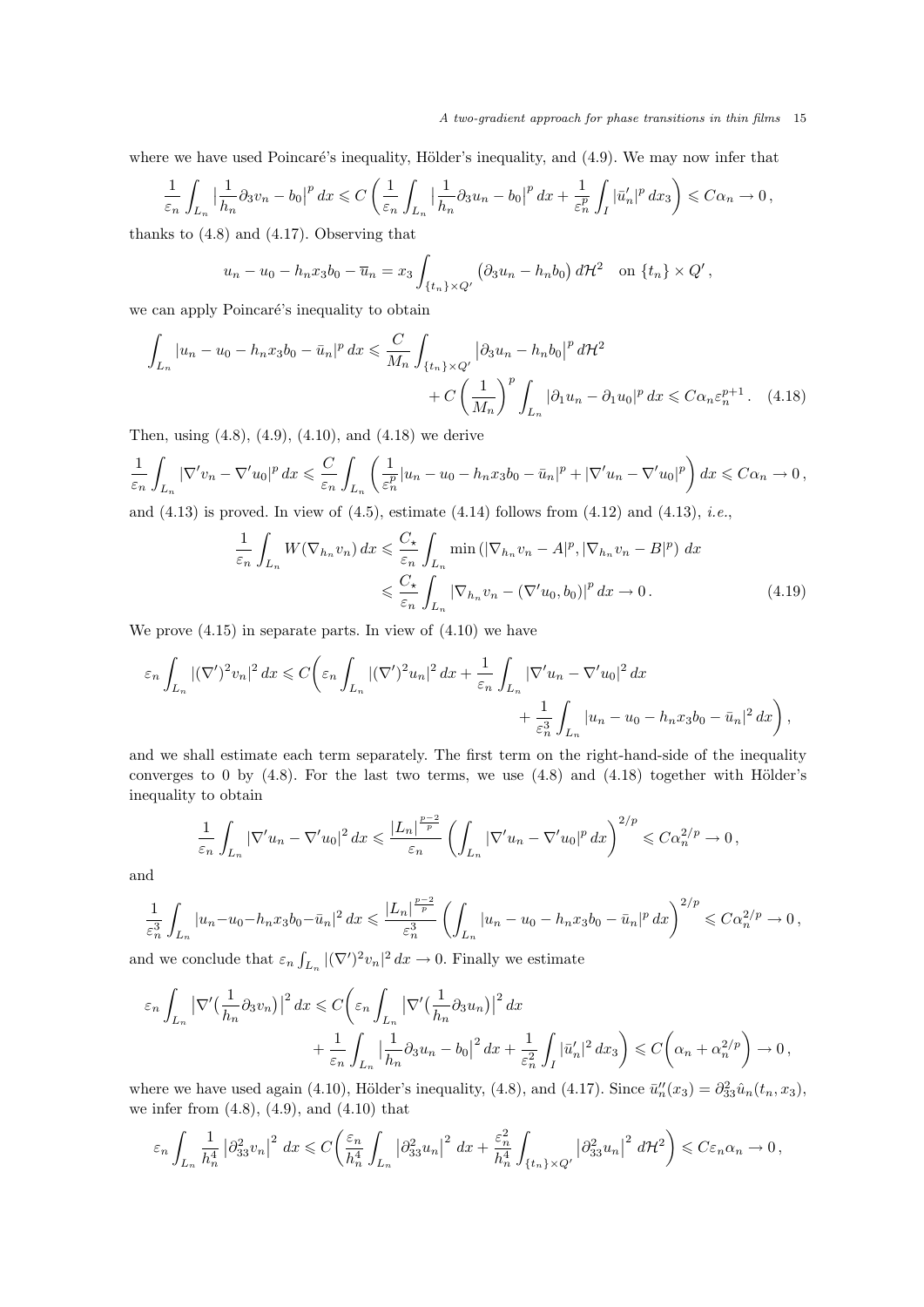which ends the proof of (4.15).

Step 3 (second matching). Let  $\psi_n \in C^{\infty}(\mathbb{R})$  be such that  $0 \leq \psi_n \leq 1$ ,  $\psi_n(t) = 1$  if  $t \leq \theta_n$ ,  $\psi_n(t) = 0$ if  $t \geq 1/4$ , and  $|\psi'_n| + |\psi''_n| \leq C$  for a constant C independent of n. For  $x \in (\theta_n, \frac{1}{4}) \times Q'$ , we set

$$
w_n(x) := u_0(x) + h_n x_3 b_0(x) + c_n^+ + \psi_n(x_1) (\overline{u}_n(x_3) - c_n^+),
$$

where  $c_n^+ := \int_I \bar{u}_n(x_3) dx_3 \to 0$  thanks to (4.16). We claim that

$$
\int_{(\theta_n, \frac{1}{4}) \times Q'} |w_n - u_0|^p \, dx \to 0, \tag{4.20}
$$

$$
\frac{1}{\varepsilon_n} \int_{(\theta_n, \frac{1}{4}) \times Q'} \left| \frac{1}{h_n} \partial_3 w_n - b_0 \right|^p dx \to 0, \qquad (4.21)
$$

$$
\frac{1}{\varepsilon_n} \int_{(\theta_n, \frac{1}{4}) \times Q'} W(\nabla_{h_n} w_n) dx \to 0, \qquad (4.22)
$$

$$
\varepsilon_n \int_{(\theta_n, \frac{1}{4}) \times Q'} \left| \nabla_{h_n}^2 w_n \right|^2 dx \to 0. \tag{4.23}
$$

First,  $(4.20)$  and  $(4.21)$  are easy consequences of  $(4.9)$  and  $(4.17)$  respectively. Next we apply Poincaré's inequality and  $(4.17)$  to derive that

$$
\frac{1}{\varepsilon_n} \int_{\left(\theta_n, \frac{1}{4}\right) \times Q'} |\nabla' w_n - \nabla' u_0|^p dx \leqslant \frac{C}{\varepsilon_n} \int_I |\bar{u}_n - c_n^+|^p dx_3 \leqslant \frac{C}{\varepsilon_n} \int_I |\bar{u}'_n|^p dx_3 \leqslant C \varepsilon_n^{\frac{3p-2}{2}} \alpha_n^{\frac{p}{2}} \to 0. \tag{4.24}
$$

Then, to prove  $(4.22)$  we argue exactly as in  $(4.19)$  using  $(4.21)$  and  $(4.24)$ . We finally obtain in a similar way that

$$
\varepsilon_n \int_{(\theta_n, \frac{1}{4}) \times Q'} |\nabla_{h_n}^2 w_n|^2 dx \le
$$
  

$$
C \left( \varepsilon_n \int_{(\theta_n, \frac{1}{4}) \times Q'} |\bar{u}_n - c_n^+|^2 dx + \frac{1}{\varepsilon_n} \int_I |\bar{u}'_n|^2 dx_3 + \frac{\varepsilon_n}{h_n^4} \int_{\{t_n\} \times Q'} |\partial_{33}^2 u_n|^2 d\mathcal{H}^2 \right) \leq C\alpha_n \to 0,
$$

and (4.23) is proved.

Step 4. To conclude the proof, we first set for  $x \in Q$ ,

$$
g_n^+(x) := \begin{cases} u_n(x) & \text{for } x_1 < \theta_n - \frac{1}{12M_n}, \\ v_n(x) & \text{for } \theta_n - \frac{1}{12M_n} \leq x_1 < \theta_n, \\ w_n(x) & \text{for } \theta_n \leq x_1 < \frac{1}{4}, \\ u_0(x) + h_n x_3 b_0(x) + c_n^+ & \text{for } \frac{1}{4} \leq x_1 \leq \frac{1}{2} \end{cases} \tag{4.25}
$$

Recalling that  $h_n = \gamma \varepsilon_n$ , it follows from the previous steps and Corollary 4.1 that  $g_n^+ \in C^2(Q; \mathbb{R}^3)$ ,  $g_n^+ \to u_0$  in  $W^{1,p}(Q;\mathbb{R}^3)$ ,  $\frac{1}{\gamma \varepsilon_n} \partial_3 g_n^+ \to b_0$  in  $L^p(Q;\mathbb{R}^3)$ , and  $\lim_n F_{\varepsilon_n}^{\gamma \varepsilon_n}(g_n^+,Q) = \lim_n F_{\varepsilon_n}^{\gamma \varepsilon_n}(u_n,Q) =$  $K_{\gamma}^{\star}$ . The sequence  $\{g_n^+\}$  satisfies the pinning condition  $g_n^+ = u_0 + \gamma \varepsilon_n x_3 b_0 + c_n^+$  in  $Q \cap \{x_1 > 1/4\}$ . Then we repeat construction to modify  $g_n^+$  in  $(-\frac{1}{2},0) \times Q'$  in order build a new field  $g_n^- \in C^2(Q;\mathbb{R}^3)$ satisfying  $g_n^- = u_0 + \gamma \varepsilon_n x_3 b_0 + c_n^-$  in  $Q \cap \{x_1 < -1/4\}$  for some constants  $c_n^- \to 0$ . Now it suffices to set  $g_n := g_n^- - c_n^+$  and  $c_n := c_n^- - c_n^+$ . By construction  $g_n$  does not dependent on  $x_2$ , that is  $g_n(x) =: \hat{g}_n(x_1, x_3).$  $\Box$ 

**Corollary 4.2.** Assume that  $(H_1) - (H_4)$  and  $(1.4)$  hold. Then  $K^*_{\gamma} \geq K_{\gamma}$ .

**Proof.** We consider the sequences  $\{\varepsilon_n\}$  and  $\{g_n\}$  given by Proposition 4.2. Remind that  $g_n(x)$  $\hat{g}_n(x_1, x_3)$ . We set  $\ell_n := 1/\varepsilon_n$ , and for  $y = (y_1, y_2) \in \ell_n I \times \gamma I$ ,  $v_n(y) := \frac{1}{\varepsilon_n} \hat{g}_n(\varepsilon_n y_1, y_2/\gamma)$ . Then straightforward computations yield  $\nabla v_n(y) = (\bar{u}'_0(y_1), \bar{b}_0(y_1))$  nearby  $\{|y_1| = \ell_n/2\}$ , and

$$
K_{\gamma} \leqslant \frac{1}{\gamma} \int_{\ell_n I \times \gamma I} \mathcal{W}(\nabla v_n) + |\nabla^2 v_n|^2 \, dy = F_{\varepsilon_n}^{\gamma \varepsilon_n}(g_n, Q) \, .
$$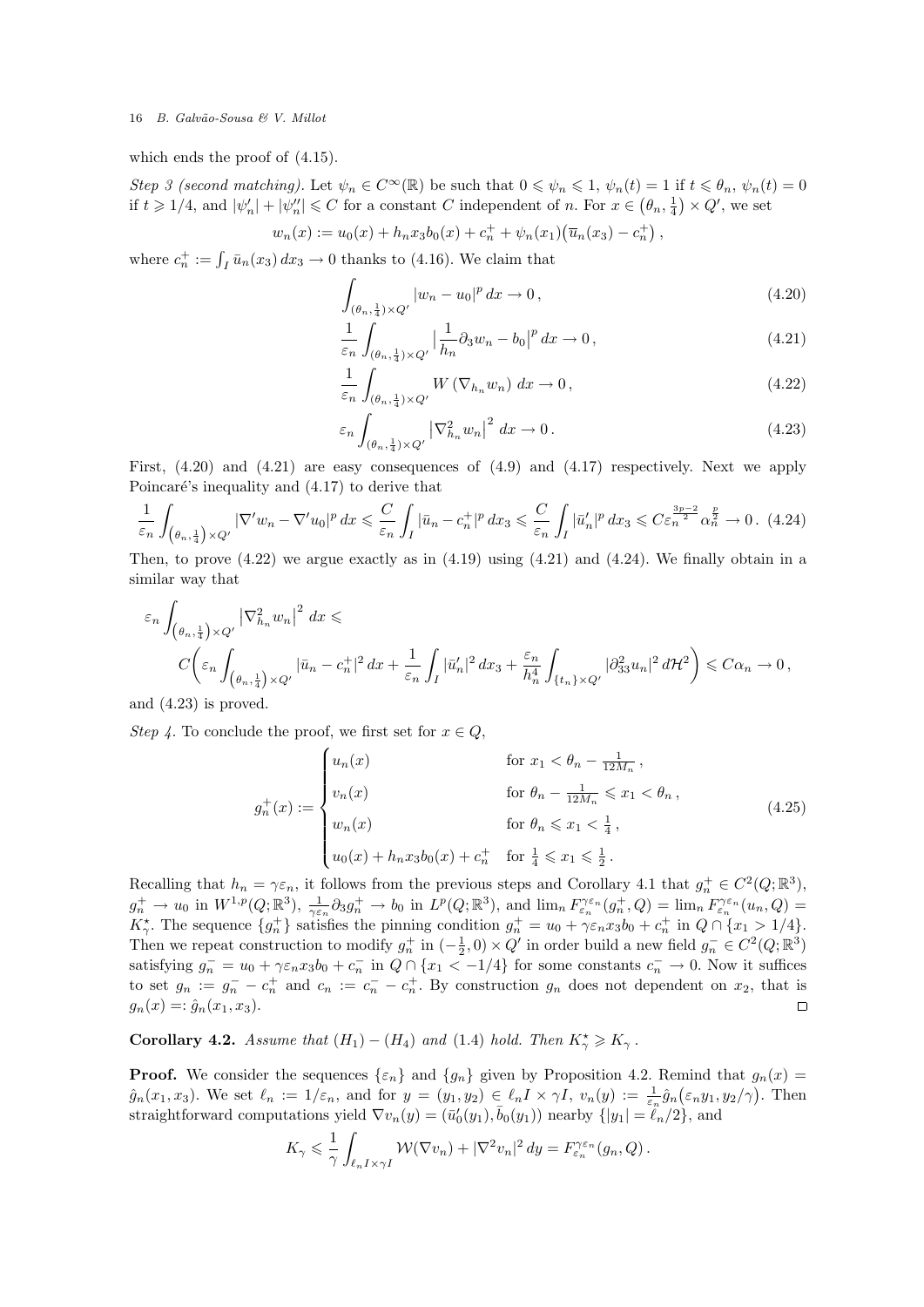By construction of  $\{g_n\}$ , the conclusion follows letting  $n \to +\infty$ .

### 4.3. The Γ-lim sup inequality

We conclude this section with the construction of a recovery sequence. Then Theorem 4.2 together with Corollary 4.2 and Theorem 4.1 concludes the proof of Theorem 1.2.

**Theorem 4.2.** Assume that  $(H_0) - (H_5)$  and  $(1.4)$  hold. Let  $\varepsilon_n \to 0$  and  $h_n \to 0$  be arbitrary sequences such that  $h_n/\varepsilon_n \to \gamma$ . Then, for every  $(u, b) \in \mathscr{C}$ , there exists a sequence  $\{u_n\} \subset H^2(\Omega; \mathbb{R}^3)$ such that  $u_n \to u$  in  $W^{1,p}(\Omega;\mathbb{R}^3)$ ,  $\frac{1}{h_n} \partial_3 u_n \to b$  in  $L^p(\Omega;\mathbb{R}^3)$  and

$$
\lim_{n \to +\infty} F_{\varepsilon_n}^{h_n}(u_n) = K_\gamma \operatorname{Per}_\omega(E), \tag{4.26}
$$

where  $(\nabla' u, b)(x) = (1 - \chi_E(x'))A + \chi_E(x')B$ .

**Proof.** Step 1. We first assume that  $A' \neq B'$ , so that  $\partial^* E \cap \omega$  is of the form (2.4) by Theorem 2.1. We also assume that it is made by finitely many interfaces, *i.e.*,  $\mathscr{I} = \{1, \ldots, m\}$  in (2.4). In this case, by Theorem 2.1, we have  $u(x) = \bar{u}(x_1)$  and  $b(x) = \bar{b}(x_1)$  where  $\bar{u} \in W^{1,\infty}((\alpha_{\min}, \alpha_{\max}); \mathbb{R}^3)$ ,  $(\bar{u}', \bar{b}) \in BV((\alpha_{\min}, \alpha_{\max}); \{(a, A_3), (-a, -A_3)\})$ , and  $(\alpha_{\min}, \alpha_{\max})$  is defined by (2.2). Without loss of generality we may assume that  $\bar{u}'(x_1) = -a$  for  $x_1 < \alpha_1$ . Then  $\bar{u}'(t) = a$  for  $\alpha_i < t < \alpha_{i+1}$  if i is odd,  $\bar{u}'(t) = -a$  for  $\alpha_i < t < \alpha_{i+1}$  if i is even, and  $\bar{u}'(t) = a$  or  $\bar{u}'(t) = -a$  for  $t > \alpha_m$  if m is odd or even respectively.

Let us consider for each  $k \in \mathbb{N}$ , some  $\ell_k > 0$  and  $v_k \in C^2(\ell_k I \times \gamma I; \mathbb{R}^3)$  such that  $\nabla v_k(y) =$  $(\bar{u}'_0, \bar{b}_0)(y_1)$  nearby  $\{|y_1| = \ell_k/2\}$ , and

$$
\frac{1}{\gamma} \int_{\ell_k I \times \gamma I} \mathcal{W}(\nabla v_k) + |\nabla^2 v_k|^2 \, dy \leqslant K_\gamma + 2^{-k} \,. \tag{4.27}
$$

Subtracting a constant to  $v_k$  if necessary, we may assume that

$$
v_k(y) = \begin{cases} ay_1 + A_3y_2 + c_k & \text{nearby } \{y_1 = \ell_k/2\}, \\ -ay_1 + B_3y_2 - c_k & \text{nearby } \{y_1 = -\ell_k/2\}, \end{cases}
$$
(4.28)

for some  $c_k \in \mathbb{R}^3$ .

Let  $h_n \to 0$  be an arbitrary sequence, and without loss of generality we can choose  $\varepsilon_n := h_n/\gamma$ (see (4.6)). We fix for each  $i = 1, \ldots, m$ , a bounded open interval  $J'_i \subset \mathbb{R}$  such that

$$
J_i \subset\subset J'_i \quad \text{and} \quad \mathcal{H}^1(J'_i \setminus J_i) \leqslant 2^{-k} \,, \tag{4.29}
$$

and we shall consider integers n large enough in such a way that  $\alpha_i + \ell_k \varepsilon_n/2 < \alpha_{i+1} - \ell_k \varepsilon_n/2$  for every  $i = 1, \ldots, m - 1$ . We write for each  $i = 1, \ldots, m$ ,

$$
\alpha_{i-}^{n} := \alpha_i - \frac{\ell_k \varepsilon_n}{2} \quad \text{and} \quad \alpha_{i+}^{n} := \alpha_i + \frac{\ell_k \varepsilon_n}{2} \,. \tag{4.30}
$$

Note that by convexity of  $\omega$ ,

$$
((\alpha_{i}^{n}, \alpha_{i+}^{n}) \times \mathbb{R}) \cap \omega \subset (\alpha_{i}^{n}, \alpha_{i+}^{n}) \times J'_{i}
$$
\n
$$
(4.31)
$$

whenever  $n$  is sufficiently large.

We define the transition layer near each interface as follows: for each  $i = 1, \ldots, m$ , we set for  $x \in (\alpha_{i-}^n, \alpha_{i+}^n) \times J'_i \times I$ ,

$$
w_{n,k}^i(x) := (-1)^{i+1} v_k \left( (-1)^{i+1} \frac{x_1 - \alpha_i}{\varepsilon_n}, (-1)^{i+1} \gamma x_3 \right) + (1 + (-1)^i) \left( a \frac{\ell_k}{2} + c_k \right).
$$

Observe that (4.28) yields

$$
w_{k,n}^i(\alpha_{i-}^n, x_2, x_3) = v_k\left((-1)^i \frac{\ell_k}{2}, \gamma x_3\right), \qquad (4.32)
$$

 $\Box$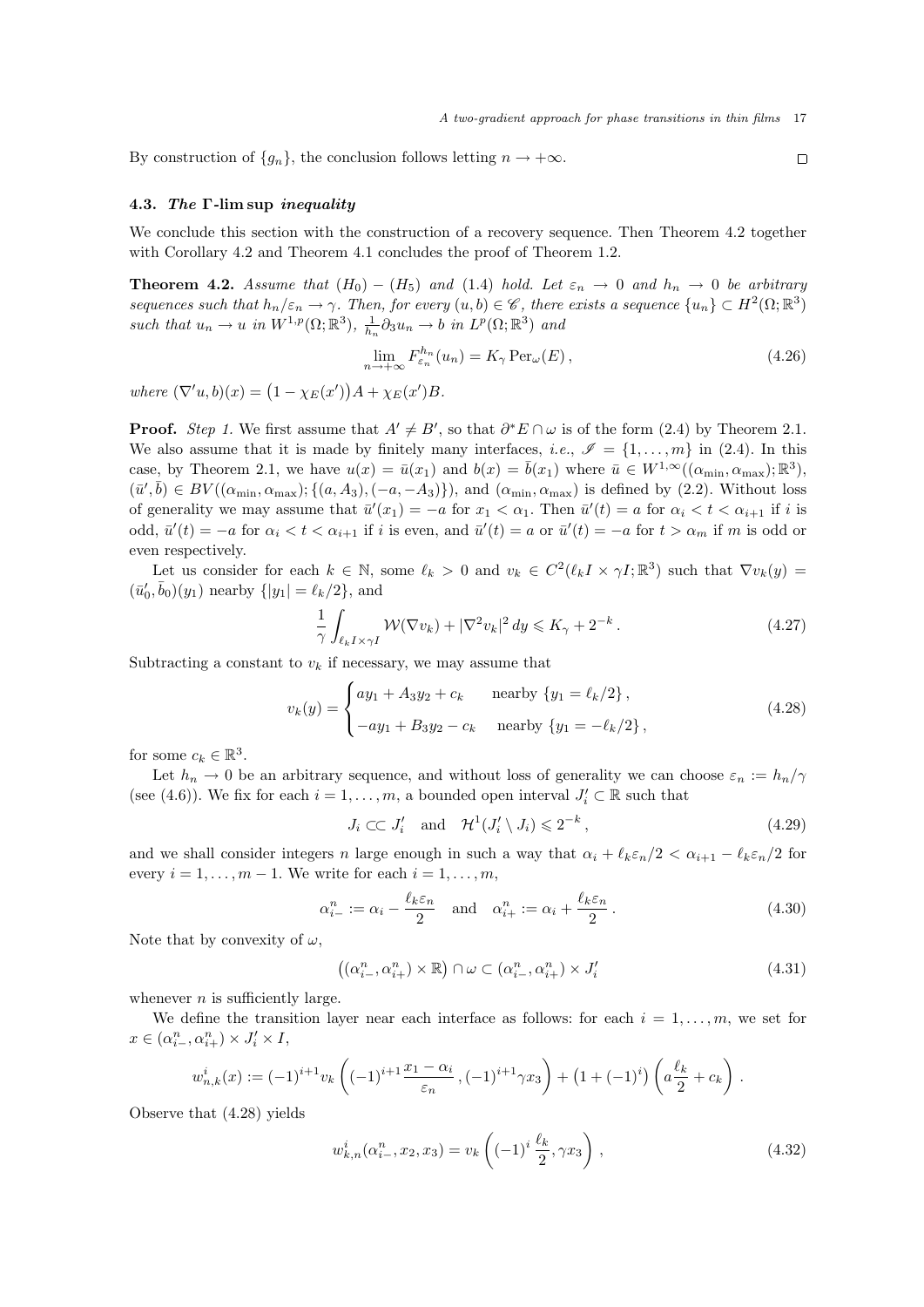and

$$
w_{k,n}^i(\alpha_{i+}^n, x_2, x_3) = v_k\left((-1)^{i+1}\frac{\ell_k}{2}, \gamma x_3\right) + 2\left(1 + (-1)^i\right)c_k.
$$
 (4.33)

Setting

$$
\beta_i^n := \sum_{j=1}^i \bar{u}(\alpha_{j+}^n) - \bar{u}(\alpha_{j-}^n) \quad \text{and} \quad \kappa_i := 2 \sum_{j=1}^i \left(1 + (-1)^j\right), \tag{4.34}
$$

,

with  $\beta_0^n := 0$ ,  $\kappa_0 := 0$ , we finally define for *n* large enough and  $x \in \Omega$ ,

$$
u_{n,k}(x) := \begin{cases} \bar{u}(x_1) + \varepsilon_n v_k \left( -\frac{\ell_k}{2}, \gamma x_3 \right) & \text{for } x_1 \leq \alpha_{1-}^n, \\ \bar{u}(\alpha_{i-}^n) - \beta_{i-1}^n + \varepsilon_n w_{k,n}^i(x) + \varepsilon_n \kappa_{i-1} c_k & \text{for } \alpha_{i-}^n < x_1 < \alpha_{i+}^n, \\ \bar{u}(x_1) - \beta_i^n + \varepsilon_n v_k \left( (-1)^{i+1} \frac{\ell_k}{2}, \gamma x_3 \right) + \varepsilon_n \kappa_i c_k & \text{for } \alpha_{i+}^n \leq x_1 \leq \alpha_{(i+1)-}^n, \\ \bar{u}(x_1) - \beta_m^n + \varepsilon_n v_k \left( (-1)^{m+1} \frac{\ell_k}{2}, \gamma x_3 \right) + \varepsilon_n \kappa_m c_k & \text{for } x_1 \geq \alpha_{m+}^n. \end{cases}
$$

In view of  $(4.32)-(4.33)$  we have  $u_{n,k} \in H^2(\Omega;\mathbb{R}^3)$ . Moreover,  $u_{n,k}$  does not depend on the  $x_2$ -variable, and

$$
\left(\partial_1 u_{n,k}, \frac{1}{h_n} \partial_3 u_{n,k}\right)(x) = \begin{cases} \nabla v_k \left((-1)^{i+1} \frac{x_1 - \alpha_i}{\varepsilon_n}, (-1)^{i+1} \gamma x_3\right) & \text{if } \alpha_{i-}^n < x_1 < \alpha_{i+}^n, \\ \n(\bar{u}', \bar{b})(x_1) & \text{otherwise.} \n\end{cases} \tag{4.35}
$$

Since  $\bar{u}$  is Lipschitz continuous, we have  $|\beta_i^n| \leqslant C\varepsilon_n$  for a constant C independent of n. In addition,  $v_k$  and  $\nabla v_k$  are bounded, and we infer that  $u_{n,k} \to u$  in  $W^{1,p}(\Omega;\mathbb{R}^3)$  and  $\frac{1}{h_n} \partial_3 u_{n,k} \to b$  in  $L^p(\Omega;\mathbb{R}^3)$ as  $n \to +\infty$ . Using (4.31), (4.35), and changing variables, we estimate

$$
F_{\varepsilon_n}^{h_n}(u_{n,k}) \leqslant \sum_{i=1}^m F_{\varepsilon_n}^{h_n}(\varepsilon_n w_{n,k}^i, (\alpha_{i-}^n, \alpha_{i+}^n) \times J_i' \times I)
$$
  

$$
\leqslant \sum_{i=1}^m \frac{\mathcal{H}^1(J_i')}{\gamma} \int_{\ell_k I \times \gamma I} \mathcal{W}(\nabla v_k) + |\nabla^2 v_k|^2 \, dy
$$
  

$$
\leqslant K_\gamma \operatorname{Per}_{\omega}(E) + C_0 2^{-k},
$$

for a constant  $C_0$  which only depends on m and  $\text{Per}_{\omega}(E)$ .

For each  $k \in \mathbb{N}$ , we can now find  $N_k \in \mathbb{N}$  such that

$$
||u_{n,k} - u||_{W^{1,p}(\Omega)} \leq 2^{-k}, \quad ||\frac{1}{h_n} \partial_3 u_{n,k} - b||_{L^p(\Omega)} \leq 2^{-k}, \quad F_{\varepsilon_n}^{h_n}(u_{n,k}) \leq K_\gamma \operatorname{Per}_{\omega}(E) + C_0 2^{-k}
$$

for every  $n \geq N_k$ . Moreover we can assume that the resulting sequence  $\{N_k\}$  satisfies  $N_k \langle N_{k+1} \rangle$ for every  $k \in \mathbb{N}$ . Then for every  $n \geq N_0$ , there exists a unique  $k_n$  such that  $N_{k_n} \leqslant n \leq N_{k_n+1}$ , and  $k_n \to +\infty$  as  $n \to +\infty$ . We define  $u_n := u_{n,k_n}$  and it follows that  $u_n \to u$  in  $W^{1,p}(\Omega;\mathbb{R}^3)$ ,  $\frac{1}{h_n}\partial_3 u_n \to b$ in  $L^p(\Omega;\mathbb{R}^3)$ ,

$$
\limsup_{n \to +\infty} F_{\varepsilon_n}^{h_n}(u_n) \leqslant K_\gamma \operatorname{Per}_{\omega}(E). \tag{4.36}
$$

Finally (4.26) holds by (4.36), Theorem 4.1, and Corollary 4.2.

Step 2. We now consider the case where  $A' \neq B'$  and  $\partial^* E \cap \omega$  is made by infinitely many interfaces, *i.e.*,  $\partial^* E \cap \omega$  is as in (2.4) with  $\mathscr{I} \subset \mathbb{Z}$  infinite. We may assume for simplicity that  $\mathscr{I} = \mathbb{N}$ . The general case can be recovered from the discussion below with the obvious modifications.

By Theorem 2.1, we have  $\lim_k \sum_{i=0}^k \mathcal{H}^1(J_i) = \sum_{i \in \mathbb{N}} \mathcal{H}^1(J_i) = \text{Per}_{\omega}(E)$ , and  $\alpha_k$  converges to  $\alpha_{\max}$ . For  $k \in \mathbb{N}$  large enough, we define some  $u_k \in W^{1,\infty}(\Omega;\mathbb{R}^3)$  in the following way: we set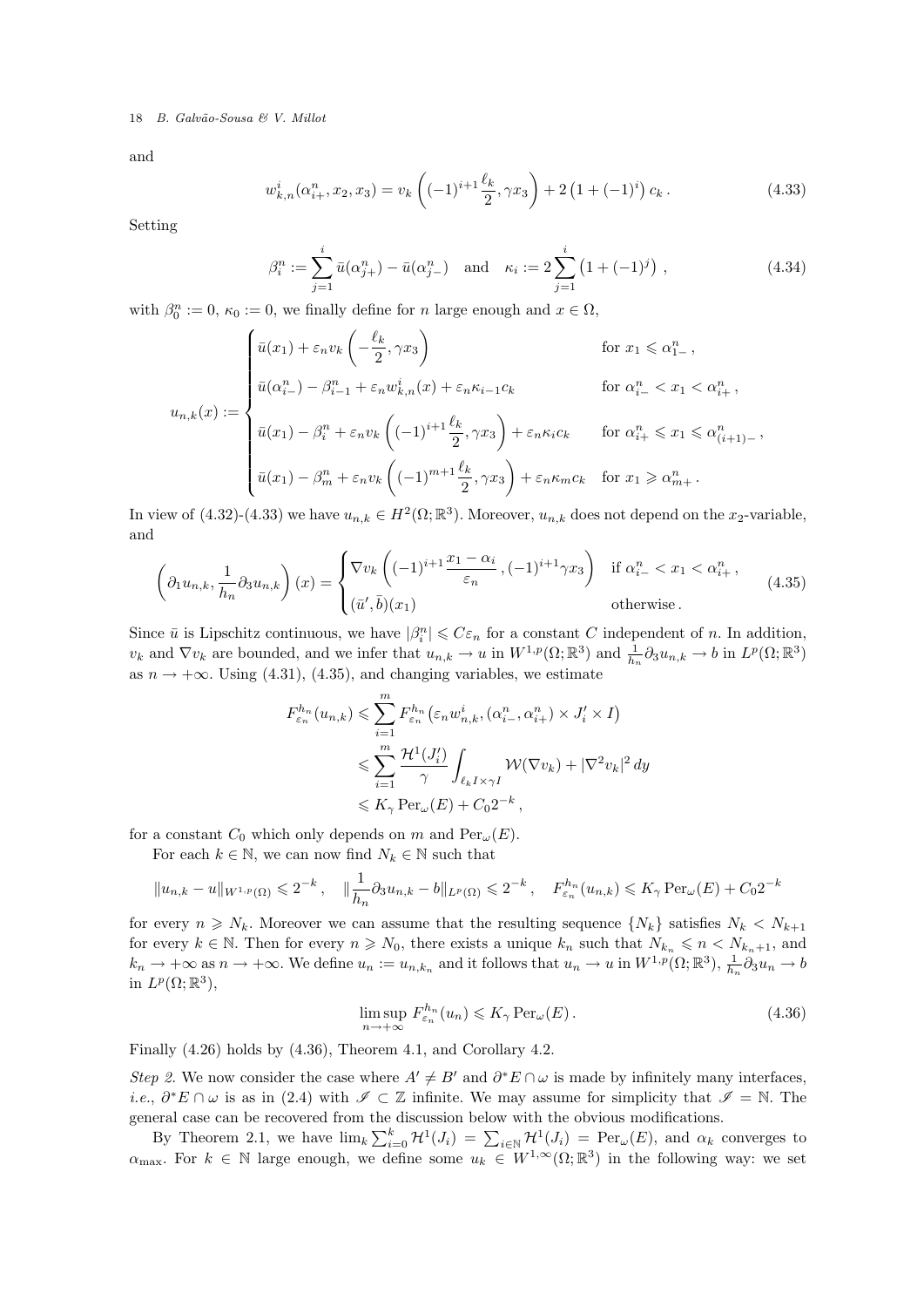$u_k(x) := u(x)$  for  $x \in \Omega \cap \{x_1 < \alpha_{k+1}\}\$ , and we extend  $u_k$  to be affine in the remaining of  $\Omega$  in such a way that  $u_k$  and  $\nabla u_k$  are continuous across the interface  $\{x_1 = \alpha_{k+1}\}\$ . Similarly we define for  $x \in \Omega \cap \{x_1 < \alpha_{k+1}\}, b_k(x) := b(x)$ , and we extend  $b_k$  by a suitable constant in the remaining of  $\Omega$ so that it remains continuous across  $\{x_1 = \alpha_{k+1}\}\$ . Then one may check that  $(u_k, b_k) \in \mathscr{C}$ , and that  $(\nabla' u_k, b_k) = (1 - \chi_{E_k}(x'))A + \chi_{E_k}(x')B$  with  $\partial^* E_k \cap \omega = \bigcup_{i=0}^k {\{\alpha_i\}} \times J_i$ . Moreover, using the fact that  $\alpha_k \to \alpha_{\text{max}}$ , we derive that  $u_k \to u$  in  $W^{1,p}(\Omega;\mathbb{R}^3)$  and  $b_k \to b$  in  $L^p(\Omega;\mathbb{R}^3)$ .

Let  $h_n \to 0$  and  $\varepsilon_n \to 0$  be arbitrary sequences such that  $h_n/\varepsilon_n \to \gamma$ . Since  $\partial^* E_k \cap \omega$  is made by finitely many interfaces, by Step 1, we can find  $\{u_{n,k}\}\subset H^2(\Omega;\mathbb{R}^3)$  such that  $u_{n,k}\to u_k$  in  $W^{1,p}(\Omega\mathbb{R}^3)$ ,  $\frac{1}{h_n}\partial_3 u_{n,k} \to b_k$  in  $L^p(\Omega;\mathbb{R}^3)$ , and  $\lim_n F_{\varepsilon_n}^{h_n}(u_{n,k}) = K_\gamma \sum_{i=0}^k \mathcal{H}^1(J_i)$ . Then the conclusion follows for a suitable diagonal sequence  $u_n := u_{n,k_n}$  as already pursued in Step 1.

Step 3. We finally treat the case  $A' = B' (= 0$  by (1.4)). Without loss of generality we may assume that  $u = 0$ . According to Theorem 2.1, we have  $b(x) = (1 - \chi_E(x'))A_3 + \chi_E(x')B_3$  where  $E \subset \omega$  is a set of finite perimeter in  $\omega$ . By Lemma 4.3 in [3], we can find a sequence  $\{E_k\}$  of bounded open sets in  $\mathbb{R}^2$  with smooth boundary such that  $\chi_{E_k} \to \chi_E$  in  $L^1(\omega)$ , and  $\lim_k \mathcal{H}^1(\partial E_k \cap \overline{\omega}) = \text{Per}_{\omega}(E)$ . We define for  $x \in \Omega$ ,  $b_k(x) := (1 - \chi_{E_k}(x'))A_3 + \chi_{E_k}(x')B_3$ , so that  $b_k \to b$  in  $L^p(\Omega;\mathbb{R}^3)$ . Since  $\mathcal{M}^k := \partial E_k$  is a smooth submanifold of  $\mathbb{R}^2$ , for every  $k \in \mathbb{N}$  we can find  $\delta_k > 0$  such that the nearest point projection onto  $\mathcal{M}^k$  is well defined and smooth in the tubular  $\delta_k$ -neighborhood

$$
U_k := \{x' \in \mathbb{R}^2 : \text{dist}(x', \mathcal{M}^k) < \delta_k\}.
$$

We define the signed distance to  $\mathcal{M}^k$  as the function  $d_k : \mathbb{R}^2 \to [0, +\infty)$  given by

$$
d_k(x') := \begin{cases} -\text{dist}(x', \mathcal{M}^k) & \text{if } x \in E_k, \\ \text{dist}(x', \mathcal{M}^k) & \text{otherwise.} \end{cases}
$$
(4.37)

Then  $d_k$  is smooth in  $U_k$ , the level sets  $\{d_k = t\} =: \mathcal{M}_t^k$  are smooth for all  $t \in (-\delta_k, \delta_k)$ , and the function  $t \in (-\delta_k, \delta_k) \mapsto \mathcal{H}^1(\mathcal{M}_t^k \cap \overline{\omega})$  is upper semicontinuous (see e.g. [4, Proposition 1.62]). In particular,

$$
\limsup_{t \to 0} \mathcal{H}^1(\mathcal{M}_t^k \cap \overline{\omega}) \leq \mathcal{H}^1(\mathcal{M}^k \cap \overline{\omega}). \tag{4.38}
$$

Next we consider for each  $k \in \mathbb{N}$ , some  $\ell_k > 0$  and  $v_k \in C^2(\ell_k I \times \gamma I; \mathbb{R}^3)$  satisfying  $\nabla v_k(y) = (0, \bar{b}_0(y_1))$ nearby  $\{|y_1| = \ell_k/2\}$ , and (4.27).

Let  $h_n \to 0$  be an arbitrary sequence. Here again we can choose  $\varepsilon_n := h_n/\gamma$ . For each  $k \in \mathbb{N}$  and  $n \in \mathbb{N}$  such that  $\varepsilon_n \ell_k < \delta_k$ , we define for  $x \in \Omega$ ,

$$
u_{n,k}(x) := \begin{cases} \varepsilon_n v_k\left(\frac{d_k(x')}{\varepsilon_n}, \gamma x_3\right) & \text{if } |d_k(x')| < \frac{\ell_k \varepsilon_n}{2}, \\ \varepsilon_n v_k\left(\frac{\ell_k}{2}, \gamma x_3\right) & \text{if } d_k(x') \geqslant \frac{\ell_k \varepsilon_n}{2}, \\ \varepsilon_n v_k\left(-\frac{\ell_k}{2}, \gamma x_3\right) & \text{if } d_k(x') \leqslant -\frac{\ell_k \varepsilon_n}{2}. \end{cases}
$$

Then  $u_{n,k} \in H^2(\Omega;\mathbb{R}^3)$ , and

$$
\nabla_{h_n} u_n(x) = \begin{cases} \left( \partial_1 v_k \left( \frac{d_k(x')}{\varepsilon_n}, \gamma x_3 \right) \otimes \nabla d_k(x'), \partial_2 v_k \left( \frac{d_k(x')}{\varepsilon_n}, \gamma x_3 \right) \right) & \text{if } |d_k(x')| < \frac{\ell_k \varepsilon_n}{2}, \\ (0, b_k(x)) & \text{otherwise.} \end{cases} \tag{4.39}
$$

From the boundedness of  $v_k$  and  $\nabla v_k$  together with the smoothness of  $d_k$  in  $U_k$ , we infer that  $u_{n,k} \to 0$ in  $W^{1,p}(\Omega;\mathbb{R}^3)$  and  $\frac{1}{h_n}\partial_3 u_{n,k} \to b_k$  in  $L^p(\Omega;\mathbb{R}^3)$  as  $n \to +\infty$ . Now it remains to estimate  $F_{\varepsilon_n}^{h_n}(u_{n,k})$ . First of all, (4.39) yields  $F_{\varepsilon_n}^{h_n}(u_{n,k}, \Omega \setminus \{|d_k(x')| < \ell_k \varepsilon_n/2\}) = 0$ . Using the fact that  $|\nabla d_k| = 1$   $\mathcal{L}^2$ -a.e. in  $\mathbb{R}^2$ , we infer from  $(H_5)$  that for  $x \in \Omega \cap \{|d_k(x')| < \ell_k \varepsilon_n/2\}$ ,

$$
W(\nabla_{h_n} u_{n,k}(x)) = V\big( \big| \partial_1 v_k(d_k(x')/\varepsilon_n, \gamma x_3) \big|, \partial_2 v_k(d_k(x')/\varepsilon_n, \gamma x_3) \big) = \mathcal{W}(\nabla v_k(d_k(x')/\varepsilon_n, \gamma x_3)) .
$$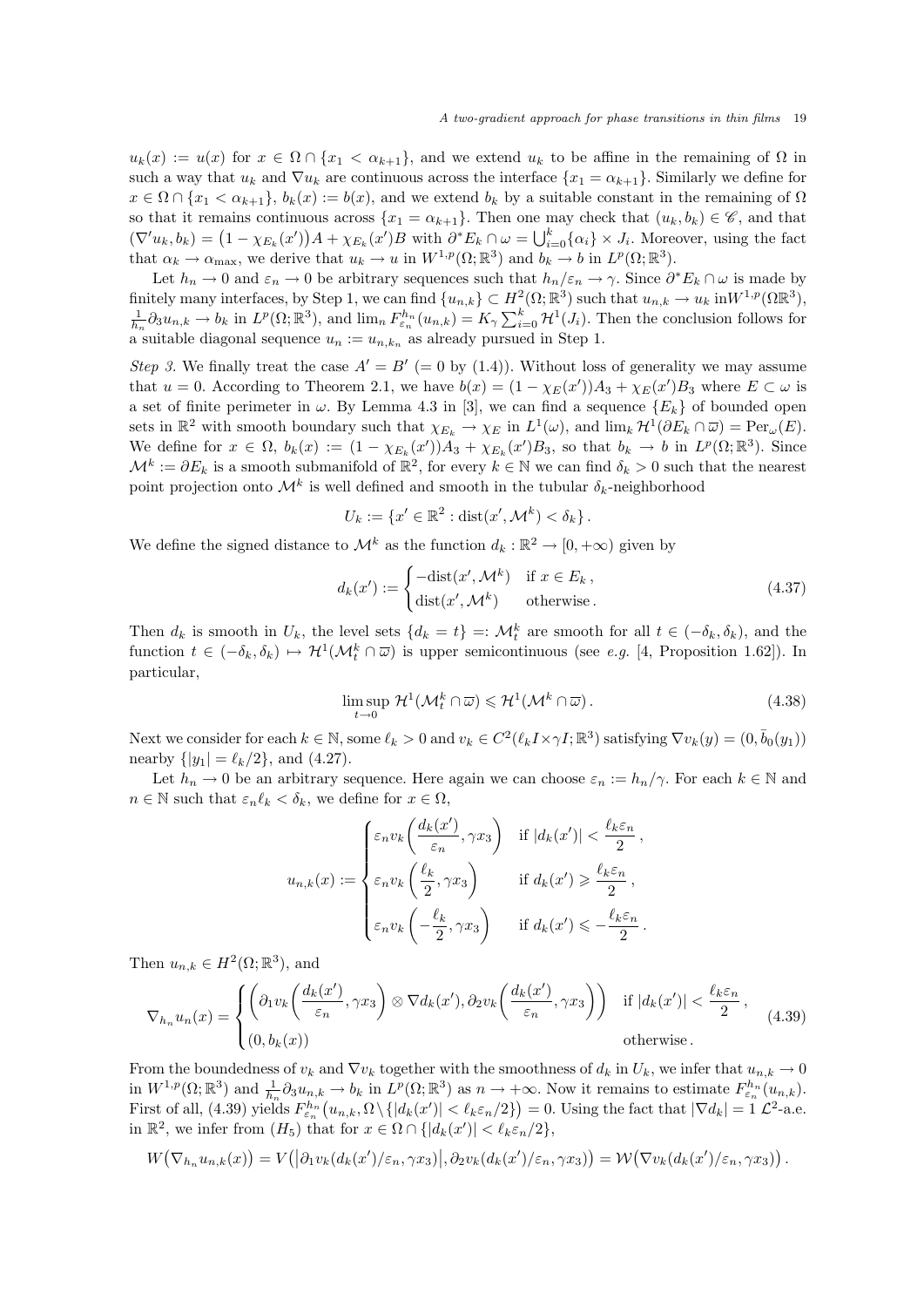Next we compute for  $x \in \Omega \cap \{|d_k(x')| < \ell_k \varepsilon_n/2\},\$ 

$$
\left|\nabla_{h_n}^2 u_{n,k}(x)\right|^2 = \frac{1}{\varepsilon_n^2} \left|\nabla^2 v_k(d_k(x')/\varepsilon_n, \gamma x_3)\right|^2 + \left|\partial_1 v_k(d_k(x')/\varepsilon_n, \gamma x_3)\right|^2 \left|\nabla^2 d_k(x')\right|^2
$$
  
+ 
$$
\frac{2}{\varepsilon_n} \left(\partial_1 v_k(d_k(x')/\varepsilon_n, \gamma x_3) \cdot \partial_1^2 v_k(d_k(x')/\varepsilon_n, \gamma x_3)\right) \left(\nabla^2 d_k(x') \cdot \left(\nabla d_k(x') \otimes \nabla d_k(x')\right)\right),
$$

which yields

$$
\left|\nabla_{h_n}^2 u_{n,k}(x)\right|^2 \leqslant \frac{1+\varepsilon_n}{\varepsilon_n^2} \left|\nabla^2 v_k(d_k(x')/\varepsilon_n, \gamma x_3)\right|^2 + \frac{C_k}{\varepsilon_n} \left|\partial_1 v_k(d_k(x')/\varepsilon_n, \gamma x_3)\right|^2,
$$

for  $x \in \Omega \cap \{|d_k(x')| < \ell_k \varepsilon_n/2\}$  and some constant  $C_k$  independent of n. Therefore,

$$
F_{\varepsilon_n}^{h_n}(u_{n,k}) = F_{\varepsilon_n}^{h_n}(u_{n,k}, \Omega \cap \{|d_k(x')| < \ell_k \varepsilon_n/2\}) \leqslant I_n^k + II_n^k,\tag{4.40}
$$

with

$$
I_n^k := \frac{1}{\varepsilon_n} \int_{\Omega \cap \{|d_k| < \ell_k \varepsilon_n/2\}} \mathcal{W}(\nabla v_k(d_k(x')/\varepsilon_n, \gamma x_3)) + |\nabla^2 v_k(d_k(x')/\varepsilon_n, \gamma x_3)|^2 dx,
$$

and

$$
II_n^k := \int_{\Omega \cap \{|d_k| < \ell_k \varepsilon_n/2\}} \left| \nabla^2 v_k \big(d_k(x') / \varepsilon_n, \gamma x_3\big) \right|^2 + C_k \left| \partial_1 v_k \big(d_k(x') / \varepsilon_n, \gamma x_3\big) \right|^2 \, dx \, .
$$

Using Fubini's theorem, the Coarea Formula, the fact that  $|\nabla d_k| = 1$ , and changing variables we estimate

$$
I_n^k = \frac{1}{\varepsilon_n} \int_I \left( \int_{\omega \cap \{|d_k| < \ell_k \varepsilon_n/2\}} \mathcal{W}(\nabla v_k(d_k(x')/\varepsilon_n, \gamma x_3)) + |\nabla^2 v_k(d_k(x')/\varepsilon_n, \gamma x_3)|^2 dx' \right) dx_3
$$
\n
$$
= \frac{1}{\varepsilon_n} \int_I \left( \int_{\ell_k \varepsilon_n I} \left( \mathcal{W}(\nabla v_k(t/\varepsilon_n, \gamma x_3)) + |\nabla^2 v_k(t/\varepsilon_n, \gamma x_3)|^2 \right) \mathcal{H}^1(\mathcal{M}_t^k \cap \omega) dt \right) dx_3
$$
\n
$$
= \frac{1}{\varepsilon_n} \int_{\ell_k \varepsilon_n I \times I} \left( \mathcal{W}(\nabla v_k(t/\varepsilon_n, \gamma x_3)) + |\nabla^2 v_k(t/\varepsilon_n, \gamma x_3)|^2 \right) \mathcal{H}^1(\mathcal{M}_t^k \cap \omega) dt dx_3
$$
\n
$$
\leq \frac{1}{\gamma} \int_{\ell_k I \times \gamma I} \left( \mathcal{W}(\nabla v_k(y)) + |\nabla^2 v_k(y)|^2 \right) \mathcal{H}^1(\mathcal{M}_{\varepsilon_n y_1}^k \cap \overline{\omega}) dy.
$$

Then Fatou's lemma, (4.38), and (4.27) yield

$$
\limsup_{n \to +\infty} I_n^k \le (K_\gamma + 2^{-k}) \mathcal{H}^1(\mathcal{M}^k \cap \overline{\omega}). \tag{4.41}
$$

Arguing in the same way we infer that

$$
\lim_{n \to +\infty} II_n^k = \lim_{n \to +\infty} \frac{\varepsilon_n}{\gamma} \int_{\ell_k I \times \gamma I} \left( \left| \nabla^2 v_k(y) \right|^2 + C_k \left| \partial_1 v_k(y) \right|^2 \right) \mathcal{H}^1(\mathcal{M}_{\varepsilon_n y_1} \cap \overline{\omega}) \, dy = 0 \,. \tag{4.42}
$$

Gathering (4.40), (4.41) and (4.42), we derive

$$
\limsup_{k \to +\infty} \limsup_{n \to +\infty} F_{\varepsilon_n}^{h_n}(u_{n,k}) \leqslant K_\gamma \text{Per}_{\omega}(E).
$$

Since  $\lim_{k} \lim_{n} \|u_{n,k}\|_{W^{1,p}(\Omega)} = 0$ , and  $\lim_{k} \lim_{n} \|\frac{1}{h_n}\partial_3u_{n,k} - b\|_{L^p(\Omega)} = \lim_{k} \|b_k - b\|_{L^p(\Omega)} = 0$ , the conclusion follows for a suitable diagonal sequence  $u_n := u_{n,k_n}$  as in Step 1.  $\Box$ 

# 5. Γ-convergence in the subcritical regime

This section is devoted to the proof of Theorem 1.3. The Γ-liminf inequality is obtained through a slicing argument, and by establishing a lower asymptotic inequality for a reduced 2D functional (see Proposition 5.1) much in the spirit of Section 4.1. The Γ-lim inf and Γ-lim sup inequalities are stated in Theorem 5.1 and Theorem 5.2 respectively, and Corollary 5.1 shows that lower and upper inequalities agree.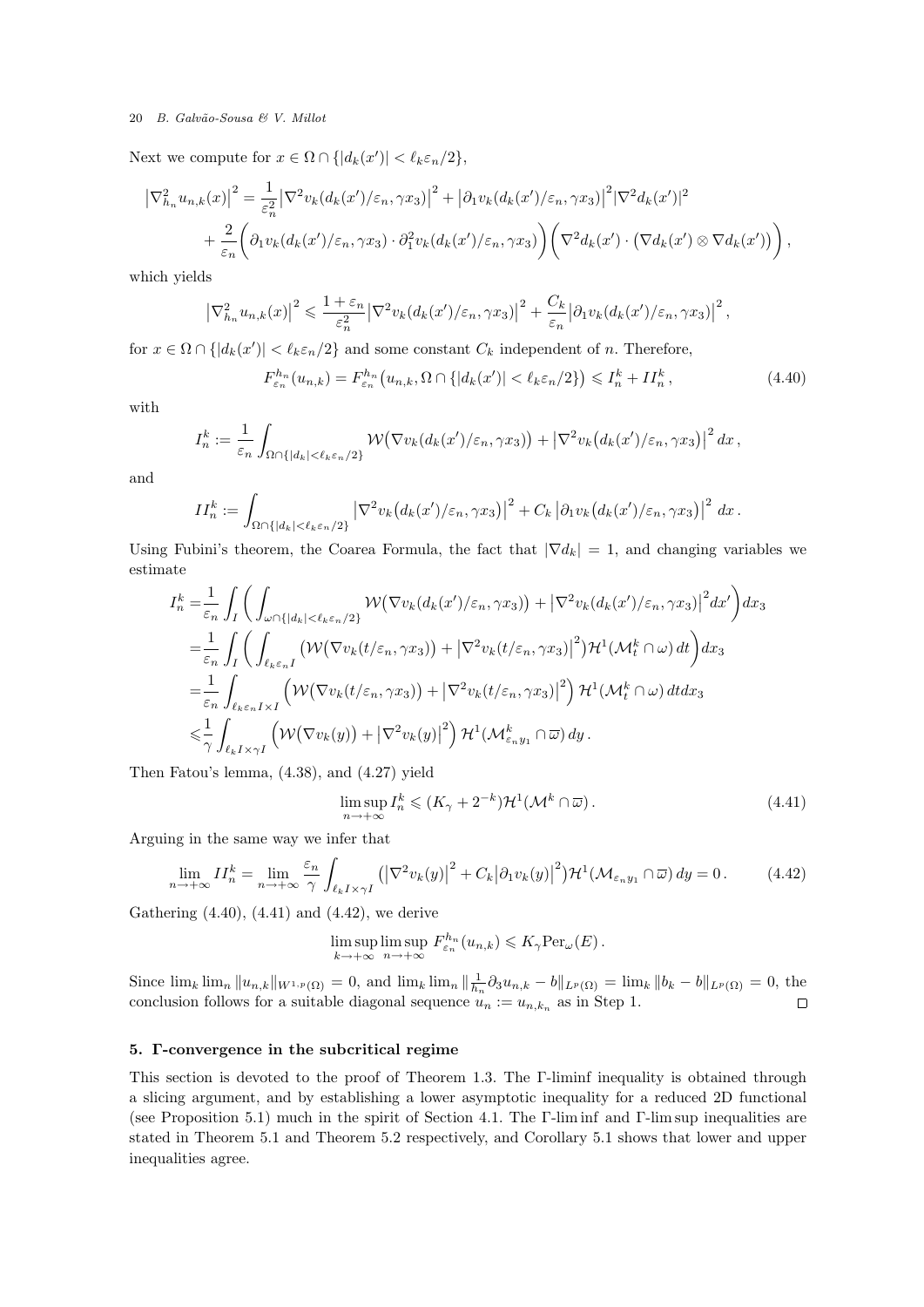#### 5.1. The Γ-lim inf inequality

For a bounded open set  $A \subset \mathbb{R}^2$  and  $\varepsilon > 0$ , we introduce the localized functional  $F^0_{\varepsilon}(\cdot, \cdot, A)$  defined for a pair  $(u, b) \in H^2(A; \mathbb{R}^3) \times H^1(A; \mathbb{R}^3)$  by

$$
F_{\varepsilon}^{0}(u,b,A) := \int_{A} \frac{1}{\varepsilon} W(\nabla' u, b) + \varepsilon \left( |(\nabla')^{2} u|^{2} + 2|\nabla' b|^{2} \right) dx'.
$$
 (5.1)

Then we consider the constant

$$
K_0^{\star} := \inf \left\{ \liminf_{n \to +\infty} F_{\varepsilon_n}^0(u_n, b_n, Q') : \ \varepsilon_n \to 0^+, \{ (u_n, b_n) \} \subset H^2(Q'; \mathbb{R}^3) \times H^1(Q'; \mathbb{R}^3),
$$

$$
(u_n, b_n) \to (u_0, b_0) \text{ in } [L^1(Q'; \mathbb{R}^3)]^2 \right\}.
$$
 (5.2)

Here again the constant  $K_0^{\star}$  is finite, as one may check by considering an admissible sequence  $\{(u_n, b_n)\}$ made of suitable (standard) regularizations of  $u_0$  and  $b_0$ . As in the previous section, we first provide a lower bound in terms of  $K_0^*$  for the lower  $\Gamma$ -limit of the family  $\{F_\varepsilon^0\}$  in case of an elementary jump set.

**Proposition 5.1.** Assume that assumptions  $(H_1)$ ,  $(H_2)$  and  $(1.4)$  hold. Let  $\varepsilon_n \to 0^+$  be an arbitrary sequence. Let  $\rho > 0$  and  $\alpha \in \mathbb{R}$ , let  $J \subset \mathbb{R}$  be a bounded open interval, and consider the cylinder  $U' := (\alpha - \rho, \alpha + \rho) \times J$ . Let  $(u, b) \in W^{1, \infty}(U'; \mathbb{R}^3) \times L^{\infty}(U'; \mathbb{R}^3)$  satisfying (4.2). Then for any sequence  $\{(u_n, b_n)\} \subset H^2(U'; \mathbb{R}^3) \times H^1(U'; \mathbb{R}^3)$  such that  $(u_n, b_n) \to (u, b)$  in  $[L^1(U'; \mathbb{R}^3)]^2$ , we have

$$
\liminf_{n \to +\infty} F_{\varepsilon_n}^0(u_n, b_n, U') \geqslant K_0^* \mathcal{H}^1(J).
$$

**Proof.** Here the proof closely follows the one of Proposition 4.1. The arguments are essentially the same with the obvious modifications once we consider

$$
\mathcal{E}_0(J,\rho) := \inf \left\{ \liminf_{n \to +\infty} F_{\varepsilon_n}^0(u_n, b_n, J_\rho') \; : \; \varepsilon_n \to 0^+ \, , \, \{(u_n, b_n)\} \subset H^2(J_\rho'; \mathbb{R}^3) \times H^1(J_\rho'; \mathbb{R}^3) \, , \right.\left. (u_n, b_n) \to (u_0, b_0) \, \inf \left[ L^1(J_\rho'; \mathbb{R}^3) \right]^2 \right\}
$$

in place of  $\mathcal{E}_{\gamma}(J,\rho)$  with  $J \subset \mathbb{R}$  a bounded open set,  $\rho > 0$ , and  $J_{\rho}':=\rho I \times J$ . Then one proves the analogue of Lemma 4.1, in particular that  $\mathcal{E}_0(J,\rho) = K_0^{\star} \mathcal{H}^1(J)$ . We omit any further details.

**Remark 5.1.** As in Corollary 4.1, the energy of optimal sequences for  $\mathcal{E}_0(J,\rho)$  is concentrated near the limiting interface, *i.e.*, given  $0 < \delta < \rho$ , for any sequences  $\varepsilon_n \to 0^+$  and  $\{(u_n, b_n)\} \subset H^2(J'_\rho; \mathbb{R}^3) \times$  $H^1(J'_\rho;\mathbb{R}^3)$  such that  $(u_n, b_n) \to (u_0, b_0)$  in  $[L^1(J'_\rho;\mathbb{R}^3)]^2$  and  $\lim_n F^0_{\varepsilon_n}(u_n, b_n, J'_\rho) = \mathcal{E}_0(J, \rho)$ , we have  $\lim_{n} F_{\varepsilon_n}^0(u_n, b_n, J'_{\rho} \setminus J'_{\delta}) = 0.$ 

We now prove the lower inequality for the Γ-lim inf of  $\{F_{\varepsilon}^{h}\}$  essentially as in Theorem 4.1 together with a slicing argument involving the functionals  $\{F_{\varepsilon}^{0}\}.$ 

**Theorem 5.1.** Assume that assumptions  $(H_0) - (H_2)$ ,  $(H_5)$  and  $(1.4)$  hold. Let  $h_n \rightarrow 0^+$  and  $\varepsilon_n \to 0^+$  be arbitrary sequences such that  $h_n/\varepsilon_n \to 0$ . Then, for any  $(u, b) \in \mathscr{C}$  and any sequence  ${u_n} \subset H^2(\Omega;\mathbb{R}^3)$  such that  $(u_n, \frac{1}{h_n} \partial_3 u_n) \to (u, b)$  in  $[L^1(\Omega;\mathbb{R}^3)]^2$ , we have

$$
\liminf_{n \to +\infty} F_{\varepsilon_n}^{h_n}(u_n) \geqslant K_0^{\star} \operatorname{Per}_{\omega}(E),
$$

where  $(\nabla' u, b)(x) = (1 - \chi_E(x'))A + \chi_E(x')B$ .

**Proof.** Step 1. First we may assume that  $\liminf_n F_{\varepsilon_n}^{h_n}(u_n) = \lim_n F_{\varepsilon_n}^{h_n}(u_n) < +\infty$ . We set  $b_n := \frac{1}{h_n} \partial_3 u_n \in H^1(\Omega; \mathbb{R}^3)$ . It is well known that for  $\mathcal{L}^1$ -a.e.  $x_3 \in I$  the slices  $u_n^{x_3}(x') := u_n(x', x_3)$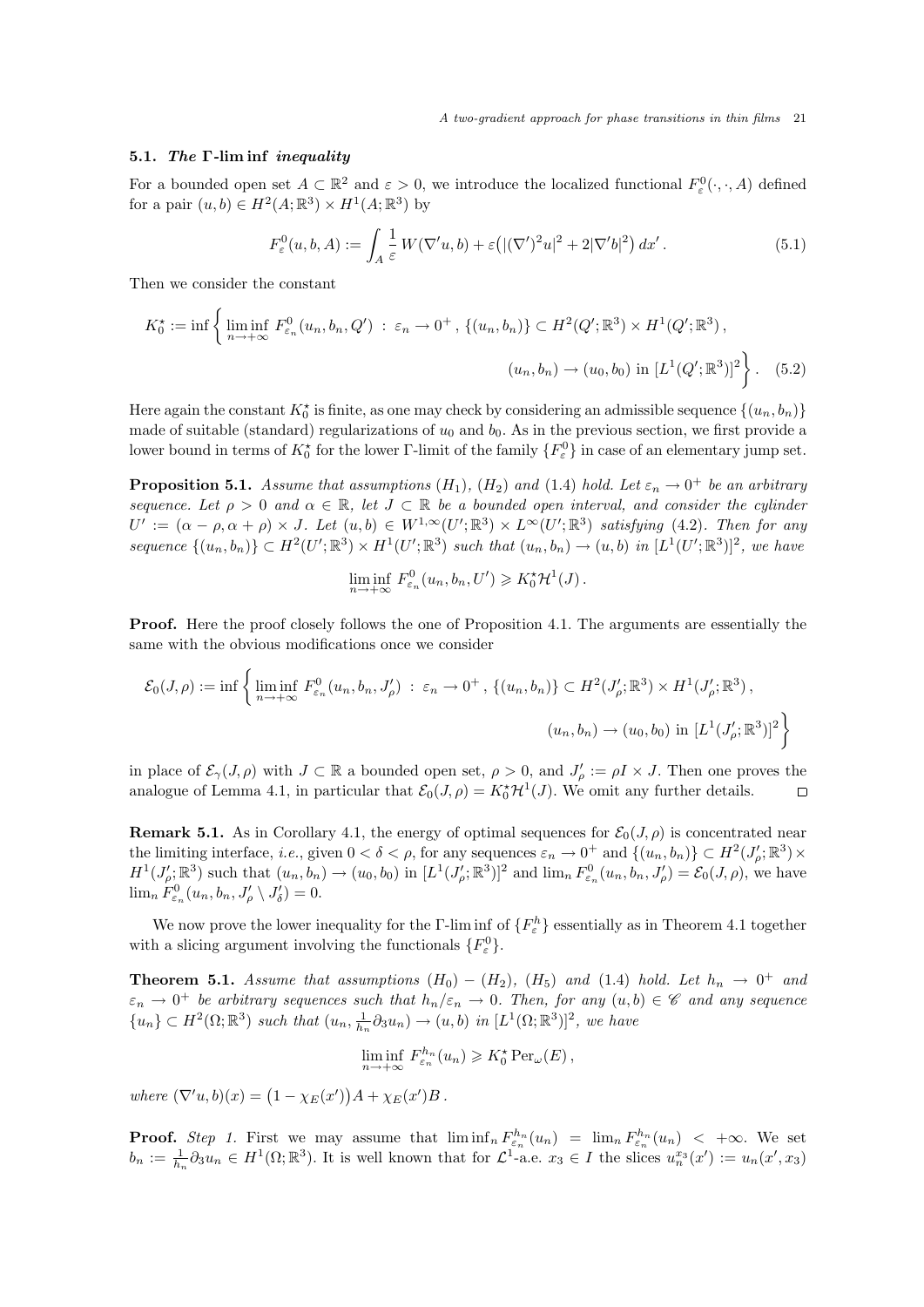and  $b_n^{x_3}(x') := b_n(x', x_3)$  belong to  $H^2(\omega; \mathbb{R}^3)$  and  $H^1(\omega; \mathbb{R}^3)$  respectively, and horizontal weak derivatives coincide  $\mathcal{L}^3$ -a.e. in  $\Omega$  (see e.g. [4, p. 204]). Moreover, up to a subsequence,  $(u_n^{x_3}, b_n^{x_3}) \to (u, b)$ in  $[L^1(\omega;\mathbb{R}^3)]^2$  for  $\mathcal{L}^1$ -a.e.  $x_3 \in I$ . Hence, using Fubini's theorem we can estimate

$$
F_{\varepsilon_n}^{h_n}(u_n) = \int_I \left( \int_{\omega \times \{x_3\}} \frac{1}{\varepsilon_n} W(\nabla_{h_n} u_n) + \varepsilon_n |\nabla_{h_n}^2 u_n|^2 d\mathcal{H}^2 \right) dx_3 \ge \int_I F_{\varepsilon_n}^0(u_n^{x_3}, b_n^{x_3}, \omega) dx_3,
$$

and then infer from Fatou's lemma that

$$
\lim_{n \to +\infty} F_{\varepsilon_n}^{h_n}(u_n) \geq \int_I \liminf_{n \to +\infty} F_{\varepsilon_n}^0(u_n^{x_3}, b_n^{x_3}, \omega) dx_3.
$$

Now it remains to prove that for  $\mathcal{L}^1$ -a.e.  $x_3 \in I$ ,

$$
\liminf_{n \to +\infty} F_{\varepsilon_n}^0(u_n^{x_3}, b_n^{x_3}, \omega) \geqslant K_0^{\star} \operatorname{Per}_{\omega}(E). \tag{5.3}
$$

The next steps are devoted to the proof of (5.3).

Step 2. First assume that  $A' \neq B'$ . We obtain estimate (5.3) by applying Proposition 5.1 together with the covering argument used in the proof of Theorem 4.1, Step 1. Further details are left to the reader.

Step 3. We now consider the case  $A' = B' (= 0$  by (1.4)), and we may assume that  $u \equiv 0$ . Then consider an arbitrary sequence  $\{(u_n, b_n)\}\subset H^2(\omega;\mathbb{R}^3)\times H^1(\omega;\mathbb{R}^3)$  satisfying  $(u_n, b_n) \to (0, b)$ in  $[L^1(\omega;\mathbb{R}^3)]^2$ . We may also assume that  $\liminf_n F^0_{\varepsilon_n}(u_n, b_n) = \lim_n F^0_{\varepsilon_n}(u_n, b_n) < +\infty$ . By Theorem 2.1 we have  $b(x') = (1 - \chi_E(x'))A_3 + \chi_E(x')B_3$  for a set  $E \subset \omega$  of finite perimeter in  $\omega$ . We prove the announced result following the blow-up argument in the proof of Theorem 4.1, Step 3. We introduce the finite nonnegative Radon measure  $\mu_n$  on  $\omega$  given by

$$
\mu_n := \left(\frac{1}{\varepsilon_n} W\left(\nabla' u_n, b_n\right) + \varepsilon_n \left(\left|(\nabla')^2 u_n\right|^2 + 2\left|\nabla' b_n\right|^2\right)\right) \mathscr{L}^2\left[\omega\right].
$$

Then  $\mu_n(\omega) = F_{\varepsilon_n}^0(u_n, b_n)$ ,  $\sup_n \mu_n(\omega) < +\infty$ , and there is a subsequence (not relabeled) such that  $\mu_n \rightharpoonup \mu$  weakly<sup>\*</sup> in the sense of measures for some finite nonnegative Radon measure  $\mu$  on  $\omega$ . By lower semicontinuity we have  $\mu(\omega) \leq \lim_{n} F_{\varepsilon_n}^0(u_n, b_n)$ , and we have to prove that  $\mu(\omega) \geq K_0^* \mathcal{H}^1(\partial^* E \cap \omega)$ . This estimate can be achieved as in the proof of Theorem 4.1, Step 3, with minor modifications.  $\Box$ 

**Remark 5.2.** Let  $\varepsilon_n \to 0^+$  be an arbitrary sequence. By the arguments above, for any  $(u, b) \in \mathscr{C}$ and any sequence  $\{(u_n, b_n)\} \subset H^2(\omega; \mathbb{R}^3) \times H^1(\omega; \mathbb{R}^3)$  satisfying  $(u_n, b_n) \to (u, b)$  in  $[L^1(\omega; \mathbb{R}^3)]^2$ , we have  $\liminf_n F_{\varepsilon_n}^0(u_n, b_n, \omega) \geqslant K_0^{\star} \operatorname{Per}_{\omega}(E)$  where  $(\nabla' u, b) = (1 - \chi_E)A + \chi_E B$ .

# 5.2. Lower bound on  $K_0^*$

As in Proposition 4.3, we now prove that sequences realizing  $K_0^*$  can be prescribed near the two sides  ${x_1 = \pm \frac{1}{2}}$ , and chosen to be independent of the  $x_2$ -variable.

**Proposition 5.2.** Assume that  $(H_1) - (H_4)$  and  $(1.4)$  hold. Then there exist sequences  $\varepsilon_n \to 0^+$ ,  ${c_n} \subset \mathbb{R}^3$ , and  ${(g_n, d_n)} \subset C^2(Q'; \mathbb{R}^3) \times C^1(Q'; \mathbb{R}^3)$  such that  $(g_n, d_n)$  is independent of  $x_2$  (i.e.,  $g_n(x') =: \bar{g}_n(x_1)$  and  $d_n(x') =: \bar{d}_n(x_1)$ ,  $c_n \to 0$ ,  $g_n \to u_0$  in  $W^{1,p}(Q'; \mathbb{R}^3)$ ,  $d_n \to b_0$  in  $L^p(Q'; \mathbb{R}^3)$ ,

$$
(g_n, d_n) = (u_0, b_0)
$$
 in  $Q' \cap \{x_1 > 1/4\}$ ,  $(g_n, d_n) = (u_0 + c_n, b_0)$  in  $Q' \cap \{x_1 < -1/4\}$ ,

and  $\lim_{n} F_{\varepsilon_n}^0(g_n, d_n, Q') = K_0^*$ .

**Proof.** Step 1. Consider sequences  $\varepsilon_n \to 0^+$  and  $\{(u_n, b_n)\}\subset H^2(Q'; \mathbb{R}^3) \times H^1(Q'; \mathbb{R}^3)$  such that  $(u_n, b_n) \to (u_0, b_0)$  in  $[L^1(Q'; \mathbb{R}^3)]^2$ , and  $\lim_n F_{\varepsilon_n}^0(u_n, b_n, Q') = K_0^*$ . Arguing as in the proof of Proposition 4.2, we may assume that  $(u_n, b_n) \in C^2(Q'; \mathbb{R}^3) \times C^1(Q'; \mathbb{R}^3)$ , and that  $(u_n, b_n)$  is independent of  $x_2$ , *i.e.*,  $(u_n, b_n)(x) =: (\bar{u}_n(x_1), \bar{b}_n(x_1))$ . Moreover, the arguments used in the proof of Theorem 1.1 (with minor modifications) yield  $u_n \to u_0$  in  $W^{1,p}(Q';\mathbb{R}^3)$ , and  $b_n \to b_0$  in  $L^p(Q';\mathbb{R}^3)$ .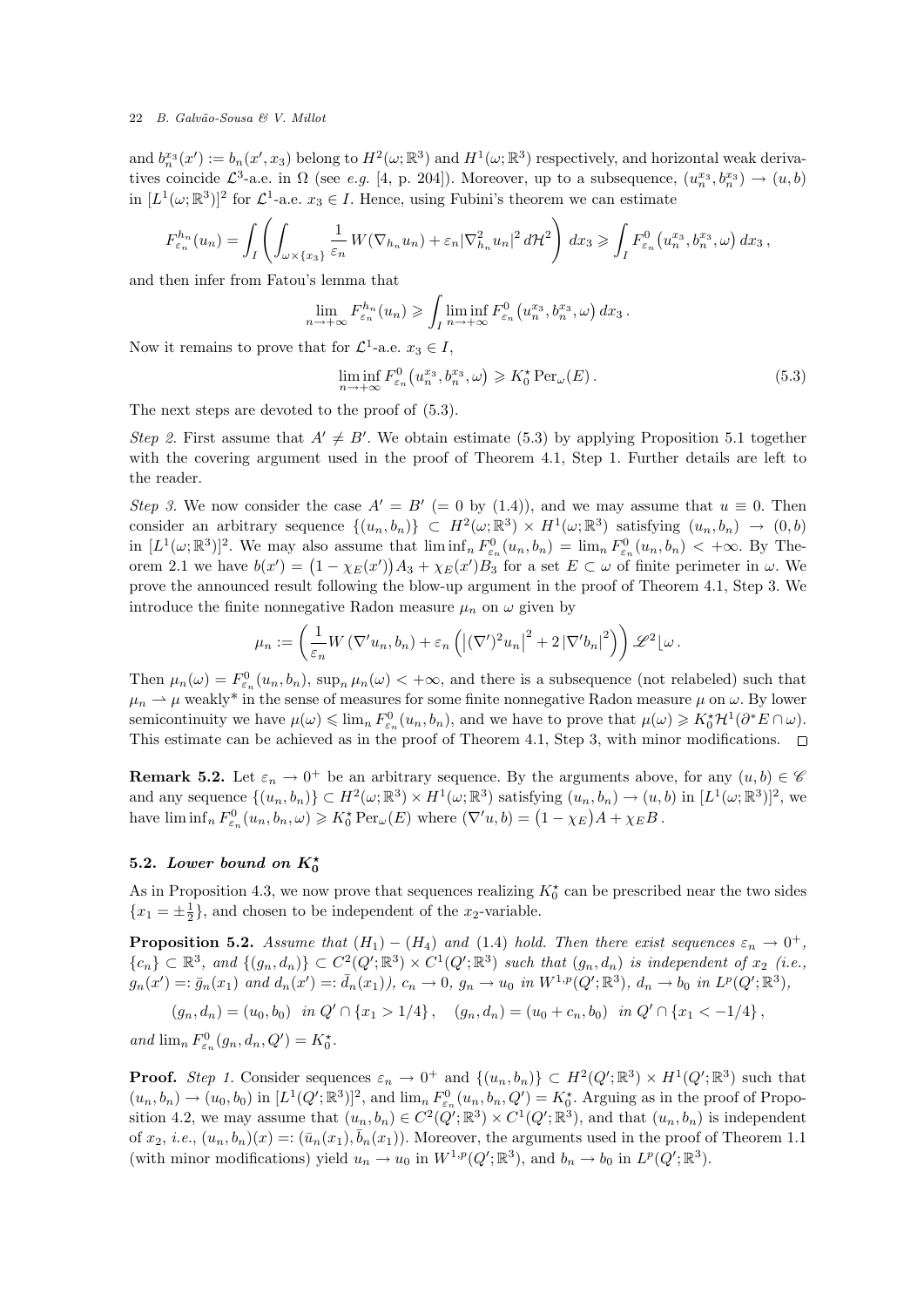Step 2. Here again we consider a partition of  $\left(\frac{1}{12},\frac{1}{6}\right)$  into  $M_n := \left[\frac{1}{\varepsilon_n}\right]$  intervals of length  $\frac{1}{12M_n}$ . By Remark 5.1, the energy concentrates near the interface  ${x_1 = 0}$ , and we can find a suitable interval  $I_n := (\theta_n - \frac{1}{12M_n}, \theta_n) \subset (\frac{1}{12}, \frac{1}{6})$  for which

$$
M_n \left( \int_{I_n} |\bar{u}_n - \bar{u}_0|^p + |\bar{b}_n - \bar{b}_0|^p + |\bar{u}'_n - \bar{u}'_0|^p dx_1 + F_{\varepsilon_n}^0(u_n, b_n, I_n \times I) \right)
$$
  
\$\leqslant \int\_{\left(\frac{1}{12}, \frac{1}{6}\right)} |\bar{u}\_n - \bar{u}\_0|^p + |\bar{b}\_n - \bar{b}\_0|^p + |\bar{u}'\_n - \bar{u}'\_0|^p dx\_1 + F\_{\varepsilon\_n}^0(u\_n, b\_n, \left(\frac{1}{12}, \frac{1}{6}\right) \times I) =: \alpha\_n \to 0. \quad (5.4)

We select a level  $t_n \in (\theta_n - \frac{1}{12M_n}, \theta_n)$  satisfying

$$
|\bar{u}_n(t_n) - \bar{u}_0(t_n)|^p + |\bar{b}_n(t_n) - \bar{b}_0(t_n)|^p + |\bar{u}'_n(t_n) - \bar{u}'_0(t_n)|^p
$$
  
+ 
$$
\frac{1}{\varepsilon_n} W(\bar{u}'_n(t_n), 0, \bar{b}_n(t_n)) + \varepsilon_n |\bar{u}''_n(t_n)|^2 + 2\varepsilon_n |\bar{b}'_n(t_n)|^2 \le 12\alpha_n.
$$
 (5.5)

Let  $\varphi_n \in C^{\infty}(\mathbb{R})$  be a cut-off function as in (4.10). For  $x_1 \in I_n$  we set

$$
v_n(x_1) := (1 - \varphi_n(x_1)) (\bar{u}_0(x_1) + c_n^+) + \varphi_n(x_1) \bar{u}_n(x_1),
$$

with  $c_n^+ := \bar{u}_n(t_n) - \bar{u}_0(t_n) \to 0$ , and

$$
\zeta_n(x_1) := (1 - \varphi_n(x_1))\overline{b}_0(x_1) + \varphi_n(x_1)\overline{b}_n(x_1),
$$

We claim that

$$
\int_{I_n} |v_n - \bar{u}_0|^p dx_1 \to 0, \qquad (5.6)
$$

$$
\frac{1}{\varepsilon_n} \int_{I_n} \left| \zeta_n - \bar{b}_0 \right|^p dx_1 \to 0, \tag{5.7}
$$

$$
\frac{1}{\varepsilon_n} \int_{I_n} |v'_n - \bar{u}'_0|^p dx_1 \to 0, \qquad (5.8)
$$

$$
\frac{1}{\varepsilon_n} \int_{I_n} W(v'_n, 0, \zeta_n) dx_1 \to 0, \qquad (5.9)
$$

$$
\varepsilon_n \int_{I_n} |v_n''|^2 + 2|\zeta_n'|^2 \, dx_1 \to 0. \tag{5.10}
$$

Estimates  $(5.6)$  and  $(5.7)$  come straightforward from  $(5.4)$ . We apply Poincaré's inequality to obtain

$$
\int_{I_n} |\bar{u}_n - \bar{u}_0 - c_n^+|^p dx_1 \leqslant C \left(\frac{1}{M_n}\right)^p \int_{I_n} |\bar{u}'_n - \bar{u}'_0|^p dx_1 \leqslant C \alpha_n \varepsilon_n^{p+1},\tag{5.11}
$$

and using  $(5.4)$ ,  $(4.10)$ , and  $(5.11)$ , we derive

$$
\frac{1}{\varepsilon_n} \int_{I_n} |v_n' - \bar{u}_0'|^p dx_1 \leqslant \frac{C}{\varepsilon_n} \int_{I_n} \left( \frac{1}{\varepsilon_n^p} |\bar{u}_n - \bar{u}_0 - c_n^+|^p + |\bar{u}_n' - \bar{u}_0'|^p \right) dx_1 \leqslant C\alpha_n \to 0,
$$

so that  $(5.8)$  is proved. Now  $(5.9)$  follows from  $(5.7)$  and  $(5.8)$  exactly as  $(4.19)$ . Finally we obtain (5.10) arguing as in the proof of Proposition 4.2 with minor modifications. We omit further details. Step 3. We conclude as in the proof of Proposition 4.2, Step 4. We first define a sequence  $(g_n^+, d_n^+)$  by setting for  $x' \in Q'$ ,

$$
(g_n^+, d_n^+)(x') := \begin{cases} (\bar{u}_n(x_1), \bar{b}_n(x_1)) & \text{for } x_1 < \theta_n - \frac{1}{12M_n}, \\ (v_n(x_1), \zeta_n(x_1)) & \text{for } \theta_n - \frac{1}{12M_n} \leq x_1 < \theta_n, \\ (\bar{u}_0(x_1) + c_n^+, \bar{b}_0(x_1)) & \text{for } \theta_n \leq x_1 \leq \frac{1}{2}. \end{cases}
$$
(5.12)

Then we repeat the procedure above to modify  $g_n^+$  in  $\left(-\frac{1}{2},0\right) \times I$ . Again, we omit further details.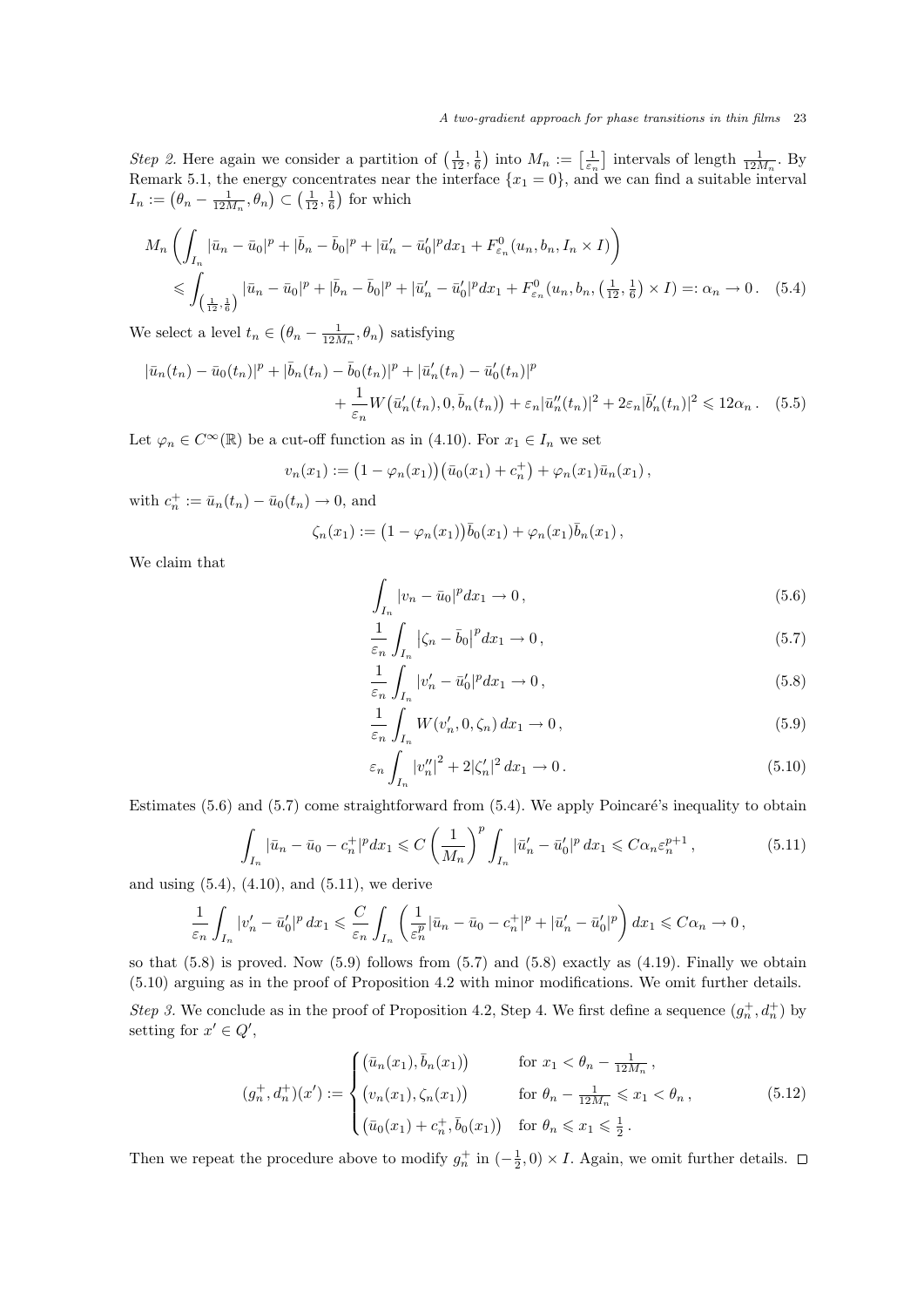Corollary 5.1. Assume that  $(H_1) - (H_4)$  and  $(1.4)$  hold. Then  $K_0^* \ge K_0$ .

**Proof.** Consider the sequences  $\{\varepsilon_n\}$  and  $\{(g_n, d_n)\}$  given by Proposition 5.2. We set  $\ell_n := \varepsilon_n/2$ , and for  $t \in [-\ell_n, \ell_n], \phi_n(t) := (\phi_{1,n}, \phi_{2,n})(t) := (\bar{g}'_n(t/\varepsilon_n), \bar{d}_n(t/\varepsilon_n)).$  Then straightforward computations yield  $\phi_n = (\bar{u}'_0, \bar{b}_0)$  nearby  $\{|t| = \ell_n\}$ , and

$$
\int_{-\ell_n}^{\ell_n} \mathcal{W}(\phi_{1,n}(t), \phi_{2,n}(t)) + |\phi'_{1,n}(t)|^2 + 2|\phi'_{2,n}(t)|^2 dt = F_{\varepsilon_n}^0(g_n, d_n, Q').
$$

By definition of  $K_0$  and the construction of  $\{(g_n, d_n)\}\$  we have  $K_0 \leq F_{\varepsilon_n}^0(g_n, d_n, Q') \to K_0^*$  as  $n \rightarrow +\infty$ , and the proof is complete.  $\Box$ 

# 5.3. The Γ-lim sup inequality

We now complete the proof of Theorem 1.3 with the construction of recovery sequences.

**Theorem 5.2.** Assume that  $(H_0) - (H_5)$  and  $(1.4)$  hold. Let  $\varepsilon_n \to 0^+$  and  $h_n \to 0^+$  be arbitrary sequences such that  $h_n/\varepsilon_n \to 0$ . Then, for every  $(u, b) \in \mathscr{C}$ , there exists a sequence  $\{u_n\} \subset H^2(\Omega;\mathbb{R}^3)$ such that  $u_n \to u$  in  $W^{1,p}(\Omega;\mathbb{R}^3)$ ,  $\frac{1}{h_n} \partial_3 u_n \to b$  in  $L^p(\Omega;\mathbb{R}^3)$ , and

$$
\lim_{n \to +\infty} F_{\varepsilon_n}^{h_n}(u_n) = K_0 \operatorname{Per}_{\omega}(E),
$$

where  $(\nabla' u, b)(x) = (1 - \chi_E(x'))A + \chi_E(x')B$ .

**Proof.** The proof parallels the one of Theorem 4.2, and we shall refer to it for the notation. Step 1. We first assume that  $A' \neq B'$ , and that  $\partial^* E \cap \omega$  is made by finitely many interfaces. We also assume that the pair  $(u, b)$  is given by  $(u, b)(x) = (\bar{u}, \bar{b})(x_1)$  as in the proof of Theorem 4.2, Step 1.

For  $k \in \mathbb{N}$  arbitrary, we choose some  $\ell_k > 0$  and  $(\phi_{1,k}, \phi_{2,k}) : \mathbb{R} \to \mathbb{R}^{3 \times 2}$  of class  $C^1$  such that  $(\phi_{1,k}, \phi_{2,k}) = (\bar{u}'_0, \bar{b}_0)$  in  $\{|t| \geq \ell_k/2\}$ , and

$$
\int_{-\ell_k/2}^{\ell_k/2} \mathcal{W}(\phi_{1,k}(t), \phi_{2,k}(t)) + |\phi_{1,k}'(t)|^2 + 2|\phi_{2,k}'(t)|^2 dt \leq K_0 + 2^{-k}.
$$
 (5.13)

Without loss of generality, we may assume that  $\phi'_{2,k}$  is Lipschitz continuous. In the remaining of this step we shall drop the subscript k for simplicity. For each  $i = 1, \ldots, m$  we fix some bounded open interval  $J'_i \subset \mathbb{R}$  satisfying (4.29), and we consider for n large enough the coefficients  $\{\alpha_{i\pm}^n\}$  as in  $(4.30)$ , and such that  $(4.31)$  holds.

Let  $h_n \to 0^+$  and  $\varepsilon_n \to 0^+$  be arbitrary sequences such that  $h_n/\varepsilon_n \to 0$ , and define

$$
\Phi(t) := \int_{-\ell/2}^{t} \phi_1(s) \, ds - c \qquad \text{with} \ \ c := \frac{1}{2} \int_{-\ell/2}^{\ell/2} \phi_1(s) \, ds \,. \tag{5.14}
$$

We set for  $i = 1, ..., m$  and  $x \in (\alpha_{i-1}^n, \alpha_{i+1}^n) \times \mathbb{R} \times I$ ,

$$
w_n^i(x) := (-1)^{i+1} \Phi\left((-1)^{i+1} \frac{x_1 - \alpha_i}{\varepsilon_n}\right) + \frac{h_n}{\varepsilon_n} x_3 \phi_2 \left((-1)^{i+1} \frac{x_1 - \alpha_i}{\varepsilon_n}\right) + \left(1 + (-1)^i\right) c.
$$

Then we have

$$
w_n^i(\alpha_{i-}^n, x_2, x_3) = \begin{cases} \Phi(-\ell/2) + \frac{h_n}{\varepsilon_n} x_3 \phi_2(-\ell/2) & \text{if } i \text{ is odd,} \\ \Phi(\ell/2) + \frac{h_n}{\varepsilon_n} x_3 \phi_2(\ell/2) & \text{if } i \text{ is even,} \end{cases}
$$
(5.15)

and

$$
w_n^i(\alpha_{i+}^n, x_2, x_3) = \begin{cases} \Phi(\ell/2) + \frac{h_n}{\varepsilon_n} x_3 \phi_2(\ell/2) & \text{if } i \text{ is odd,} \\ \Phi(-\ell/2) + \frac{h_n}{\varepsilon_n} x_3 \phi_2(-\ell/2) + 4c & \text{if } i \text{ is even.} \end{cases}
$$
(5.16)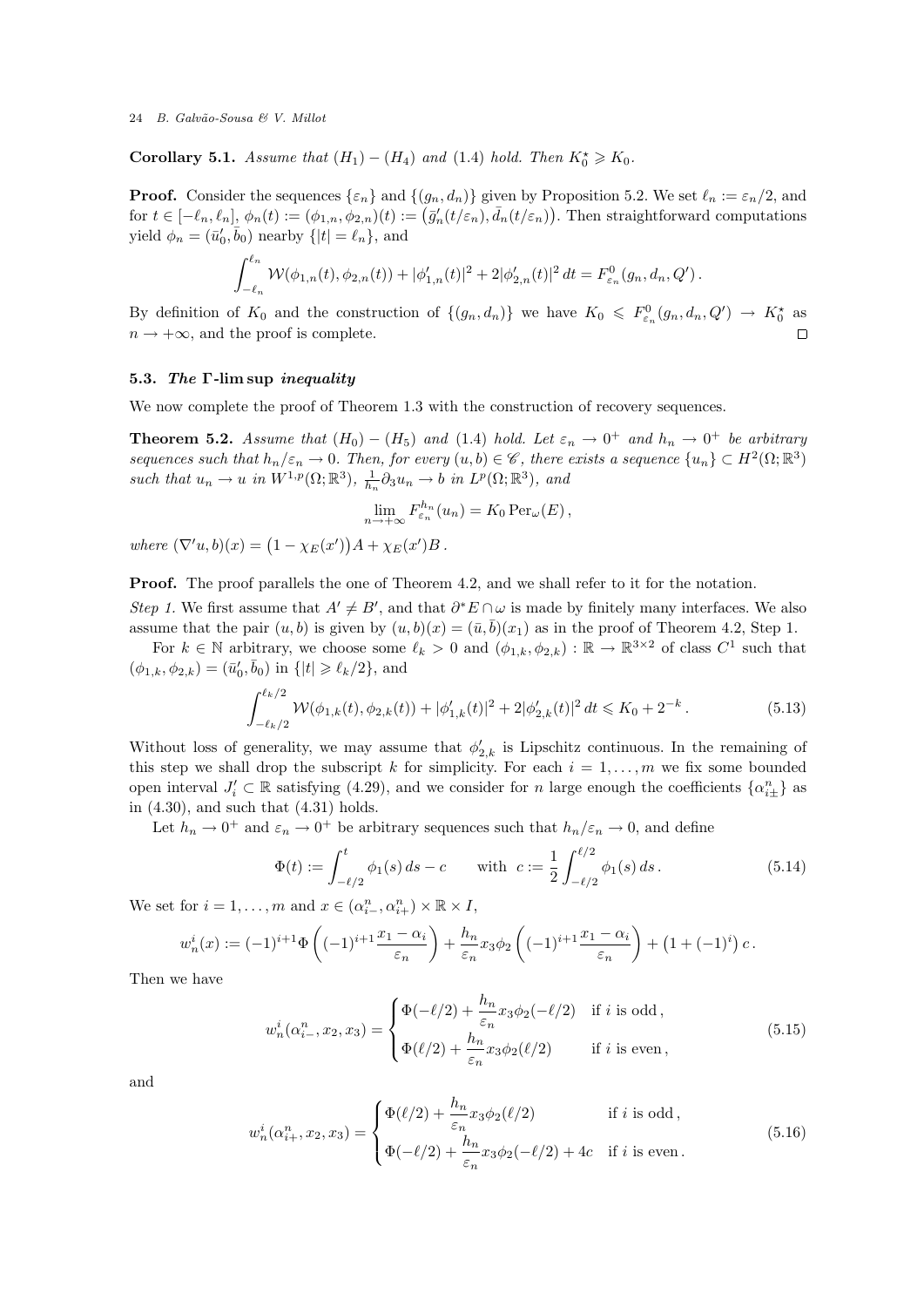Setting  $\beta_i^n$  and  $\kappa_i$  as in (4.34), we define for  $x \in \Omega$ ,

$$
u_n(x) := \begin{cases} \overline{u}(x_1) + \varepsilon_n \Phi\left(\frac{-\ell}{2}\right) + h_n x_3 \phi_2\left(\frac{-\ell}{2}\right) & \text{for } x_1 \leq \alpha_{1-}^n, \\ \overline{u}(\alpha_{i-}^n) - \beta_{i-1}^n + \varepsilon_n w_n^i(x) + \varepsilon_n \kappa_{i-1} c & \text{for } \alpha_{i-}^n < x_1 < \alpha_{i+}^n, \\ \overline{u}(x_1) - \beta_i^n + \varepsilon_n \Phi\left(\frac{(-1)^{i+1}\ell}{2}\right) + h_n x_3 \phi_2\left(\frac{(-1)^{i+1}\ell}{2}\right) + \varepsilon_n \kappa_i c & \text{for } \alpha_{i+}^n \leq x_1 \leq \alpha_{(i+1)-}^n, \\ \overline{u}(x_1) - \beta_m^n + \varepsilon_n \Phi\left(\frac{(-1)^{m+1}\ell}{2}\right) + h_n x_3 \phi_2\left(\frac{(-1)^{m+1}\ell}{2}\right) + \varepsilon_n \kappa_m c & \text{for } x_1 \geq \alpha_{m+}^n. \end{cases}
$$

In view of (5.15)-(5.16), and since  $\phi_2'(\pm \ell/2) = 0$ , we have  $u_n \in H^2(\Omega;\mathbb{R}^3)$ . Moreover  $u_n$  does not depend on  $x_2$ ,

$$
\partial_1 u_n(x) = \begin{cases} \phi_1 \left( (-1)^{i+1} \frac{x_1 - \alpha_i}{\varepsilon_n} \right) + (-1)^{i+1} \frac{h_n}{\varepsilon_n} x_3 \phi_2' \left( (-1)^{i+1} \frac{x_1 - \alpha_i}{\varepsilon_n} \right) & \text{for } \alpha_{i-}^n < x_1 < \alpha_{i+}^n, \\ \bar{u}'(x_1) & \text{otherwise} \end{cases}
$$

and

$$
\frac{1}{h_n} \partial_3 u_n(x) = \begin{cases} \phi_2 \left( (-1)^{i+1} \frac{x_1 - \alpha_i}{\varepsilon_n} \right) & \text{for } \alpha_{i-}^n < x_1 < \alpha_{i+}^n, i = 1, \dots, m, \\ \bar{b}(x_1) & \text{otherwise.} \end{cases}
$$

Arguing as in the proof of Theorem 4.2, Step 1, we derive that  $u_n \to u$  in  $W^{1,p}(\Omega;\mathbb{R}^3)$ , and  $\frac{1}{h_n} \partial_3 u_n \to b$ in  $L^p(\Omega;\mathbb{R}^3)$ . Then we estimate

$$
F_{\varepsilon_n}^{h_n}(u_n) \leqslant \sum_{i=1}^m F_{\varepsilon_n}^{h_n} \left( \varepsilon_n w_n^i, (\alpha_{i-}^n, \alpha_{i+}^n) \times J'_i \times I \right).
$$

Changing variables and using Fubini's theorem, we obtain

$$
F_{\varepsilon_n}^{h_n}(\varepsilon_n w_n^i, (\alpha_{i-}^n, \alpha_{i+}^n) \times J_i' \times I)
$$
  
=  $\mathcal{H}^1(J_i') \int_{-\ell/2}^{\ell/2} \left( \int_I \mathcal{W}(\phi_1(t) + (-1)^{i+1} \frac{h_n}{\varepsilon_n} x_3 \phi_2'(t), \phi_2(t)) dx_3 + |\phi_1'(t)|^2 + 2|\phi_2'(t)|^2 \right) dt$   
+  $\frac{\mathcal{H}^1(J_i') h_n^2}{12\varepsilon_n^2} \int_{-\ell/2}^{\ell/2} |\phi_2''(t)|^2 dt$ .

Since W is continuous and  $h_n/\varepsilon_n \to 0$ , we infer that

$$
\lim_{n \to +\infty} F_{\varepsilon_n}^{h_n}(\varepsilon_n w_n^i, (\alpha_{i-}^n, \alpha_{i+}^n) \times J'_i \times I) = \mathcal{H}^1(J'_i) \int_{-\ell/2}^{\ell/2} \mathcal{W}\left(\phi_1(t), \phi_2(t)\right) + |\phi_1'(t)|^2 + 2|\phi_2'(t)|^2 dt,
$$

which leads to

$$
\limsup_{n \to +\infty} F_{\varepsilon_n}^{h_n}(u_n) \leqslant K_0 \operatorname{Per}_{\omega}(E) + C_0 2^{-k},
$$

for a constant  $C_0$  which only depends on m and  $Per_{\omega}(E)$ . Then the conclusion follows for a suitable diagonal sequence as already pursued in the proof of Theorem 4.2.

Step 2. In the case where  $A' \neq B'$  and  $\partial^* E \cap \omega$  is made by infinitely many interfaces, the proof follows from the previous step through a diagonalization argument as in the proof of Theorem 4.2.

Step 3. We now consider the case  $A' = B' (= 0)$ , and we proceed as in the proof of Theorem 4.2 (we refer to it for the notation). We may assume that  $u = 0$ , and  $b(x) = (1 - \chi_E(x'))A_3 + \chi_E(x')B_3$  where  $E \subset \omega$  has finite perimeter in  $\omega$ . We consider a sequence  $\{E_k\}$  of smooth bounded subset of  $\mathbb{R}^2$  such that  $\chi_{E_k} \to \chi_E$  in  $L^1(\omega)$ , and  $\lim_k \mathcal{H}^1(\partial E_k \cap \overline{\omega}) = \text{Per}_{\omega}(E)$ . We define  $b_k := (1 - \chi_{E_k})A_3 + \chi_{E_k}B_3$ , and the signed distance  $d_k$  to  $\mathcal{M}^k := \partial E_k$  as in (4.37). Here again we shall drop the subscript k for simplicity.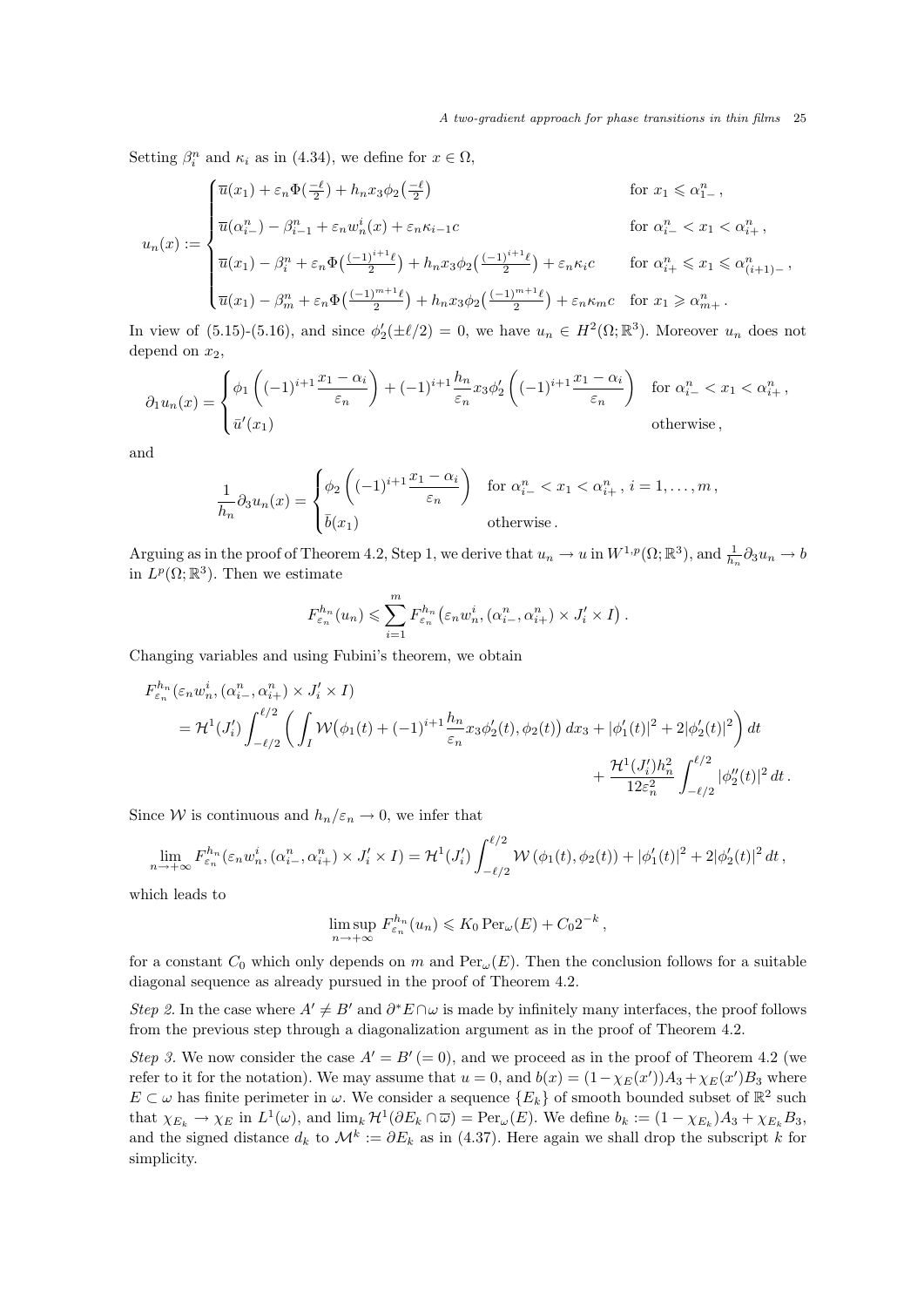For  $k \in \mathbb{N}$  arbitrary, we choose  $\ell > 0$  and  $(\phi_1, \phi_2) : \mathbb{R} \to \mathbb{R}^{3 \times 2}$  of class  $C^1$  satisfying  $(\phi_1, \phi_2)(t) =$  $(0, \bar{b}_0(t))$  nearby  $\{|t| = \ell/2\}$  and (5.13). We may also assume  $\phi'_2$  to be Lipschitz continuous. Defining  $\Phi$  as in (5.14), we set for  $x \in \Omega$ ,

$$
u_n(x) = \begin{cases} \varepsilon_n \Phi\left(\frac{d(x')}{\varepsilon_n}\right) + h_n x_3 \phi_2\left(\frac{d(x')}{\varepsilon_n}\right) & \text{if } |d(x')| < \frac{\ell \varepsilon_n}{2}, \\ \varepsilon_n \Phi\left(\frac{\ell}{2}\right) + h_n x_3 \phi_2\left(\frac{\ell}{2}\right) & \text{if } d(x') \geqslant \frac{\ell \varepsilon_n}{2}, \\ \varepsilon_n \Phi\left(-\frac{\ell}{2}\right) + h_n x_3 \phi_2\left(-\frac{\ell}{2}\right) & \text{if } d(x') \leqslant -\frac{\ell \varepsilon_n}{2} .\end{cases}
$$

Then  $u_n \in H^2(\Omega;\mathbb{R}^3)$ , and we compute

$$
\nabla' u_n(x) = \begin{cases} \left( \phi_1 \left( \frac{d(x')}{\varepsilon_n} \right) + \frac{h_n}{\varepsilon_n} x_3 \phi_2' \left( \frac{d(x')}{\varepsilon_n} \right) \right) \otimes \nabla d(x') & \text{if } |d(x')| < \frac{\ell \varepsilon_n}{2}, \\ 0 & \text{otherwise} \end{cases}
$$

and

$$
\frac{1}{h_n} \partial_3 u_n(x) = \begin{cases} \phi_2 \left( \frac{d(x')}{\varepsilon_n} \right) & \text{if } |d(x')| < \frac{\ell \varepsilon_n}{2}, \\ b(x) & \text{otherwise.} \end{cases}
$$

Since  $|\nabla d| = 1$   $\mathcal{L}^2$ -a.e. in  $\mathbb{R}^2$ , in the set  $\{|d| < \ell \varepsilon_n/2\}$  we have

$$
\left|\nabla_{h_n}^2 u_n\right|^2 = \frac{1}{\varepsilon_n^2} \left|\phi_1'(d/\varepsilon_n) + \frac{h_n}{\varepsilon_n} x_3 \phi_2''(d/\varepsilon_n)\right|^2 + 2 \left|\phi_2'(d/\varepsilon_n)\right|^2
$$
  
+ 
$$
\frac{1}{\varepsilon_n} \left(\phi_1'(d/\varepsilon_n) + \frac{h_n}{\varepsilon_n} x_3 \phi_2''(d/\varepsilon_n)\right) \cdot \left(\phi_1(d/\varepsilon_n) + \frac{h_n}{\varepsilon_n} x_3 \phi_2'(d/\varepsilon_n)\right) \left(\nabla^2 d \cdot (\nabla d \otimes \nabla d)\right)
$$
  
+ 
$$
\left|\phi_1(d/\varepsilon_n) + \frac{h_n}{\varepsilon_n} x_3 \phi_2'(d/\varepsilon_n)\right|^2 \left|\nabla^2 d\right|^2.
$$

As in the proof of Theorem 4.2, Step 3, we derive that  $u_n \to 0$  in  $W^{1,p}(\Omega;\mathbb{R}^3)$ , and  $\frac{1}{h_n} \partial_3 u_n \to b_k$ in  $L^p(\Omega;\mathbb{R}^3)$ . Then, using the fact that  $|\nabla d|=1$  and assumption  $(H_5)$ , we estimate

$$
F_{\varepsilon_n}^{h_n}(u_n) = F_{\varepsilon_n}^{h_n}\left(u_n, \Omega \cap \{|d(x')| < \ell\varepsilon_n/2\}\right) \le I_n + C(\varepsilon_n + h_n^2/\varepsilon_n^2),\tag{5.17}
$$

with

$$
I_n := \frac{1}{\varepsilon_n} \int_{\Omega \cap \{|d| < \ell \varepsilon_n/2\}} \mathcal{W}\left(\phi_1\big(d(x')/\varepsilon_n\big) + \frac{h_n}{\varepsilon_n} x_3 \phi_2'\big(d(x')/\varepsilon_n\big), \phi_2\big(d(x')/\varepsilon_n\big)\right) dx + \frac{1}{\varepsilon_n} \int_{\Omega \cap \{|d| < \ell \varepsilon_n/2\}} \left|\phi_1'\big(d(x')/\varepsilon_n\big)\right|^2 + 2 \left|\phi_2'\big(d(x')/\varepsilon_n\big)\right|^2 dx,
$$

and a constant  $C$  independent of  $n$ . Using the Coarea Formula, we derive as in the proof of Theorem 4.2, Step 3, that

$$
I_n = \int_{-\ell/2}^{\ell/2} \left( \int_I \mathcal{W}\left(\phi_1(t) + \frac{h_n}{\varepsilon_n} x_3 \phi_2'(t), \phi_2(t) \right) dx_3 + \left|\phi_1'(t)\right|^2 + 2\left|\phi_2'(t)\right|^2 \right) \mathcal{H}^1(\mathcal{M}_{\varepsilon_n t}^k \cap \omega) dt.
$$

Since W is continuous and  $h_n/\varepsilon_n \to 0$ , we infer from Fatou's lemma, (4.38), (5.13) and (5.17) that

$$
\limsup_{n\to+\infty} F_{\varepsilon_n}^{h_n}(u_n) \leqslant (K_0 + 2^{-k})\mathcal{H}^1(\mathcal{M}^k \cap \overline{\omega}).
$$

Then the conclusion follows for a suitable diagonal sequence as already pursued in the proof of Theorem 4.2, Step 3. $\Box$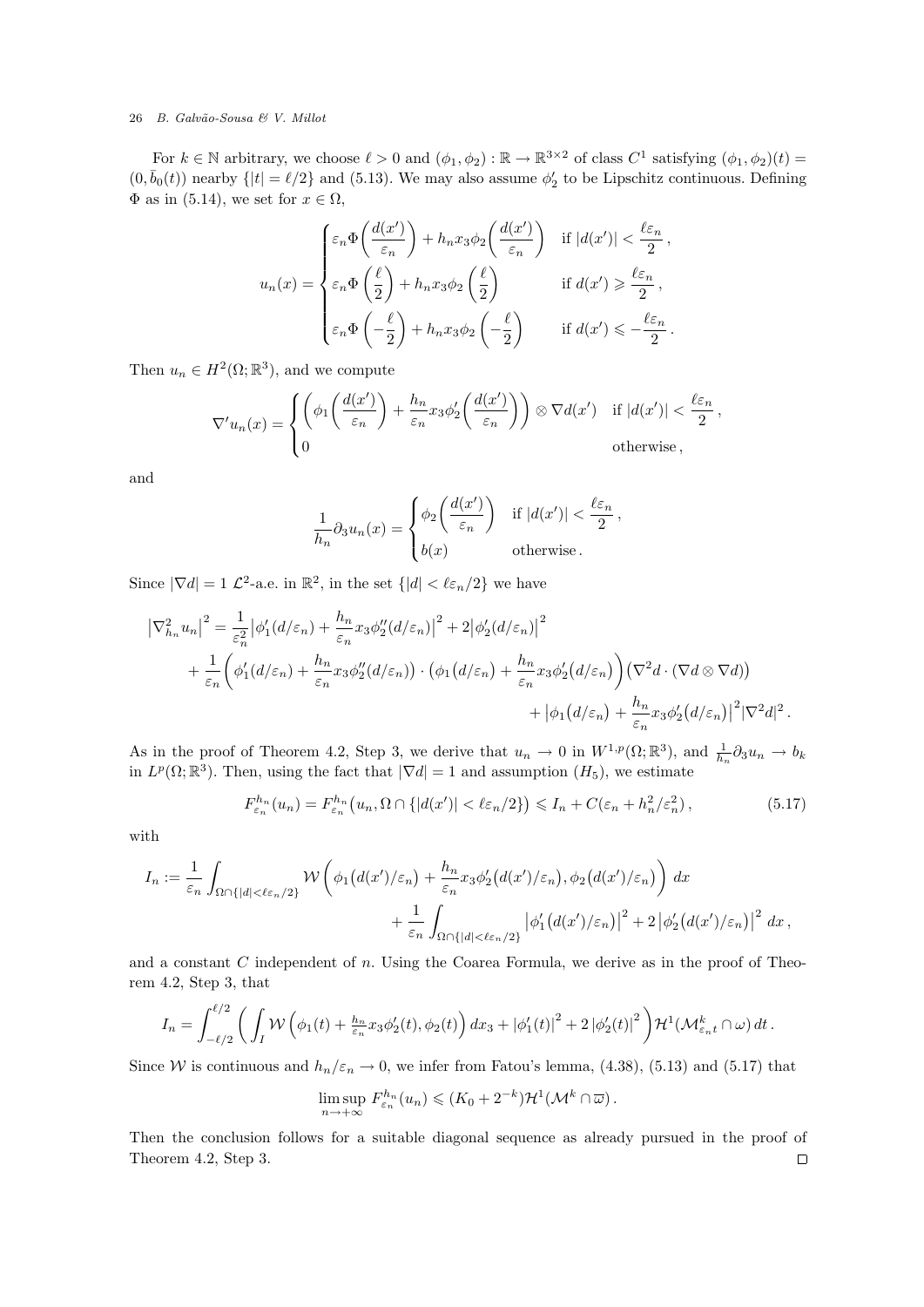**Remark 5.3.** Given  $\varepsilon_n \to 0^+$ , a slight modification of the above arguments yields for every  $(u, b) \in \mathscr{C}$ a sequence  $\{(u_n, b_n)\} \subset H^2(\omega : \mathbb{R}^3) \times H^1(\omega; \mathbb{R}^3)$  such that  $(u_n, b_n) \to (u, b)$  in  $W^{1,p}(\omega; \mathbb{R}^3) \times L^p(\omega; \mathbb{R}^3)$ and  $\lim_{n} F_{\varepsilon_n}^0(u_n, b_n, \omega) = K_0 \operatorname{Per}_{\omega}(E)$  where  $(\nabla' u, b) = (1 - \chi_E)A + \chi_E B$ , and  $F_{\varepsilon_n}^0$  is defined by (5.1).

**Remark 5.4.** Let us consider an arbitrary sequence  $h_n \to 0^+$  and  $\varepsilon > 0$  fixed. It is well known (see *e.g.* [9]) that the functionals  $\{\mathscr{F}_{\varepsilon}^{h_n}\}\Gamma$ -converge for the strong  $L^1$ -topology to

$$
\mathscr{F}_{\varepsilon}^{0}(u,b) := \begin{cases} F_{\varepsilon}^{0}(u,b,\omega) & \text{if } (u,b) \in H^{2}(\Omega : \mathbb{R}^{3}) \times H^{1}(\Omega; \mathbb{R}^{3}) \text{ and } \partial_{3}u = \partial_{3}b = 0, \\ +\infty & \text{otherwise,} \end{cases}
$$

where  $F_{\varepsilon_n}^0$  is defined by (5.1), and we have identified functions  $(u, b)$  satisfying  $\partial_3 u = \partial_3 b = 0$  with functions defined on the midsurface  $\omega$ . Let us now consider an arbitrary sequence  $\varepsilon_n \to 0^+$ . By Remark 5.2 and Remark 5.3, the functionals  $\{\mathscr{F}_{\varepsilon_n}^0\}$  in turn Γ-converge for the strong  $L^1$ -topology to  $\mathscr{F}_0$  (compactness follows as in Theorem 1.1 with minor modifications).

# 6. Γ-convergence in the supercritical regime

This section is essentially devoted to the proof of Theorem 1.4. The Γ-liminf inequality is a direct consequence of the results in Section 4.1 once we have proved that under assumption (1.9),  $K^{\star}_{\infty} < +\infty$ . In contrast with the lower inequality, the estimate for the Γ-lim sup requires a slightly more sophisticated construction based on an homogenization procedure. The Γ-lim inf and Γ-lim sup inequalities are stated in Theorem 6.1 and Theorem 6.2 respectively, and the conclusion follows from Lemma 6.1. For  $p = 2$ ,  $\lambda = 0$ , and under the symmetry assumption on W, we obtain the Γ-convergence of the functionals through Corollary 6.1. In a last subsection, we consider the situation where the wells A and  $B$  are not compatible, and we illustrate some rigidity phenomena in Theorems  $6.3$  and  $6.4$ .

#### 6.1. The Γ-lim inf inequality

We define the constant  $K_{\infty}^{\star}$  as in (4.1) with  $\gamma = +\infty$ , *i.e.*,

$$
K_{\infty}^{\star} := \inf \left\{ \liminf_{n \to +\infty} F_{\varepsilon_n}^{h_n}(u_n, Q) : h_n \to 0^+ \text{ and } \varepsilon_n \to 0^+ \text{ with } h_n/\varepsilon_n \to +\infty,
$$

$$
\{u_n\} \subset H^2(Q; \mathbb{R}^3), (u_n, \frac{1}{h_n}\partial_3 u_n) \to (u_0, b_0) \text{ in } [L^1(Q; \mathbb{R}^3)]^2 \right\}.
$$
 (6.1)

We start by proving that if (1.9) holds, then  $K^{\star}_{\infty}$  is finite and strictly positive.

**Lemma 6.1.** Assume that  $(H_1) - (H_3)$  and  $(1.9)$  hold for some  $\lambda \in \mathbb{R}$ . Then  $0 < K^*_{\infty} < +\infty$ .

**Proof.** Let us consider arbitrary sequences  $\varepsilon_n \to 0^+$ ,  $h_n \to 0^+$  such that  $h_n/\varepsilon_n \to +\infty$ . Observe that under assumption (1.9), we have  $A = -B = (a, 0, \lambda a)$  so that  $A - B$  is rank-1 connected. By the results in [16], there exists a sequence  $\{w_n\} \subset H^2((-1,1); \mathbb{R}^3)$  such that  $w_n \to \bar{u}_0$  in  $W^{1,p}((-1,1); \mathbb{R}^3)$ , and

$$
\sup_{n\in\mathbb{N}}\int_{-1}^1\frac{1}{\varepsilon_n}\min\left\{|w_n'-a|^p,|w_n'+a|^p\right\}+\varepsilon_n|w_n''|^2\,dt<+\infty\,.
$$

For *n* large enough, we consider the sequence  $\{u_n\} \subset H^2(Q;\mathbb{R}^3)$  defined by  $u_n(x) := w_n(x_1 + \lambda h_n x_3)$ . Then one may check that  $(u_n, \frac{1}{h_n} \partial_3 u_n) \to (u_0, b_0)$  in  $[L^1(Q; \mathbb{R}^3)]^2$ . Using Lemma 4.3, we estimate

$$
F_{\varepsilon_n}^{h_n}(u_n, Q) \leqslant C \int_{-1}^1 \frac{(1+\lambda^2)^{p/2}}{\varepsilon_n} \min \left\{ |w_n'-a|^p, |w_n'+a|^p \right\} + \varepsilon_n (1+\lambda^2)^2 |w_n''|^2 dt,
$$

which shows that  $\sup_n F_{\varepsilon_n}^{h_n}(u_n, Q) < +\infty$ , and thus  $K^*_{\infty} < +\infty$ . On the other hand, we have

$$
K_{\infty}^{\star} \geqslant \inf \left\{ \liminf_{n \to +\infty} \int_{Q} \frac{1}{\varepsilon_n} W(\nabla' u_n, b_n) + \varepsilon_n |(\nabla')^2 u_n|^2 + 2\varepsilon_n |\nabla' b_n|^2 dx' : \varepsilon_n \to 0^+,
$$
  

$$
\{(u_n, b_n)\} \subset H^2(Q; \mathbb{R}^3) \times H^1(Q; \mathbb{R}^3), (u_n, b_n) \to (u_0, b_0) \text{ in } [L^1(Q; \mathbb{R}^3)]^2 \right\}.
$$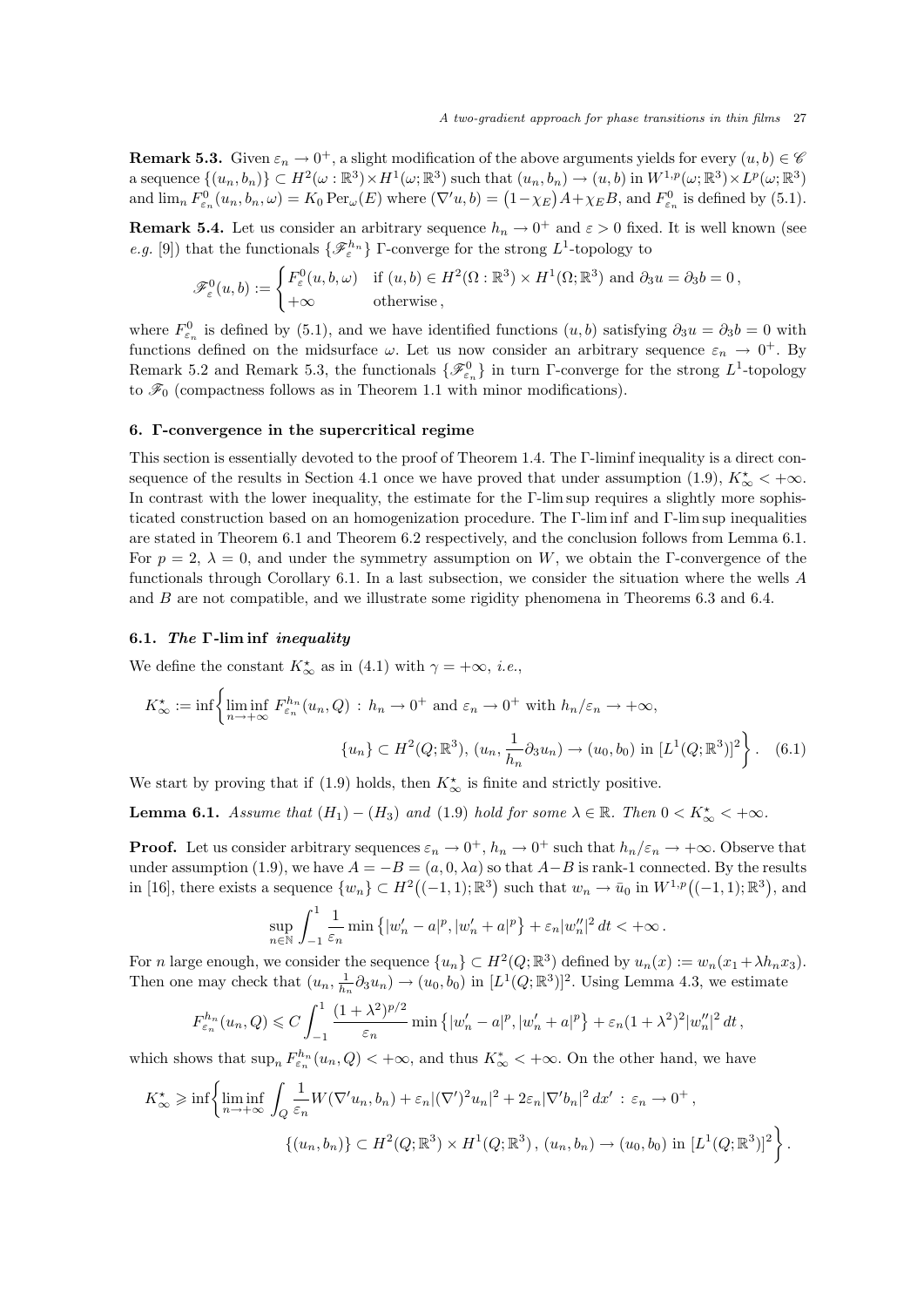In view of Lemma 4.3 and [16], we easily infer that

$$
K_{\infty}^{\star} \geqslant \inf \left\{ \liminf_{n \to +\infty} \int_{I} \frac{1}{C_{*}\varepsilon_{n}} \min \left\{ |v'_{n} - a|^{p}, |v'_{n} + a|^{p} \right\} + \varepsilon_{n} |v''_{n}|^{2} dt : \varepsilon_{n} \to 0^{+},
$$
  

$$
\left\{ v_{n} \right\} \subset H^{2}(I; \mathbb{R}^{3}), v_{n} \to \bar{u}_{0} \text{ in } L^{1}(I; \mathbb{R}^{3}) \right\}
$$

$$
\geqslant \inf \left\{ \int_{-L}^{L} \frac{1}{C_{*}} \min \left\{ |v(t) - a|^{p}, |v(t) + a|^{p} \right\} + |v'|^{2} dt : L > 0, v \text{ piecewise } C^{1},
$$

$$
v(L) = v(-L) = a \right\} > 0,
$$
and the proof is complete.

and the proof is complete.

Thanks to Lemma 6.1 and Remark 4.2, we can now reproduce the first step in the proof of Theorem 4.1 to obtain the following result.

**Theorem 6.1.** Assume that  $(H_0) - (H_3)$  and  $(1.9)$  hold for some  $\lambda \in \mathbb{R}$ . Let  $h_n \to 0^+$  and  $\varepsilon_n \to 0^+$ be arbitrary sequences such that  $h_n/\varepsilon_n \to +\infty$ . Then, for any  $(u, b) \in \mathscr{C}$  and any sequences  $\{u_n\} \subset$  $H^2(\Omega;\mathbb{R}^3)$  such that  $(u_n, \frac{1}{h_n} \partial_3 u_n) \to (u, b)$  in  $[L^1(\Omega;\mathbb{R}^3)]^2$ , we have

$$
\liminf_{n \to +\infty} F_{\varepsilon_n}^{h_n}(u_n) \geqslant K_{\infty}^* \operatorname{Per}_{\omega}(E),
$$

where  $(\nabla' u, b)(x) = (1 - \chi_E(x'))A + \chi_E(x')B$ .

# 6.2. Lower bound on  $K_{\infty}^{\star}$  in the case  $\lambda = 0$

As a direct consequence of Lemma 4.3, we have the following elementary property in the case  $\lambda = 0$ .

**Lemma 6.2.** Assume that  $(H_1) - (H_3)$  and  $(1.9)$  hold with  $\lambda = 0$ . Then there is a constant  $C_W > 0$ such that  $W(\xi) \geqslant C_W |\xi_3|^p$  for all  $\xi = (\xi_1, \xi_2, \xi_3) \in \mathbb{R}^{3 \times 3}$ .

In parallel with Proposition 4.2, the next propositions will establish that realizing sequences for  $K^*_{\infty}$  can be first chosen with lateral boundary conditions, and then periodic in the vertical direction.

**Proposition 6.1.** Assume that  $(H_1) - (H_4)$  and (1.9) hold with  $\lambda = 0$ . Then there exist sequences  $h_n \to 0^+, \varepsilon_n \to 0, \{c_n\} \subset \mathbb{R}^3$ , and  $\{g_n\} \subset C^2(Q;\mathbb{R}^3)$  such that  $h_n/\varepsilon_n \to +\infty$ ,  $g_n$  is independent of  $x_2$  (i.e.,  $g_n(x) = \hat{g}_n(x_1, x_3)$ ),  $c_n \to 0$ ,  $g_n \to u_0$  in  $W^{1,p}(Q; \mathbb{R}^3)$ ,  $\frac{1}{h_n} \partial_3 g_n \to 0$  in  $L^p(Q; \mathbb{R}^3)$ ,

$$
g_n = u_0 \quad \text{in } Q \cap \{x_1 < -1/4\} \,, \quad g_n = u_0 + c_n \quad \text{in } Q \cap \{x_1 < -1/4\} \,,
$$

and  $\lim_{n} F_{\varepsilon_n}^{h_n}(g_n, Q) = K_{\infty}^*$ .

**Proof.** Step 1. Since  $\lambda = 0$  we have  $b_0 = 0$ , and in view of Lemma 6.1, there exist sequences  $h_n \to 0^+$ ,  $\varepsilon_n \to 0^+$  and  $\{u_n\} \subset H^2(Q;\mathbb{R}^3)$  such that  $h_n/\varepsilon_n \to +\infty$ ,  $(u_n, \frac{1}{h_n}\partial_3 u_n) \to (u_0, 0)$  in  $[L^1(Q;\mathbb{R}^3)]^2$ , and  $\lim_{n} F_{\varepsilon_n}^{h_n}(u_n, Q) = K_{\infty}^* < +\infty$ . Arguing as in the proof of Proposition 4.2, we may assume that  $u_n \in C^2(Q;\mathbb{R}^3)$ , and that  $u_n$  is independent of  $x_2$ , *i.e.*,  $u_n(x) =: \hat{u}_n(x_1, x_3)$ . By Theorem 1.1,  $u_n \to u_0$ in  $W^{1,p}(Q;\mathbb{R}^3)$ , and  $\frac{1}{h_n} \partial_3 u_n \to 0$  in  $L^p(Q;\mathbb{R}^3)$ .

Step 2 (first matching). As in the proof of Proposition 4.2 we consider a partition of  $(\frac{1}{12}, \frac{1}{6}) \times Q'$  into  $M_n := \left[\frac{1}{\varepsilon_n}\right]$  layers along the  $x_1$ -direction. By Lemma 6.1 and Remark 4.2, we can find such a layer  $L_n := (\theta_n - \frac{1}{12M_n}, \theta_n) \times Q' \subset (\frac{1}{12}, \frac{1}{6}) \times Q'$  such that (4.8) holds (with  $b_0 = 0$ ). Then select a level  $t_n \in (\theta_n - \frac{1}{12M_n}, \theta_n)$  for which (4.9) holds. We consider a cut-off function  $\varphi_n \in C^{\infty}(\mathbb{R})$  satisfying  $(4.10)$ , and we set for  $x \in L_n$ ,

$$
v_n(x) := (1 - \varphi_n(x_1)) (\bar{u}_0(x_1) + \bar{u}_n(x_3)) + \varphi_n(x_1) u_n(x),
$$

with  $\bar{u}_n(x_3) := \hat{u}_n(t_n, x_3) - \bar{u}_0(t_n).$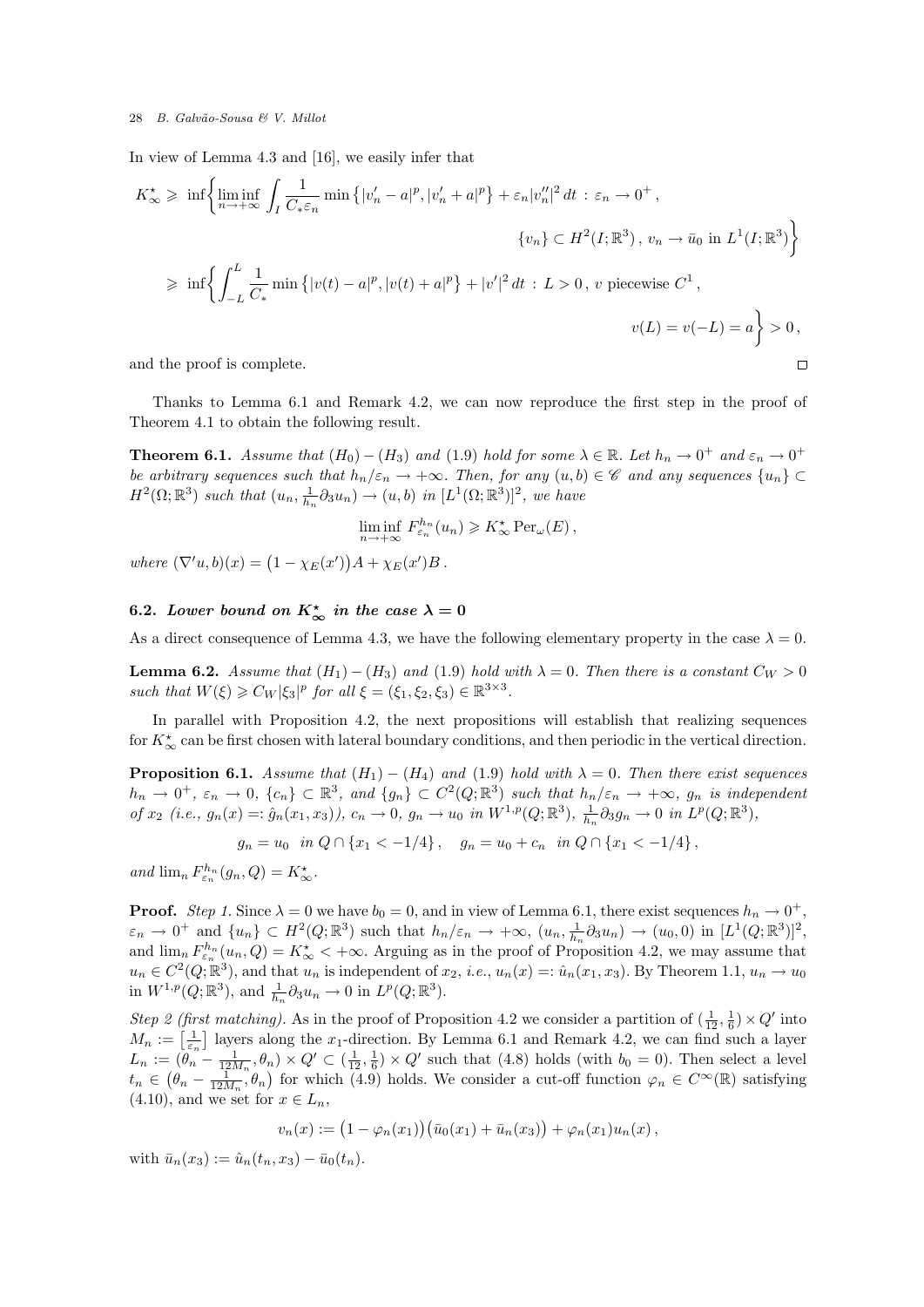We claim that estimates  $(4.11)$ ,  $(4.12)$ ,  $(4.13)$ ,  $(4.14)$ , and  $(4.15)$  still hold (with  $b_0 = 0$ ). First note that  $(4.11)$  is an easy consequence of  $(4.8)$  and  $(4.9)$ . In view of Lemma 6.2, we infer from  $(4.9)$  that

$$
\frac{1}{\varepsilon_n} \int_I \frac{1}{h_n^p} |\bar{u}_n'(x_3)|^p dx_3 + \varepsilon_n \int_I \frac{1}{h_n^4} |\bar{u}_n''(x_3)|^2 dx_3 \leq C\alpha_n. \tag{6.2}
$$

Combining (4.8) and (6.2) yields (4.12). By construction  $u_n - u_0 - \bar{u}_n = 0$  on  $\{x_1 = t_n\} \cap Q$ , and applying Poincaré's inequality we deduce from  $(4.8)$ ,

$$
\int_{L_n} |u_n - u_0 - \bar{u}_n|^p dx \leqslant C \left(\frac{1}{M_n}\right)^p \int_{L_n} |\partial_1 u_n - \partial_1 u_0|^p dx \leqslant C \alpha_n \varepsilon_n^{p+1} . \tag{6.3}
$$

Using (4.10), we may now infer that

$$
\frac{1}{\varepsilon_n} \int_{L_n} |\nabla' v_n - \nabla' u_0|^p dx \leqslant \frac{C}{\varepsilon_n} \int_{L_n} |\partial_1 u_n - \partial_1 u_0|^p + \frac{1}{\varepsilon_n^p} |u_n - u_0 - \bar{u}_n|^p dx \leqslant C\alpha_n \to 0. \tag{6.4}
$$

Estimates  $(4.12)$  and  $(4.13)$  being proved,  $(4.14)$  now follows exactly as in  $(4.19)$ .

Using again (4.10), we estimate

$$
\varepsilon_n \int_{L_n} |\nabla_{h_n}^2 v_n|^2 dx \leqslant C \bigg(\varepsilon_n \int_{L_n} |\nabla_{h_n}^2 u_n|^2 dx + \frac{1}{\varepsilon_n} \int_{L_n} |\nabla' u_n - \nabla' u_0|^2 dx \n+ \frac{1}{\varepsilon_n^3} \int_{L_n} |u_n - u_0 - \bar{u}_n|^2 dx + \frac{1}{\varepsilon_n} \int_{L_n} |\frac{1}{h_n} \partial_3 u_n|^2 dx + \int_I \frac{1}{h_n^2} |\bar{u}'_n(x_3)|^2 dx_3 + \varepsilon_n^2 \int_I \frac{1}{h_n^4} |\bar{u}''_n(x_3)|^2 dx_3 \bigg),
$$

Arguing as in the proof of Proposition 4.2, Step 2,  $(4.15)$  now follows from  $(4.8)$ ,  $(6.2)$ ,  $(6.3)$  and  $(6.4)$ together with Hölder's inequality.

Step 3 (second matching). Let  $\psi_n \in C^{\infty}(\mathbb{R})$  be a cut-off function such that  $0 \leq \psi_n \leq 1$ ,  $\psi_n(t) = 1$  if  $t \leq \theta_n$ ,  $\psi_n(t) = 0$  if  $t \geq 1/4$ , and satisfying  $|\psi'_n| + |\psi''_n| \leq C$  for a constant C independent of n. For  $x \in \{\theta_n < x_1 < \frac{1}{4}\} \cap Q$ , we set

$$
w_n(x) := u_0(x) + c_n^+ + \psi_n(x_1)(\bar{u}_n(x_3) - c_n^+),
$$

where  $c_n^+ := \int_I \bar{u}_n \, dx_3 \to 0$ , thanks to (4.9). We claim that (4.20), (4.21), (4.22), and (4.23) hold.

First  $(4.20)$  and  $(4.21)$  are direct consequences of  $(4.9)$  and  $(6.2)$  respectively. Next we apply  $(6.2)$ and Poincaré's inequality to derive that

$$
\frac{1}{\varepsilon_n} \int_{\{\theta_n < x_1 < \frac{1}{6}\} \cap Q} |\nabla' w_n - \nabla' u_0|^p dx \leqslant \frac{C}{\varepsilon_n} \int_I |\bar{u}_n(x_3) - c_n^+|^p dx_3 \leqslant Ch_n^p \alpha_n \to 0. \tag{6.5}
$$

To prove  $(4.22)$ , we can argue exactly as in  $(4.19)$  using  $(4.21)$  and  $(6.5)$ .

We finally obtain in much similar ways that

$$
\varepsilon_n\int_{\left(\theta_n,\frac{1}{4}\right)\times Q'}\left|\nabla_{h_n}^2w_n\right|^2dx\leqslant C\varepsilon_n\int_{I}\left|\overline{u}_n-c_n^+\right|^2+\frac{1}{h_n^2}|\bar{u}_n'|^2+\frac{1}{h_n^4}|\bar{u}_n''|^2\,dx_3\leqslant C\alpha_n\to 0\,,
$$

and (4.23) is proved.

Step 4. We conclude the proof as in Proposition 4.2, Step 4. We first define  $g_n^+$  as in (4.25) (with  $b_0 = 0$ , and then we repeat the procedure to modify  $g_n^+$  in  $\left(-\frac{1}{2},0\right) \times Q'$ . We omit further details.

We now prove that, in the case where  $p = 2$ ,  $\lambda = 0$ , and W is symmetric in  $\xi_3$ , optimal sequences for  $K_{\infty}^{\star}$  can be modified into 1-periodic functions in the x<sub>3</sub>-variable without increasing the energy.

**Proposition 6.2 (vertical periodicity).** Assume that  $(H_1) - (H_4)$  and (1.9) hold with  $p = 2$ ,  $\lambda = 0$ , and that  $W(\xi', \xi_3) = W(\xi', -\xi_3)$  for every  $(\xi', \xi_3) \in \mathbb{R}^{3 \times 2} \times \mathbb{R}^3$ . Then there exist sequences  $h_n \to 0^+, \ \varepsilon_n \to 0^+, \text{ and } \{f_n\} \subset C^2(\mathbb{R}^3; \mathbb{R}^3)$  such that  $h_n/\varepsilon_n \to +\infty$ ,  $f_n$  is independent of  $x_2$  $(i.e., f_n(x) = \hat{f}_n(x_1, x_3)), f_n \to u_0 \text{ in } H^1(Q; \mathbb{R}^3), \frac{1}{h_n} \partial_3 f_n \to 0 \text{ in } L^2(Q; \mathbb{R}^3), f_n \text{ is 1-periodic in the } L^2(Q; \mathbb{R}^3).$  $x_3$ -variable,  $\nabla f_n = \nabla u_0$  in  $\{|x_1| > 1/4\}$ , and

$$
\lim_{n \to +\infty} F_{\varepsilon_n}^{h_n}(f_n, Q) = K_{\infty}^{\star}.
$$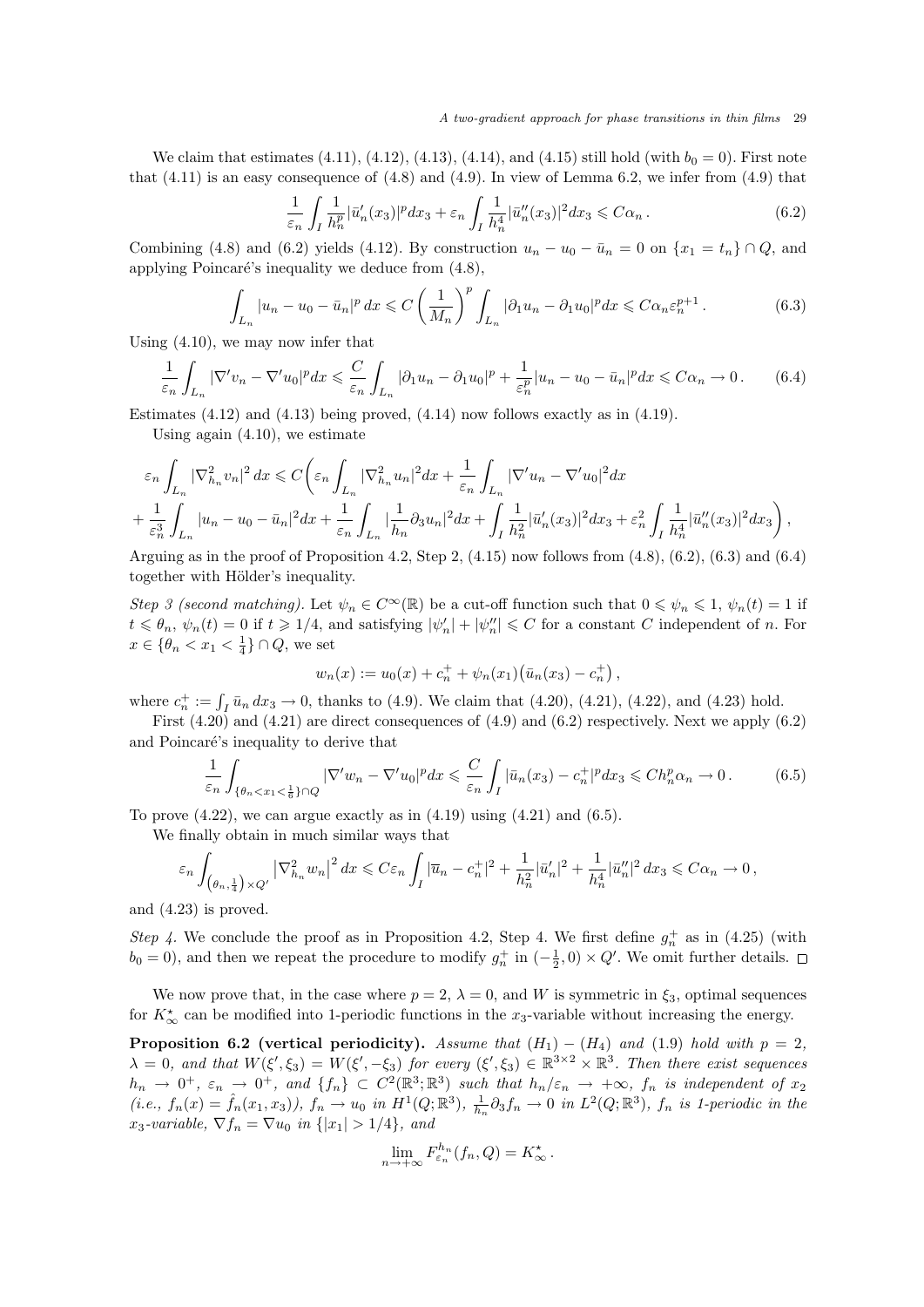**Proof.** Step 1. We claim that it suffices to find sequences  $h_n \to 0^+, \varepsilon_n \to 0^+,$  and  $\{g_n^{\sharp}\}\subset C^2(\mathbb{R}^3;\mathbb{R}^3)$ such that  $h_n/\varepsilon_n \to +\infty$ ,  $g_n^{\sharp}(x) =: \hat{g}_n^{\sharp}(x_1, x_3)$ ,  $\nabla g_n^{\sharp} = \nabla u_0$  in  $\{|x_1| > 1/4\}$ ,  $g_n^{\sharp}$  is 2-periodic in  $x_3$ ,  $g_n^{\sharp} \to u_0$  in  $H^1(Q;\mathbb{R}^3)$ ,  $\frac{1}{h_n} \partial_3 g_n^{\sharp} \to 0$  in  $L^2(Q;\mathbb{R}^3)$ , and  $\limsup_n F_{\varepsilon_n}^{h_n}(g_n^{\sharp}, 2Q) \leq 4K_{\infty}^{\star}$ . Indeed, if the claim holds we set  $f_n(x) := \frac{1}{2} g_n^{\sharp}(2x)$  for  $x \in \mathbb{R}^3$ . Then  $f_n \to u_0$  in  $H^1(Q;\mathbb{R}^3)$ ,  $\frac{1}{h_n} \partial_3 f_n \to 0$ in  $L^2(Q;\mathbb{R}^3)$ . By definition of  $K_{\infty}^{\star}$ , a change of variables yields

$$
K_{\infty}^{\star} \leqslant \liminf_{n \to +\infty} F_{\frac{\varepsilon_n}{2}}^{h_n}(f_n, Q) \leqslant \limsup_{n \to +\infty} F_{\frac{\varepsilon_n}{2}}^{h_n}(f_n, Q) = \limsup_{n \to +\infty} \frac{1}{4} F_{\varepsilon_n}^{h_n}(g_n^{\sharp}, 2Q) \leqslant K_{\infty}^{\star},
$$

and thus  $\{f_n\}$  satisfies the requirements (with  $\varepsilon_n/2$  instead of  $\varepsilon_n$ ).

Step 2. Let  $h_n \to 0^+$  and  $\varepsilon_n \to 0^+$  satisfying  $h_n/\varepsilon_n \to +\infty$ . Consider an arbitrary sequence  $\{u_n\} \subset$  $H^2(Q;\mathbb{R}^3)$  such that  $(u_n, \frac{1}{h_n} \partial_3 u_n) \to (u_0, b_0)$  in  $[L^1(Q;\mathbb{R}^3)]^2$ , and  $\lim_n F_{\varepsilon_n}^{h_n}(u_n, Q) = K_{\infty}^*$ . We claim that for any  $0 < \delta < 1/2$ , we have

$$
\limsup_{n \to +\infty} F_{\varepsilon_n}^{h_n} \left( u_n, Q' \times \left( \left( 1/2 - \delta, 1/2 \right) \cup \left( -1/2, -1/2 + \delta \right) \right) \right) \leq 2\delta K_\infty^*.
$$

This is of course equivalent to the following inequality,

$$
\liminf_{n \to +\infty} F_{\varepsilon_n}^{h_n} (u_n, Q' \times (-1/2 + \delta, 1/2 - \delta)) \geq (1 - 2\delta) K_{\infty}^{\star},
$$
\n(6.6)

that we prove by rescaling. For  $x \in Q$ , we set  $v_n(x) := u_n(x', (1 - 2\delta)x_3)$  and  $\tilde{h}_n := (1 - 2\delta)h_n$ . Then  $\tilde{h}_n/\varepsilon_n \to +\infty$  and  $(v_n, \frac{1}{\tilde{h}_n} \partial_3 v_n) \to (u_0, b_0)$  in  $[L^1(Q;\mathbb{R}^3)]^2$ . Therefore,

$$
K_{\infty}^{\star} \leq \liminf_{n \to +\infty} F_{\varepsilon_n}^{h_n}(v_n, Q) = \liminf_{n \to +\infty} \frac{1}{1 - 2\delta} F_{\varepsilon_n}^{h_n}(u_n, Q' \times (-1/2 + \delta, 1/2 - \delta)),
$$

and (6.6) follows.

Step 3. Consider the sequences  $\{h_n\}$ ,  $\{\varepsilon_n\}$ , and  $\{g_n\} \subset C^2(Q;\mathbb{R}^3)$  given by Proposition 6.1, and let us fix  $m \in \mathbb{N}$  arbitrarily large. We infer from Step 2 (with  $\delta = 1/m$ ) that

$$
\limsup_{n \to +\infty} F_{\varepsilon_n}^{h_n} \left( g_n, Q \cap \left\{ \frac{1}{2} - \frac{1}{m} < |x_3| < \frac{1}{2} \right\} \right) \leqslant \frac{2}{m} K_{\infty}^{\star} \,. \tag{6.7}
$$

Next we divide  $Q' \times (\frac{1}{2} - \frac{1}{m}, \frac{1}{2})$  into  $\left[\frac{h_n}{\varepsilon_n}\right]$  thin horizontal strips  $R^+_{m,n,i}$  of width  $\frac{1}{m} \left[\frac{h_n}{\varepsilon_n}\right]^{-1}$ , *i.e.*,

$$
R_{m,n,i}^+ := Q' \times \left(\frac{1}{2} - \frac{i}{m} \left[\frac{h_n}{\varepsilon_n}\right]^{-1}, \frac{1}{2} - \frac{i-1}{m} \left[\frac{h_n}{\varepsilon_n}\right]^{-1}\right)
$$

for  $i = 1, \ldots, \lbrack \frac{h_n}{\varepsilon_n} \rbrack$ . We proceed symmetrically in the set  $Q' \times \left(-\frac{1}{2}, -\frac{1}{2} + \frac{1}{m}\right)$ , and we denote by  $R_{m,n,i}^$ the resulting strips. Applying Lemma 6.2, we infer from  $(6.7)$  that for n large enough,

$$
\sum_{i=1}^{\lfloor \frac{h_n}{\varepsilon_n} \rfloor} \int_{R_{m,n,i}^- \cup R_{m,n,i}^+} \left( \frac{1}{\varepsilon_n} W(\nabla_{h_n} g_n) + \varepsilon_n |\nabla_{h_n}^2 g_n|^2 + |\nabla' g_n - \nabla' u_0|^2 + \frac{C_W}{\varepsilon_n} |\frac{1}{h_n} \partial_3 g_n|^2 + |g_n - u_0|^2 \right) dx \leq \frac{4}{m} K_\infty^*.
$$

where we also have used the fact that  $||g_n - u_0||_{H^1(Q)} \to 0$ . Now consider a pair of strips  $(R_{m,n,i_0}^-, R_{m,n,i_0}^+)$  with  $i_0 = i_0(m,n)$  satisfying

$$
\int_{R_{m,n,i_0}^- \cup R_{m,n,i_0}^+} \left( \frac{1}{\varepsilon_n} W(\nabla_{h_n} g_n) + \varepsilon_n \left| \nabla_{h_n}^2 g_n \right|^2 + |\nabla' g_n - \nabla' u_0|^2 + \frac{C_W}{\varepsilon_n} \left| \frac{1}{h_n} \partial_3 g_n \right|^2 + |g_n - u_0|^2 \right) dx \leq \frac{4}{m} \left[ \frac{h_n}{\varepsilon_n} \right]^{-1} K_\infty^*, \quad (6.8)
$$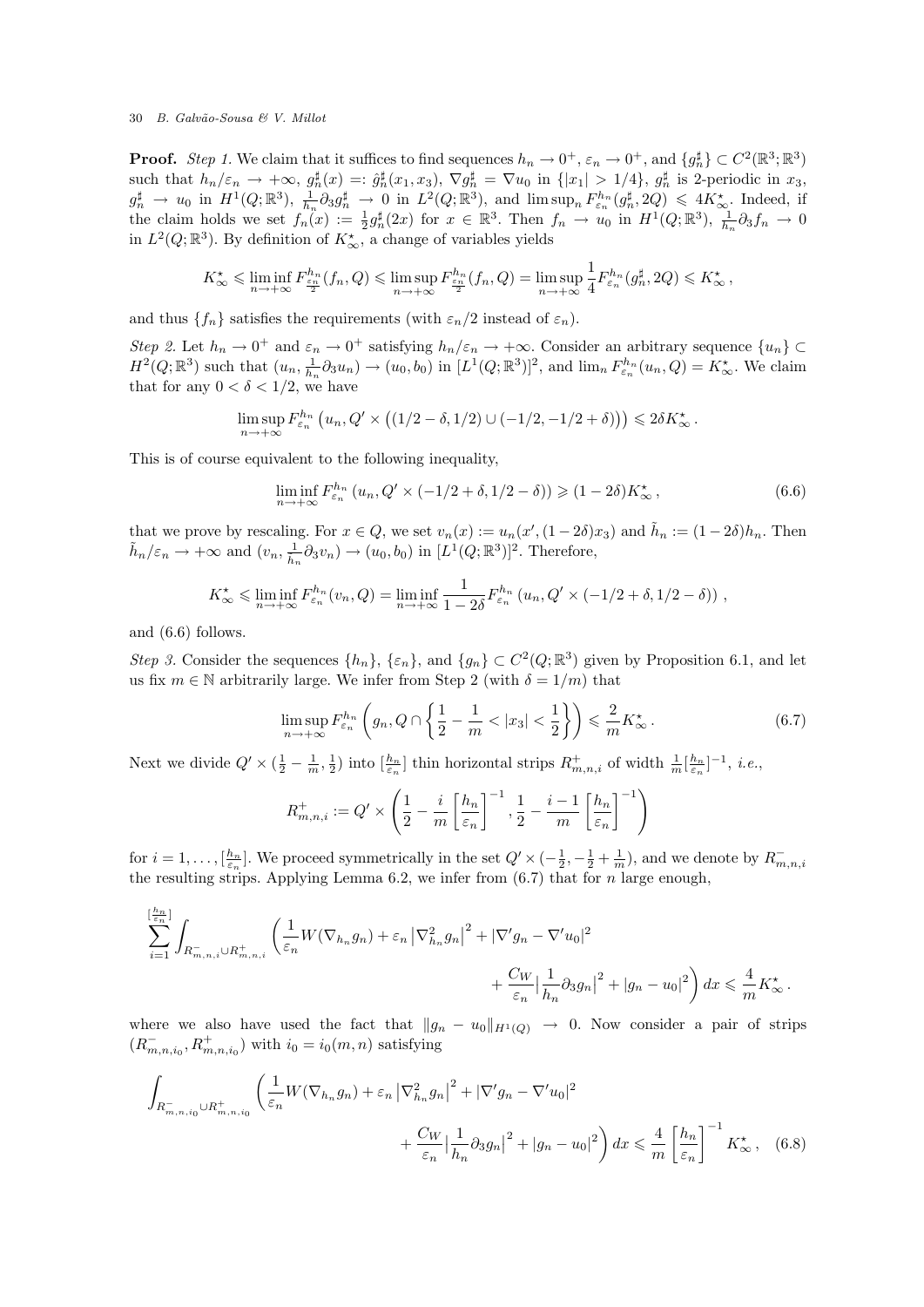and we shall write for simplicity  $R_{m,n}^{\pm} := R_{m,n,i_0}^{\pm}$  (respectively). Then we choose a level

$$
t_{m,n} \in \left(\frac{1}{2} - \frac{i_0 - 1/2}{m} \left[\frac{h_n}{\varepsilon_n}\right]^{-1}, \frac{1}{2} - \frac{i_0 - 1}{m} \left[\frac{h_n}{\varepsilon_n}\right]^{-1}\right)
$$

for which

$$
\int_{Q \cap \{|x_3| = t_{m,n}\}} \left( \frac{1}{\varepsilon_n} W(\nabla_{h_n} g_n) + \varepsilon_n \left| \nabla_{h_n}^2 g_n \right|^2 + \left| \nabla' g_n - \nabla' u_0 \right|^2 + \frac{C_W}{\varepsilon_n} \left| \frac{1}{h_n} \partial_3 g_n \right|^2 + |g_n - u_0|^2 \right) d\mathcal{H}^2 \leq 8K_\infty^*.
$$
 (6.9)

Let  $\varphi_{m,n} : \mathbb{R} \to [0,1]$  be a smooth cut-off function such that  $\varphi_{m,n}(t) = 0$  for  $t > t_{m,n}$ ,  $\varphi_{m,n}(t) = 1$ for  $t < t_{m,n} - \frac{1}{2m} \left[ \frac{h_n}{\varepsilon_n} \right]^{-1}$ , and

$$
\frac{\varepsilon_n}{mh_n} |\varphi'_{m,n}| + \frac{\varepsilon_n^2}{m^2 h_n^2} |\varphi''_{m,n}| \leqslant C \,,\tag{6.10}
$$

for a constant C independent of m and n. We define for  $x \in Q$ ,

$$
w_{m,n}(x) := \varphi_{m,n}(x_3)g_n(x) + (1 - \varphi_{m,n}(x_3))\hat{g}_n(x_1, t_{m,n}).
$$

We shall prove in Step 4 below that

$$
\limsup_{m \to +\infty} \limsup_{n \to +\infty} \|w_{m,n} - u_0\|_{H^1(Q)} + \left\|\frac{1}{h_n}\partial_3 w_{m,n}\right\|_{L^2(Q)} = 0,
$$
\n(6.11)

and

$$
\limsup_{m \to +\infty} \limsup_{n \to +\infty} F_{\varepsilon_n}^{h_n}(w_{m,n}, Q) \leq K_{\infty}^{\star}.
$$
\n(6.12)

Assuming for the moment that (6.11) and (6.12) hold, we find a diagonal sequence  $n_m \to +\infty$  such that setting  $\varepsilon_m := \varepsilon_{n_m}$ ,  $h_m := h_{n_m}$ , and  $w_m := w_{m,n_m}$ , we have  $w_m \to u_0$  in  $H^1(Q;\mathbb{R}^3)$ ,  $\frac{1}{h_m} \partial_3 w_m \to 0$ in  $L^2(Q;\mathbb{R}^3)$ , and  $\limsup_m F^{h_m}_{\varepsilon_m}(w_m, Q) \leq K^{\star}_{\infty}$ . We now repeat this construction in the strip  $R^{-}_{m,n}$ , and we write  $\tilde{w}_m$  the resulting function.

Since  $\tilde{w}_m$  is independent of  $x_3$  in a neighborhood of  $\{|x_3| = 1/2\} \cap Q$ , we may first reflect  $\tilde{w}_m$ across the hyperplane  $\{x_3 = 1/2\}$  setting for  $\frac{1}{2} \leqslant x_3 \leqslant \frac{3}{2}$ ,  $\tilde{w}_m(x', x_3) := w_m(x', 1 - x_3)$ , and then we extend  $\tilde{w}_m$  by periodicity to all values of  $x_3$ . The resulting function  $\tilde{w}_m$  belongs to  $C^2(Q' \times \mathbb{R}; \mathbb{R}^3)$ . Since  $\nabla \tilde{w}_m = \nabla u_0$  in  $\{|x_1| > 1/4\}$ , we can extend linearly  $\tilde{w}_m$  in  $x_1$ , and constantly in  $x_2$ . We finally set for  $x \in \mathbb{R}^3$ ,  $g_m^{\sharp}(x) := \tilde{w}_m(x', x_3 - \frac{1}{2})$ . Since  $W(\xi', -\xi_3) = W(\xi', \xi_3)$  for all  $\xi \in \mathbb{R}^{3 \times 3}$ , we find that

$$
F_{\varepsilon_m}^{h_m}(g_m^{\sharp}, 2Q) = 4F_{\varepsilon_m}^{h_m}(\tilde{w}_m, Q),
$$

so that the function  $g_m^{\sharp}$  satisfies all the requirements of Step 1.

Step 4. We now complete the proof by showing that  $(6.11)$  and  $(6.12)$  do hold. To this purpose we shall write

$$
L_{m,n}^+ := Q' \times \left(\frac{1}{2} - \frac{i_0}{m} \left[\frac{h_n}{\varepsilon_n}\right]^{-1}, \frac{1}{2}\right).
$$

We first estimate

$$
F_{\varepsilon_n}^{h_n}(w_{m,n}, Q) = F_{\varepsilon_n}^{h_n}(g_n, Q \setminus L_{m,n}^+) + F_{\varepsilon_n}^{h_n}(w_{m,n}, R_{m,n}^+)
$$
  
+ 
$$
\int_{L_{m,n}^+ \setminus R_{m,n}^+} \frac{1}{\varepsilon_n} W(\partial_1 \hat{g}_n(x_1, t_{m,n}), 0, 0) + \varepsilon_n |\partial_1^2 \hat{g}_n(x_1, t_{m,n})|^2 dx
$$
  

$$
\leq F_{\varepsilon_n}^{h_n}(g_n, Q) + F_{\varepsilon_n}^{h_n}(w_{m,n}, R_{m,n}^+)
$$
  
+ 
$$
\frac{1}{m} \int_{-1/2}^{1/2} \frac{1}{\varepsilon_n} W(\partial_1 \hat{g}_n(x_1, t_{m,n}), 0, 0) + \varepsilon_n |\partial_1^2 \hat{g}_n(x_1, t_{m,n})|^2 dx_1.
$$
 (6.13)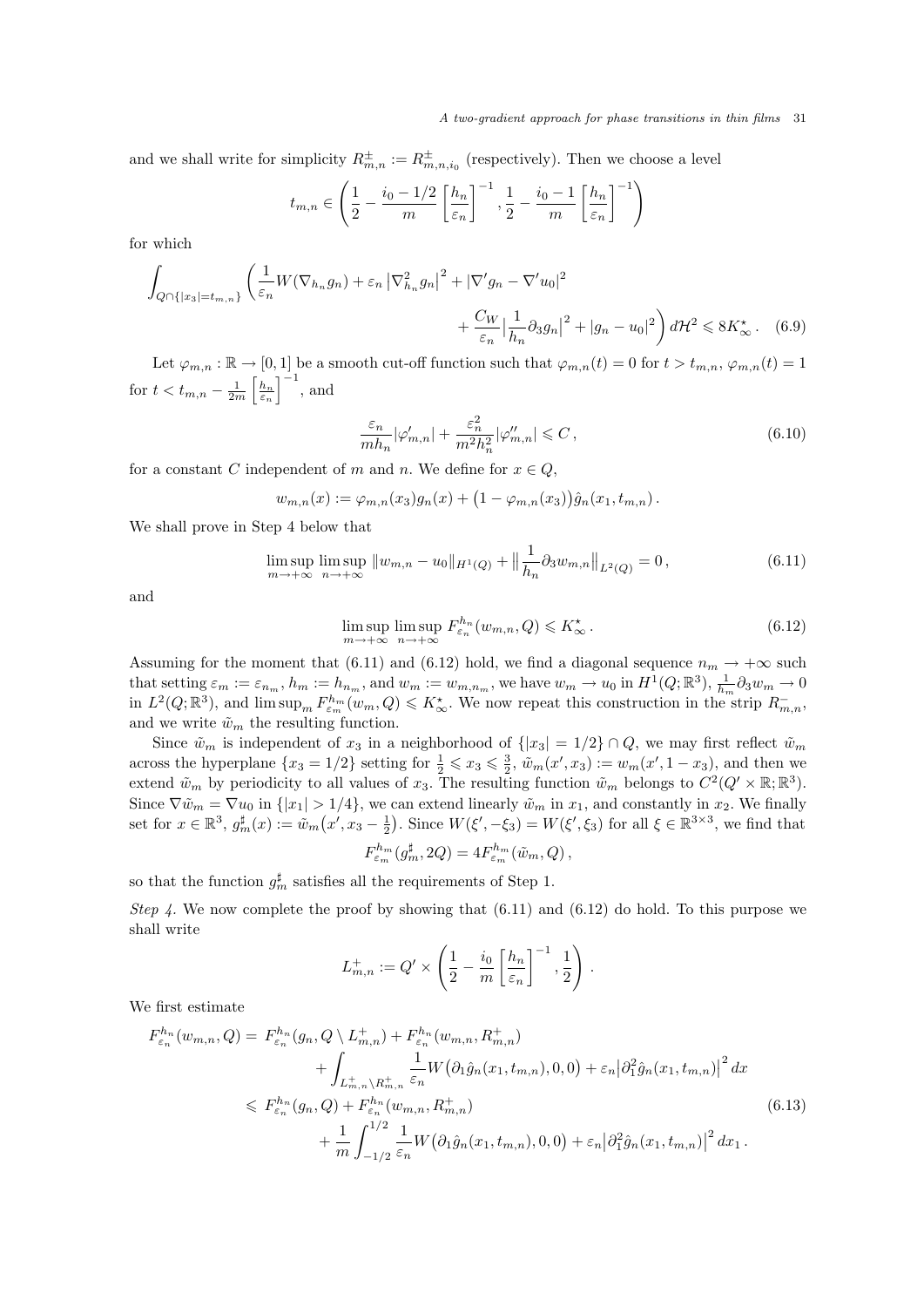By Lemma 4.3 and Lemma 6.2, we have

$$
W\big(\partial_1 \hat{g}_n(x_1, t_{m,n}), 0, 0\big) \leqslant C\left(W\big(\nabla_{h_n}g_n(x', t_{m,n})\big) + \left|\frac{1}{h_n}\partial_3 g_n(x', t_{m,n})\right|^2\right) \leqslant CW\big(\nabla_{h_n}g_n(x', t_{m,n})\big),
$$
 so that (6.9) yields

 $(0.9)$  )

$$
\frac{1}{m} \int_{-1/2}^{1/2} \frac{1}{\varepsilon_n} W(\partial_1 \hat{g}_n(x_1, t_{m,n}), 0, 0) + \varepsilon_n |\partial_1^2 \hat{g}_n(x_1, t_{m,n})|^2 dx_1
$$
  

$$
\leq \frac{C}{m} \int_{Q \cap \{x_3 = t_{m,n}\}} \frac{1}{\varepsilon_n} W(\nabla_{h_n} g_n) + \varepsilon_n |\nabla_{h_n}^2 g_n|^2 d\mathcal{H}^2 \leq \frac{C}{m}.
$$
 (6.14)

Similarly, we infer from (6.9) that

$$
\int_{Q} |w_{m,n} - u_0|^2 + \left| \frac{1}{h_n} \partial_3 w_{m,n} \right|^2 dx
$$
\n
$$
\leq \int_{Q} |g_n - u_0|^2 + \left| \frac{1}{h_n} \partial_3 g_n \right|^2 dx + \int_{R_{m,n}^+} |w_{m,n} - u_0|^2 + \left| \frac{1}{h_n} \partial_3 w_{m,n} \right|^2 dx
$$
\n
$$
+ \frac{1}{m} \int_{-1/2}^{1/2} |\hat{g}_n(x_1, t_{m,n}) - \bar{u}_0(x_1)|^2 dx_1
$$
\n
$$
\leq \int_{Q} |g_n - u_0|^2 + \left| \frac{1}{h_n} \partial_3 g_n \right|^2 dx + \int_{R_{m,n}^+} |w_{m,n} - u_0|^2 + \left| \frac{1}{h_n} \partial_3 w_{m,n} \right|^2 dx + \frac{C}{m}.
$$
\n(6.15)

In view of  $(6.13)$ ,  $(6.14)$ ,  $(6.15)$ , and Theorem 1.1, to prove  $(6.11)$  and  $(6.12)$  it suffices to show that for every  $m \in \mathbb{N}$  large enough,

$$
\lim_{n \to +\infty} \int_{R_{m,n}^+} |w_{m,n} - u_0|^2 + \left| \frac{1}{h_n} \partial_3 w_{m,n} \right|^2 dx = 0, \tag{6.16}
$$

and

$$
\lim_{n \to +\infty} F_{\varepsilon_n}^{h_n}(w_{m,n}, R_{m,n}^+) = 0. \tag{6.17}
$$

We start with the proof of (6.17). Writing for  $x \in R^+_{m,n}$ ,

$$
\partial_1 w_{m,n}(x) = \partial_1 g_n(x) + \left(1 - \varphi_{m,n}(x_3)\right) \left(\partial_1 \hat{g}_n(x_1, t_{m,n}) - \partial_1 g_n(x)\right),
$$

and

$$
\frac{1}{h_n}\partial_3 w_{m,n}(x) = \frac{1}{h_n}\partial_3 g_n(x) - (1 - \varphi_{m,n}(x_3))\frac{1}{h_n}\partial_3 g_n(x) + \frac{\varphi'_{m,n}(x_3)}{h_n} (g_n(x) - \hat{g}_n(x_1, t_{m,n})),
$$

we derive from Lemma 4.3, Lemma 6.2, and (6.10) that

$$
W(\nabla_{h_n} w_{m,n}(x)) \leq C \bigg( W(\nabla_{h_n} g(x)) + |\partial_1 g_n(x) - \partial_1 \hat{g}_n(x_1, t_{m,n})|^2 + \frac{m^2}{\varepsilon_n^2} |g_n(x) - \hat{g}_n(x_1, t_{m,n})|^2 \bigg). \tag{6.18}
$$

Using Poincaré's inequality and  $(6.8)$ , we estimate

$$
\frac{m^2}{\varepsilon_n^3} \int_{R_{m,n}^+} \left| g_n(x) - \hat{g}_n(x_1, t_{m,n}) \right|^2 dx \leq C \frac{1}{\varepsilon_n} \int_{R_{m,n}^+} \left| \frac{1}{h_n} \partial_3 g_n(x) \right|^2 dx \leq C \frac{\varepsilon_n}{m} \frac{1}{h_n},\tag{6.19}
$$

and

$$
\frac{1}{\varepsilon_n} \int_{R_{m,n}^+} |\partial_1 g(x) - \partial_1 \hat{g}_n(x_1, t_{m,n})|^2 dx \leq C \frac{\varepsilon_n}{m^2 h_n^2} \int_{R_{m,n}^+} |\partial_{13}^2 g(x)|^2 dx \leq \frac{C}{m^3} \frac{\varepsilon_n}{h_n}.
$$
 (6.20)

In view of (6.18), we have thus obtained

$$
\frac{1}{\varepsilon_n} \int_{R_{m,n}^+} W(\nabla_{h_n} w_{m,n}) dx \leqslant C \left( \frac{1}{\varepsilon_n} \int_{R_{m,n}^+} W(\nabla_{h_n} g_n) dx + \frac{\varepsilon_n}{h_n} \right) \leqslant C \frac{\varepsilon_n}{h_n} \xrightarrow[n \to +\infty]{} 0.
$$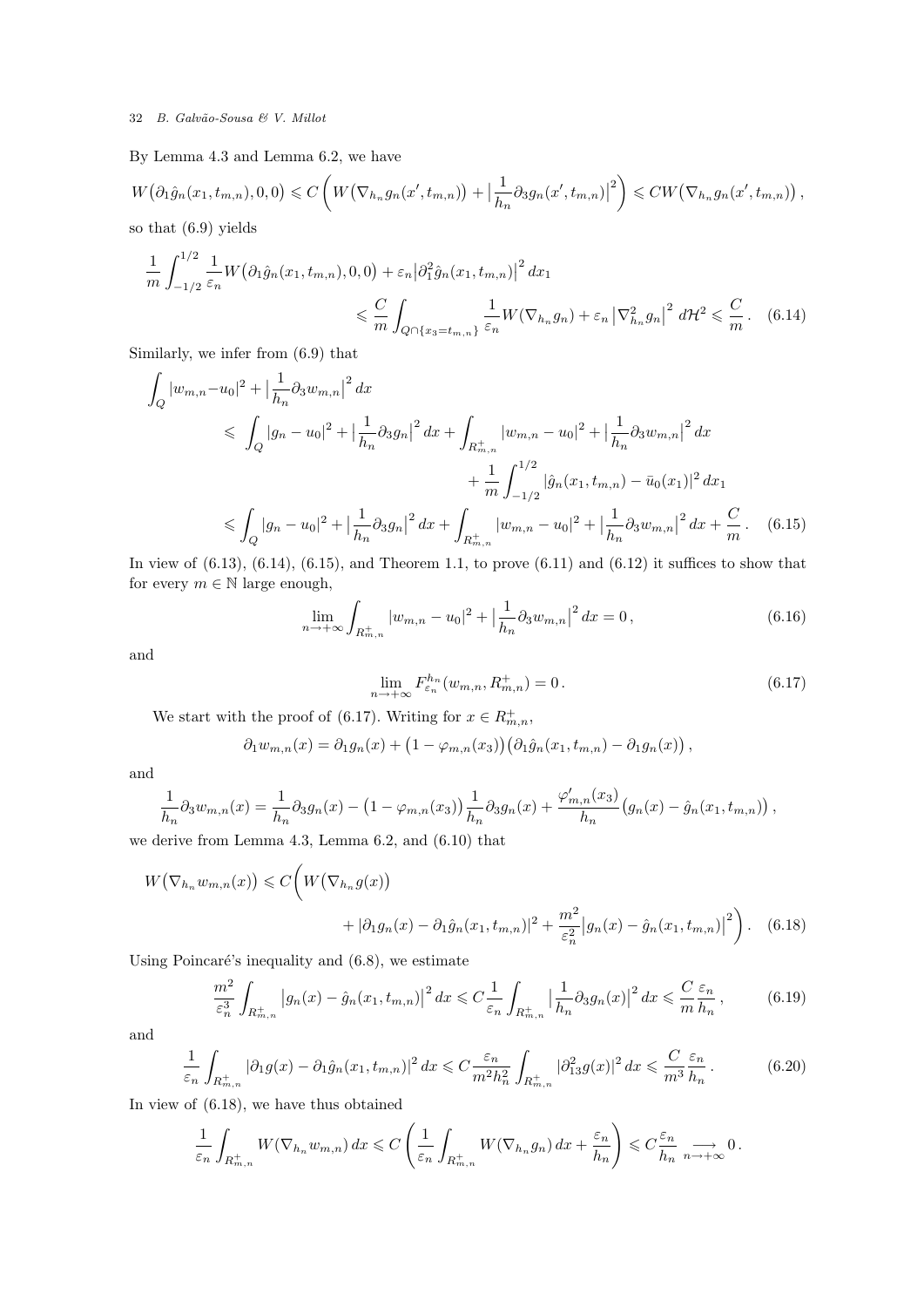A two-gradient approach for phase transitions in thin films 33

Then, straightforward computations using (6.10) yield

$$
\left|\nabla_{h_n}^2 w_{m,n}(x)\right|^2 \leq C \bigg( \left|\nabla_{h_n}^2 g_n(x)\right|^2 + \left|\partial_1^2 \hat{g}_n(x_1, t_{m,n})\right|^2 + \frac{m^2}{\varepsilon_n^2} \left|\partial_1 g_n(x) - \partial_1 \hat{g}_n(x_1, t_{m,n})\right|^2 + \frac{m^2}{\varepsilon_n^2} \left|\frac{1}{h_n} \partial_3 g_n(x)\right|^2 + \frac{m^4}{\varepsilon_n^4} \left|g_n(x) - \hat{g}_n(x_1, t_{m,n})\right|^2 \bigg).
$$

Combining (6.8), (6.9), (6.19), and (6.20), we deduce that

$$
\varepsilon_n \int_{R_{m,n}^+} \left| \nabla_{h_n}^2 w_{m,n} \right|^2 dx \leqslant C m \frac{\varepsilon_n}{h_n} \underset{n \to +\infty}{\longrightarrow} 0,
$$

which completes the proof of (6.17).

Using  $(6.8)$ ,  $(6.9)$ , and  $(6.19)$ , we finally estimate

$$
\int_{R_{m,n}^+} |w_{m,n} - u_0|^2 + \left| \frac{1}{h_n} \partial_3 w_{m,n} \right|^2 dx \leq C \bigg( \int_{R_{m,n}^+} |g_n - u_0|^2 + \left| \frac{1}{h_n} \partial_3 g_n \right|^2 dx \n+ \frac{m^2}{\varepsilon_n^2} \int_{R_{m,n}^+} |g_n(x) - \hat{g}_n(x_1, t_{m,n})|^2 dx + \frac{\varepsilon_n}{h_n} \int_{Q \cap \{x_3 = t_{m,n}\}} |g_n - u_0|^2 d\mathcal{H}^2 \bigg) \leq C \frac{\varepsilon_n}{h_n},
$$
d (6.16) is proved.

and (6.16) is proved.

Corollary 6.1. Assume that  $(H_1) - (H_4)$  and  $(1.9)$  hold with  $p = 2$ ,  $\lambda = 0$ , and that  $W(\xi', \xi_3) =$  $W(\xi', -\xi_3)$  for every  $\xi = (\xi', \xi_3) \in \mathbb{R}^{3 \times 3}$ . Then  $K^*_{\infty} \geq K_{\infty}$ .

**Proof.** We consider the sequences  $h_n \to 0^+, \varepsilon_n \to 0^+,$  and  $\{f_n\} \subset C^2(\mathbb{R}^3;\mathbb{R}^3)$  given by Proposition 6.2. We define  $N_n := \frac{1}{h_n}, \ \rho_n := \frac{1}{N_n h_n}, \text{ and } \ \ell_n := \frac{1}{\rho_n \varepsilon_n}$  ([·] still denotes the integer part). Recalling that  $f_n(x) = \hat{f}_n(x_1, x_3)$ , we define for  $y \in \mathbb{R}^2$ ,

$$
v_n(y) := \rho_n \hat{f}_n\left(\frac{y_1}{\rho_n}, \frac{y_2}{\rho_n h_n}\right) .
$$

Then  $v_n$  is  $1/N_n$ -periodic in the y<sub>2</sub>-variable, and  $\nabla v_n(y) = (\bar{u}_0(y_1), 0)$  in  $\{|y_1| > \frac{\rho_n}{4}\}\.$  Since  $v_n$  is  $1/N_n$ -periodic in  $y_2$ , and  $N_n$  being an integer, we deduce that  $v_n$  is also 1-periodic in  $y_2$ . Moreover, since  $\rho_n \to 1$ , we have for *n* large enough

$$
\nabla v_n(y) = (\bar{u}_0(y_1), 0) \text{ in } \{|y_1| > 1/3\}. \tag{6.21}
$$

Hence,

$$
\int_{Q'} \ell_n \, \mathcal{W}(\nabla v_n) + \frac{1}{\ell_n} |\nabla^2 v_n|^2 \, dy \geq K_\infty \, .
$$

Changing variables, using  $(6.21)$  and the 1-periodicity in  $x_3$  of  $f_n$ , we compute

$$
\int_{Q'} \ell_n W(\nabla v_n) + \frac{1}{\ell_n} |\nabla^2 v_n|^2 dy = \rho_n h_n F_{\varepsilon_n}^{h_n}(f_n, Q' \times N_n I) = F_{\varepsilon_n}^{h_n}(f_n, Q) \underset{n \to +\infty}{\longrightarrow} K_{\infty}^{\star},
$$
  
ompletes the proof.

which completes the proof.

#### 6.3. The Γ-lim sup inequality

The next theorem provides the announced upper bound for the  $\Gamma$  – lim sup of the functionals  $\{F^h_{\varepsilon}\}$ when  $\varepsilon \ll h$ , and thus completing the proof of Theorem 1.4.

**Theorem 6.2.** Assume that  $(H_0) - (H_4)$  and  $(1.9)$  hold for some  $\lambda \in \mathbb{R}$ . Let  $\varepsilon_n \to 0^+$  and  $h_n \to 0^+$ be arbitrary sequences such that  $h_n/\varepsilon_n \to +\infty$ . Then, for every  $(u, b) \in \mathscr{C}$ , there exists a sequence  ${u_n} \subset H^2(\Omega;\mathbb{R}^3)$  such that  $u_n \to u$  in  $W^{1,p}(\Omega;\mathbb{R}^3)$ ,  $\frac{1}{h_n} \partial_3 u_n \to b$  in  $L^p(\Omega;\mathbb{R}^3)$ , and

$$
\limsup_{n \to +\infty} F_{\varepsilon_n}^{h_n}(u_n) \leqslant K_\infty \operatorname{Per}_{\omega}(E), \tag{6.22}
$$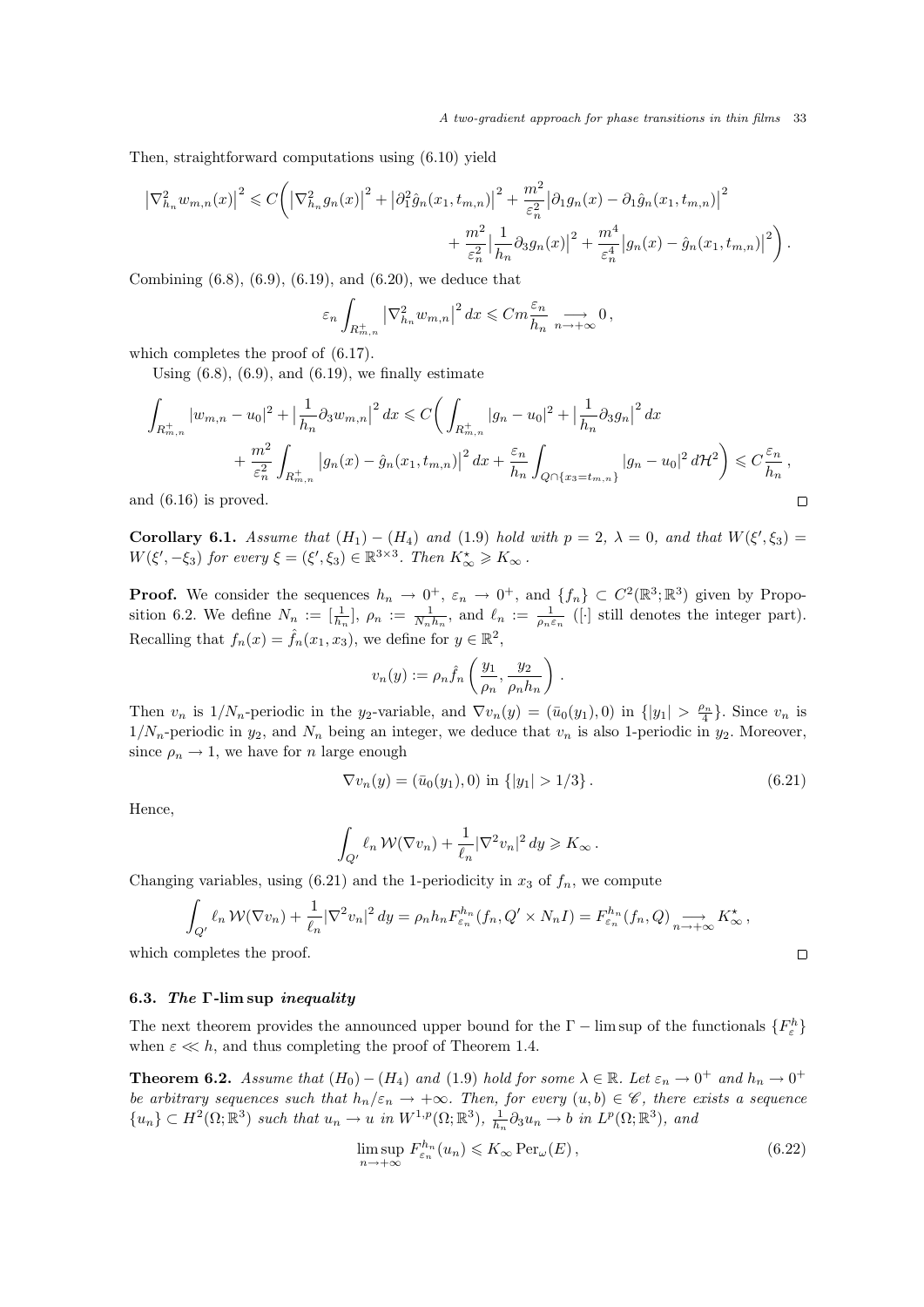where  $(\nabla' u, b)(x) = (1 - \chi_E(x'))A + \chi_E(x')B$ .

**Proof.** We first introduce some useful notation. For a given a sequence  $h_n \to 0^+$ , we define

$$
\nu_n := \frac{e_1 + \lambda h_n e_3}{\sqrt{1 + \lambda^2 h_n^2}} \in \mathbb{S}^2 \quad \text{and} \quad \nu_n^{\perp} := \frac{-\lambda h_n e_1 + e_3}{\sqrt{1 + \lambda^2 h_n^2}} \in \mathbb{S}^2.
$$

We recall that  $Q'_{\lambda}$  denotes the unit cube of  $\mathbb{R}^2$  centered at the origin with two faces orthogonal to the unit vector  $\nu_{\lambda} = \frac{1}{\sqrt{1 + \lambda^2}} (1, \lambda)$ .

By Theorem 2.1 and (1.9),  $\partial^* E \cap \omega$  is of the form (2.4). We assume that  $\partial^* E \cap \omega$  is made by finitely many interfaces, i.e.,  $\mathscr{I} = \{1, \ldots, m\}$  in (2.4). The proof for infinitely many interfaces follows from a diagonalization argument as in the proof of Theorem 4.2. Then  $u(x) = \bar{u}(x_1)$  for some function  $\bar{u}$  that we may assume to be as in the proof of Theorem 4.2, Step 1 (we refer to it for the notation). Then (1.9) yields  $b(x) = \lambda \bar{u}'(x_1)$ .

Let us now consider for each  $k \in \mathbb{N}$ , some  $\ell_k > 0$  and some function  $v_k \in C^2(\mathbb{R}^2; \mathbb{R}^3)$  1-periodic in the direction  $\nu_{\lambda}^{\perp} := \frac{1}{\sqrt{1+\lambda^2}}(-\lambda, 1)$ , satisfying  $\nabla v_k(y) = \pm(a, \lambda a)$  nearby  $\{y \cdot \nu_{\lambda} = \pm 1/2\}$  respectively, and such that

$$
\int_{Q'_{\lambda}} \ell_k \mathcal{W}(\nabla v_k) + \frac{1}{\ell_k} |\nabla^2 v_k|^2 dy \leqslant \frac{K_{\infty} + 2^{-k}}{\sqrt{1 + \lambda^2}}.
$$

Without loss of generality we may assume that

$$
v_k(y) = \begin{cases} \sqrt{1 + \lambda^2} (y \cdot \nu_\lambda) a + c_k & \text{nearby } \{y \cdot \nu_\lambda = 1/2\}, \\ -\sqrt{1 + \lambda^2} (y \cdot \nu_\lambda) a - c_k & \text{nearby } \{y \cdot \nu_\lambda = -1/2\}, \end{cases}
$$
(6.23)

for some constant  $c_k \in \mathbb{R}^3$ . From now on we drop the subscript k for simplicity.

Let  $\varepsilon_n \to 0^+$  and  $h_n \to 0^+$  be arbitrary sequences such that  $h_n/\varepsilon_n \to +\infty$ . Again we choose for each index  $i = 1, ..., m$ , an bounded open interval  $J'_i \subset \mathbb{R}$  such that  $J_i \subset\subset J'_i$  and  $\mathcal{H}^1(J'_i \setminus J_i) \leq 2^{-k}$ . We write

$$
\alpha_{i\pm}^n := \frac{1}{\sqrt{1 + \lambda^2 h_n^2}} \left( \alpha_i \pm \frac{\ell \varepsilon_n \sqrt{1 + \lambda^2}}{2} \right),
$$

and we consider integers n large enough in such a way that  $\alpha_{i+}^n < \alpha_{(i+1)-}^n$  for every i, and for which (4.31) holds. We define the transition layers as follows: for  $i = 1, \ldots, m$  and for  $x \in \mathbb{R}^3$ , we set

$$
w_n^i(x) := (-1)^{i+1} v \left( (-1)^{i+1} \frac{x_1 - \alpha_i}{\ell \varepsilon_n}, (-1)^{i+1} \frac{h_n x_3}{\ell \varepsilon_n} \right) + (1 + (-1)^i) \left( \frac{1}{2} \sqrt{1 + \lambda^2} a + c \right).
$$

Then (6.23) yields

$$
w_n^i(x) = \frac{1}{2}\sqrt{1+\lambda^2}a - (-1)^{i+1}c \quad \text{on } \{x \cdot \nu_n = \alpha_{i-}^n\} \,, \tag{6.24}
$$

and

$$
w_n^i(x) = \left(\frac{1}{2}\sqrt{1+\lambda^2}a + (-1)^{i+1}c\right) + 2(1+(-1)^i)c \quad \text{on } \{x \cdot \nu_n = \alpha_{i+1}^n\}.
$$
 (6.25)

Setting

$$
\beta_i^n := \sum_{j=1}^i \bar{u} \left( \alpha_{j+1}^n \sqrt{1 + \lambda^2 h_n^2} \right) - \bar{u} \left( \alpha_{j-1}^n \sqrt{1 + \lambda^2 h_n^2} \right),
$$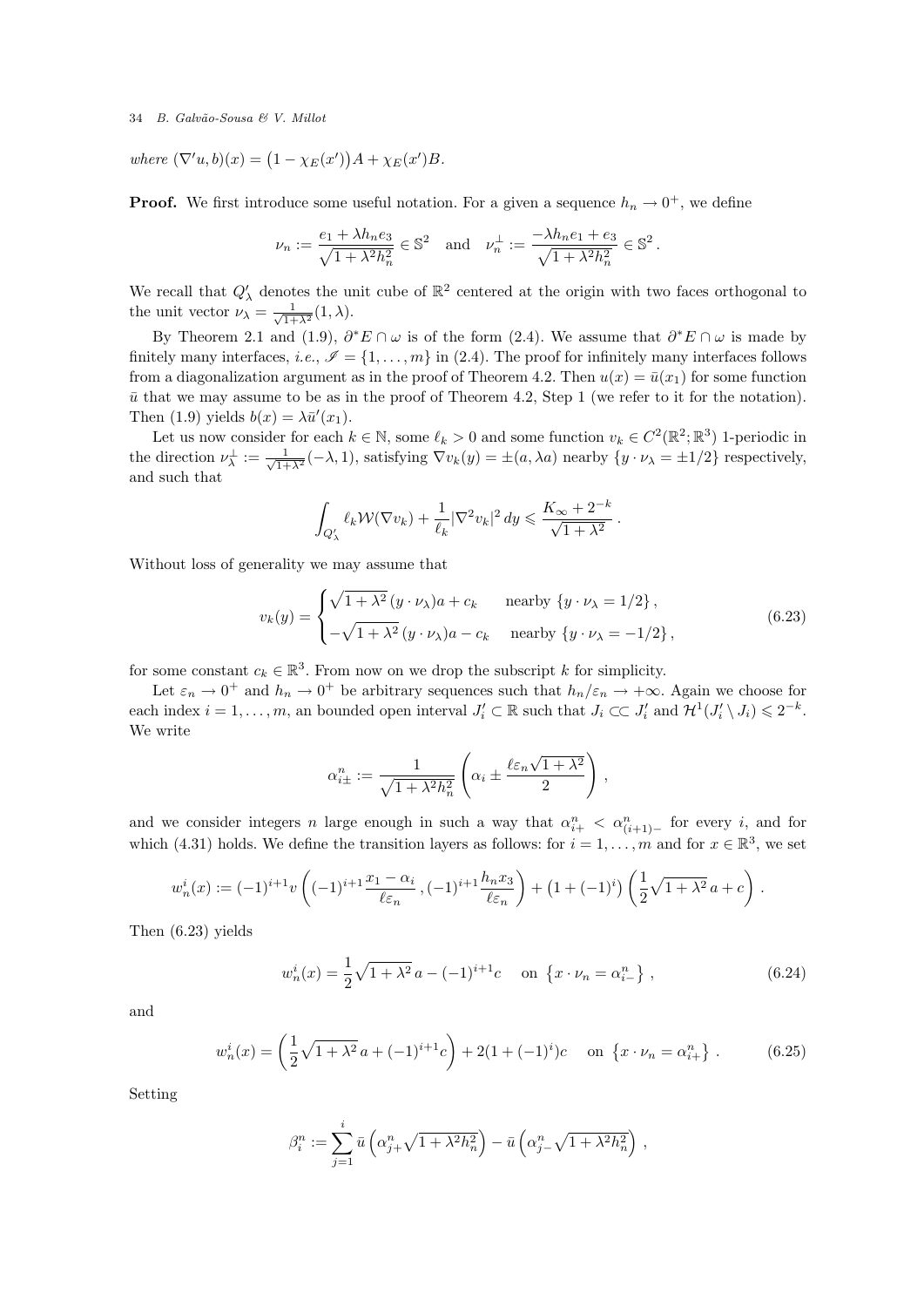with  $\beta_0^n := 0$  and  $\kappa_i$  as in (4.34), we define for n large enough and  $x \in \Omega$ ,

$$
u_n(x) := \begin{cases} \bar{u}(x_1 + \lambda h_n x_3) + \ell \varepsilon_n \left(\frac{a}{2}\sqrt{1 + \lambda^2} - c\right) & \text{for } x \cdot \nu_n \leq \alpha_{1-}^n, \\ \bar{u}\left(\alpha_{i-}^n \sqrt{1 + \lambda^2 h_n^2}\right) - \beta_{i-1}^n + \ell \varepsilon_n \left(w_n^i(x) + \kappa_{i-1} c\right) & \text{for } \alpha_{i-}^n < x \cdot \nu_n < \alpha_{i+}^n, \\ \bar{u}(x_1 + \lambda h_n x_3) - \beta_i^n + \ell \varepsilon_n \left(\frac{a}{2}\sqrt{1 + \lambda^2} + \left((-1)^{i+1} + \kappa_i\right)c\right) & \text{for } \alpha_{i+}^n \leq x \cdot \nu_n \leq \alpha_{(i+1)-}^n, \\ \bar{u}(x_1 + \lambda h_n x_3) - \beta_m^n + \ell \varepsilon_n \left(\frac{a}{2}\sqrt{1 + \lambda^2} + \left((-1)^{m+1} + \kappa_m\right)c\right) & \text{for } x \cdot \nu_n \geq \alpha_{m+}^n. \end{cases}
$$

Using (6.24)-(6.25) one may check that  $u_n$  and  $\nabla u_n$  are continuous across each interface  $\{x \cdot \nu_n = \alpha_{i\pm}^n\}$ , and thus  $u_n \in H^2(\Omega; \mathbb{R}^3)$ . In addition  $\partial_2 u_n \equiv 0$ , and

$$
\left(\partial_1 u_n, \frac{1}{h_n} \partial_3 u_n\right)(x) = \begin{cases} \nabla v \left( (-1)^{i+1} \frac{x_1 - \alpha_i}{\ell \varepsilon_n}, (-1)^{i+1} \frac{h_n x_3}{\ell \varepsilon_n} \right) & \text{for } \alpha_{i-}^n < x \cdot \nu_n < \alpha_{i+}^n, \\ \left( \bar{u}'(x_1 + \lambda h_n x_3), \lambda \bar{u}'(x_1 + \lambda h_n x_3) \right) & \text{otherwise.} \end{cases} \tag{6.26}
$$

Then one observes that the maps  $x \in \Omega \mapsto \bar{u}(x_1 + \lambda h_n x_3)$  and  $x \in \Omega \mapsto \bar{u}'(x_1 + \lambda h_n x_3)$  converge to u and b in  $W^{1,p}(\Omega;\mathbb{R}^3)$  and in  $L^p(\Omega;\mathbb{R}^3)$  respectively as  $n \to +\infty$  (here we also use the fact that  $b = \lambda \bar{u}'$ ). On the other hand, v and  $\nabla v$  are bounded in  $\{ |y \cdot \nu_{\lambda}| \leq 1/2 \}$  by periodicity in the direction  $\nu_{\lambda}^{\perp}$ , and  $|\beta_i^n| \leq C\varepsilon_n$  for a constant C independent of i and n by the Lipschitz continuity of  $\bar{u}$ . Hence  $u_n \to u$  in  $W^{1,p}(\Omega;\mathbb{R}^3)$  and  $\frac{1}{h_n} \partial_3 u_n \to b$  in  $L^p(\Omega;\mathbb{R}^3)$ .

By  $(4.31)$  we have for *n* large,

 $\Omega \cap \{\alpha_{i-}^n < x \cdot \nu_n < \alpha_{i+}^n\} \subset \left\{x \in \mathbb{R}^3 : \alpha_{i-}^n < x \cdot \nu_n < \alpha_{i+}^n, \, |x_3| < 1/2 \, , \, x_2 \in J_i'\right\} =: \Omega_i^n,$ 

Using  $(6.26)$  we estimate for *n* large enough,

$$
F_{\varepsilon_n}^{h_n}(u_n) \leqslant \sum_{i=1}^m F_{\varepsilon_n}^{h_n} \left( \ell \varepsilon_n w_n^i, \Omega_i^n \right) , \qquad (6.27)
$$

and it remains to estimate each term of the sum in the right-hand side of (6.27).

Changing variables, one obtains

$$
F_{\varepsilon_n}^{h_n} \left( \ell \varepsilon_n w_n^i, \Omega_i^n \right) = \frac{\ell \varepsilon_n}{h_n} \mathcal{H}^1(J_i') \int_{\Theta_i^n} \ell \, \mathcal{W}(\nabla v) + \frac{1}{\ell} \left| \nabla^2 v \right|^2 \, dy \,, \tag{6.28}
$$

where  $\Theta_i^n := \{y \in \mathbb{R}^2 : |y \cdot \nu_\lambda| < 1/2, |y_2| < h_n/(2\ell\varepsilon_n)\}\.$  Notice that for every  $t \in \left(-\frac{1}{2}, \frac{1}{2}\right)$ , we have

$$
\begin{aligned} \Theta_i^n \cap \left\{ y \cdot \nu_\lambda = t \right\} &= \left\{ y \cdot \nu_\lambda = t \right\} \cap \left\{ \left| y \cdot \nu_\lambda^\perp + \lambda t \right| < \frac{h_n \sqrt{1+\lambda^2}}{2\ell \varepsilon_n} \right\} \\ & \subset \left\{ y \cdot \nu_\lambda = t \right\} \cap \left\{ \left| y \cdot \nu_\lambda^\perp + \lambda t \right| < \frac{N_n}{2} \right\} \, , \end{aligned}
$$

with  $N_n := \left\lceil \frac{h_n \sqrt{1 + \lambda^2}}{\ell \varepsilon_n} \right\rceil + 1$ . Using Fubini's theorem and the periodicity of v, we estimate

$$
\int_{\Theta_i^n} \ell \mathcal{W}(\nabla v) + \frac{1}{\ell} |\nabla^2 v|^2 dy = \int_{-\frac{1}{2}}^{\frac{1}{2}} \left( \int_{\Theta_i^n \cap \{y \cdot \nu_\lambda = t\}} \ell \mathcal{W}(\nabla v) + \frac{1}{\ell} |\nabla^2 v|^2 d\mathcal{H}^1 \right) dt
$$
  
\n
$$
\leqslant \int_{-\frac{1}{2}}^{\frac{1}{2}} \left( \int_{\{y \cdot \nu_\lambda = t\} \cap \{ |y \cdot \nu_\lambda^{\perp} + \lambda t| < \frac{N_n}{2} \}} \ell \mathcal{W}(\nabla v) + \frac{1}{\ell} |\nabla^2 v|^2 d\mathcal{H}^1 \right) dt
$$
  
\n
$$
\leqslant N_n \int_{Q'_\lambda} \ell \mathcal{W}(\nabla v) + \frac{1}{\ell} |\nabla^2 v|^2 dy. \tag{6.29}
$$

Combining (6.28) with (6.29) yields

$$
F_{\varepsilon_n}^{h_n} \left( \ell \varepsilon_n w_n^i, \Omega_i^n \right) \leqslant \frac{\ell \varepsilon_n N_n}{h_n \sqrt{1 + \lambda^2}} \left( K_\infty + 2^{-k} \right) \mathcal{H}^1(J_i').
$$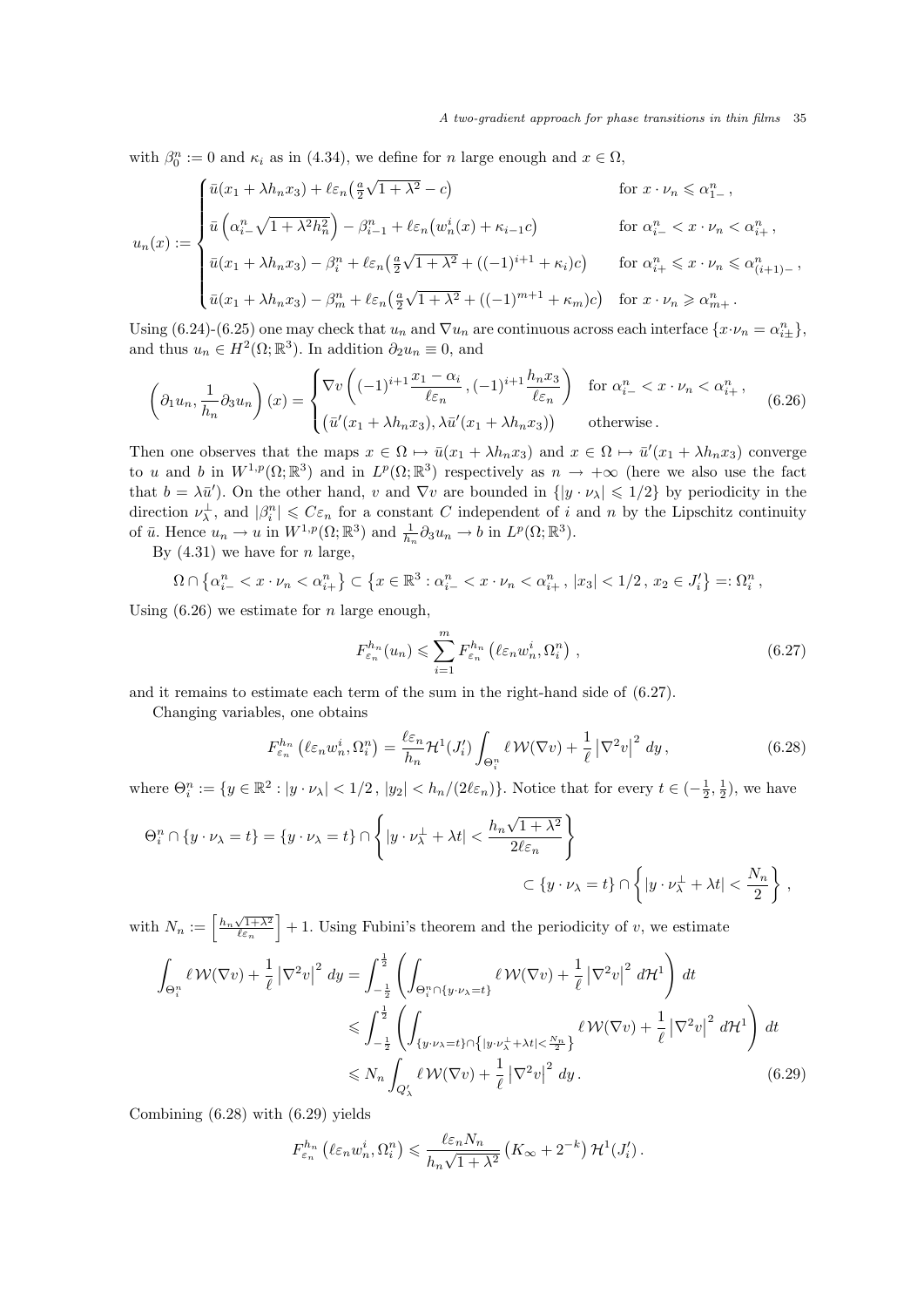Summing up over i this last inequality, and passing to the limit  $n \to +\infty$  in (6.27) leads to

$$
\limsup_{n \to +\infty} F_{\varepsilon_n}^{h_n}(u_n) \leqslant K_\infty \operatorname{Per}_{\omega}(E) + C_0 2^{-k},
$$

for a constant  $C_0$  independent of k. Then the conclusion follows for a suitable diagonal sequence as already pursued in the proof of Theorem 4.2, Step 3.  $\Box$ 

#### 6.4. Rigidity results

For  $\varepsilon \ll h$  we expect the thin film to behave like a three dimensional sample by separation of scales, so that sequences with uniformly bounded energy should have trivial limits under suitable assumptions on A and B. The first situation we can consider is when  $A' = B'$ . Indeed, in this case if we first perform the asymptotic  $\varepsilon \to 0$ , the limiting configurations u with finite energy must satisfy  $\nabla u = (1 - \chi_K(x_3))A + \chi_K(x_3)B$  for some finite set  $S \subset I$ , and the Γ-limit is proportional to  $\frac{1}{h}$ Card(S) $\mathcal{L}^2(\omega)$ , see [16]. This latter energy can be bounded with respect to h only if Card(S) = 0 for h small, and it formally explain the expected rigidity effect. We have rigorously proved this fact only in the case where  $\varepsilon$  is sufficiently small relative to h as stated in the following theorem.

**Theorem 6.3.** Assume  $(H_0) - (H_3)$  and  $(1.4)$  hold with  $A' = B'$ . Let  $h_n \to 0^+$  and  $\varepsilon_n \to 0^+$ be arbitrary sequences such that  $\sup_n \varepsilon_n/h_n^p < +\infty$ . Then, for any  $\{u_n\} \subset H^2(\Omega;\mathbb{R}^3)$  such that  $\sup_n F_{\varepsilon_n}^{h_n}(u_n)$   $<$  + $\infty$ , there exist a subsequence (not relabeled) and  $\xi_0$   $\in$  {A, B} such that  $\nabla_{h_n} u_n \to \xi_0$ in  $L^p(\Omega;\mathbb{R}^{3\times 3})$ .

**Proof.** By Theorem 1.1, we can find a subsequence such that  $\nabla_{h_n} u \to (\nabla' u, b)$  in  $L^p(\Omega; \mathbb{R}^{3 \times 3})$  for some  $(u, b) \in \mathscr{C}$ . Since  $A' = B'$ ,  $\nabla' u$  is constant, and we only have to prove that b is constant.

By (1.4) we have  $A' = B' = 0$ , and thus Lemma 4.3 yields

$$
W(\xi) \geq \frac{1}{C_*} \left( |\xi'|^p + \min \left\{ |\xi_3 - A_3|^p, |\xi_3 - B_3|^p \right\} \right), \quad \forall \xi \in \mathbb{R}^{3 \times 3},
$$

Setting  $v_n := \frac{1}{h_n} u_n$ , we deduce that

$$
\sup_{n\in\mathbb{N}}\int_{\Omega}\frac{h_n^p}{\varepsilon_n}|\nabla' v_n|^p+\frac{1}{\varepsilon_n}\min\left\{|\partial_3v_n-A_3|^p,|\partial_3v_n-B_3|^p\right\}dx<+\infty\,.
$$

Hence  $\{\nabla v_n\}$  is bounded in  $L^p(\Omega;\mathbb{R}^3)$ . By Poincaré's inequality, there exists a further subsequence (not relabeled) such that  $v_n - \int_{\Omega} v_n \rightharpoonup v$  weakly in  $W^{1,p}(\Omega;\mathbb{R}^3)$  for some  $v \in W^{1,p}(\Omega;\mathbb{R}^3)$ . But since  $\partial_3 v_n = \frac{1}{h_n} \partial u_n$ , we have  $\partial_3 v_n \to b$  strongly in  $L^p(\Omega; \mathbb{R}^3)$ . Hence  $\partial_3(v(x) - b(x')x_3) = 0$ , and we can argue as in Theorem 2.1, Step 2, to prove that  $v(x) = b(x')x_3 + w(x')$  for some function  $w \in BV(\omega;\mathbb{R}^3)$ . Integrating this equality in  $x_3$  over the interval I yields  $w(x') = \int_I v(x', x_3) dx_3$ a.e. in  $\omega$ . It obviously implies that  $w \in W^{1,p}(\omega;\mathbb{R}^3)$ . Since  $b(x')x_3 = v(x) - w(x')$ , we conclude that  $b \in W^{1,p}(\omega; \{A_3, B_3\})$ , and thus b must be constant.  $\Box$ 

The other case where one can expect rigidity is when A and B are not rank-one connected, and thus not compatible in the bulk [6]. We will show that rigidity occurs at least for some particular potentials W as a consequence of a two-wells rigidity estimate due to Chaudhuri & Müller [14] (see [21] for single well rigidity). The class of double-well potentials we consider is as follows. For simplicity we will assume that

$$
A = I_d
$$
, and  $B = diag(\theta_1, 1, \theta_2)$ , (6.30)

for some  $\theta_1, \theta_2 \in \mathbb{R}$  satisfying

$$
\theta_i > 0
$$
  $i = 1, 2$ , and  $(1 - \theta_1)(1 - \theta_2) > 0$ . (6.31)

Here  $I_d$  denotes the 3  $\times$  3 identity matrix. The second assumption in (6.31) corresponds to the strong incompatibility condition between A and B in the sense of Matos [29] (see also [14,15]). Noticing that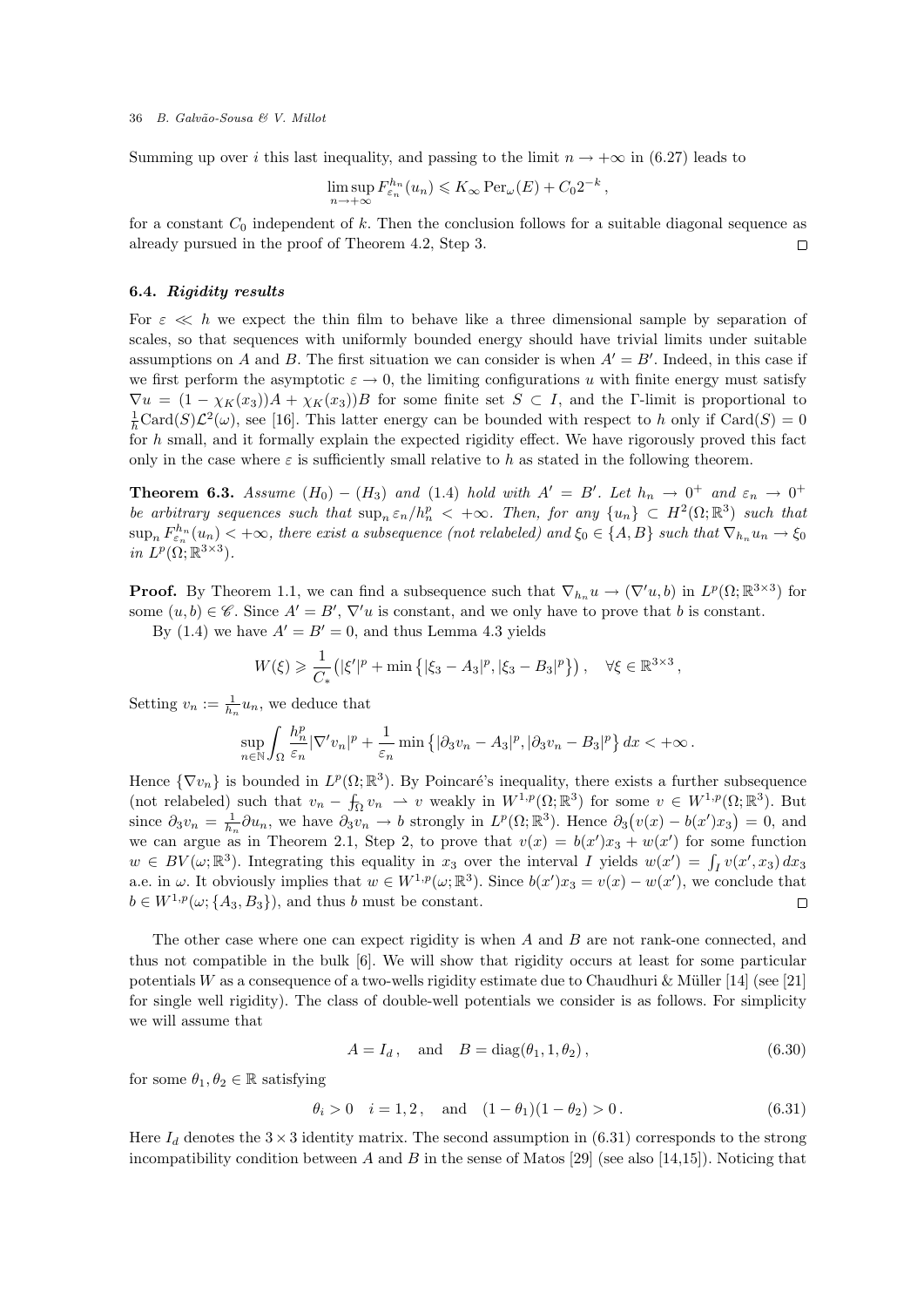A' and B' are rank-one connected, we shall consider continuous potentials  $W : \mathbb{R}^{3 \times 3} \to [0, +\infty[$  such that  $(H_1) - (H_3)$  hold with  $p = 2$ .

Using the rigidity estimate of [14] and an argument similar to [15], we have obtained the following result.

**Theorem 6.4.** Assume  $(H_0) - (H_3)$  hold with  $p = 2$ , (6.30), and (6.31). Let  $h_n \to 0^+$  and  $\varepsilon_n \to 0^+$ be arbitrary sequences such that  $\varepsilon_n/h_n \to +\infty$ . Then, for any sequence  $\{u_n\} \subset H^2(\Omega;\mathbb{R}^3)$  such that  $\sup_n F_{\varepsilon_n}^{h_n}(u_n) < +\infty$ , there exist a subsequence (not relabeled) and  $\xi_0 \in \{A, B\}$  such that  $\nabla_{h_n} u_n \to \xi_0 \text{ in } L^2(\Omega; \mathbb{R}^{3 \times 3}).$ 

**Proof.** By Theorem 1.1, there is a subsequence such that  $u_n - \int_{\Omega} u_n dx \to u$  in  $H^1(\Omega; \mathbb{R}^3)$  and  $\frac{1}{h_n}\partial_3 u_n \to b$  in  $L^2(\Omega;\mathbb{R}^3)$  for some  $(u, b) \in \mathscr{C}$ . To prove the announced result, it suffices to prove that for an arbitrary open set  $A \subset \omega$ ,  $(\nabla' u, b)$  is constant in  $A \times I$ . Without loss of generality we may assume that  $A = Q'$  the unit cube of  $\mathbb{R}^2$ . We proceed as follows.

Step 1. First we infer from Lemma 4.3 that

$$
W(\xi) \ge \frac{1}{C_*} \min \left\{ \min_{R \in SO(3)} |\xi - R|^2, \min_{R \in SO(3)} |\xi - RB|^2 \right\} = \frac{1}{C_*} \text{dist}^2(\xi, K) \qquad \forall \xi \in \mathbb{R}^{3 \times 3},
$$

where  $K := SO(3) \cup SO(3)B$ . From this estimate we deduce that

$$
\frac{1}{h_n} \int_Q \text{dist}^2(\nabla_{h_n} u_n, K) \, dx \leqslant C \frac{\varepsilon_n}{h_n} \,. \tag{6.32}
$$

Setting  $M_n := \left[\frac{2}{h_n}\right]$ , we now divide  $Q'$  into  $M_n^2$  squares  $S_{a,n}$  of the form

$$
S_{a,n} = a + M_n^{-1}Q'
$$
 with  $a \in \mathscr{A}^n := M_n^{-1}\mathbb{Z}^2 \cap Q'$ ,

so that  $Q' = \bigcup_{a \in \mathscr{A}^n} S_{a,n}$  up to a set of  $\mathcal{L}^2$ -measure zero. Then for each  $a \in \mathscr{A}^n$ , we define the rescaled map  $v_n^a: M_n^{-1}Q \to \mathbb{R}^3$  by  $v_n^a(y) := u_n\left(a+y', \frac{y_3}{h_n}\right)$ . By [14, Theorem 2], there exists a universal constant  $C_{\text{univ}}$  such that for each  $a \in \mathcal{A}^n$  we can find  $R_n^a \in K$  satisfying

$$
\int_{M_n^{-1}Q} |\nabla v_n^a - R_n^a|^2 dy \leqslant C_{\text{univ}} \int_{M_n^{-1}Q} \text{dist}^2(\nabla v_n^a, K) dy.
$$

Scaling back, we derive that

$$
\int_{S_{a,n}\times\frac{1}{2}I} |\nabla_{h_n} u_n - R_n^a|^2 dx \leqslant C_{\text{univ}} \int_{S_{a,n}\times I} \text{dist}^2(\nabla_{h_n} u_n, K) dx \qquad \forall a \in \mathscr{A}^n. \tag{6.33}
$$

Defining the piecewise constant map  $R_n: Q' \to K$  by  $R_n(x') := R_n^a$  for  $x' \in S_{a,n}$ , and adding the previous inequalities in (6.33) leads to

$$
\int_{Q' \times \frac{1}{2}I} |\nabla_{h_n} u_n - R_n(x')|^2 dx \leq C_{\text{univ}} \int_Q \text{dist}^2(\nabla_{h_n} u_n, K) dx \leq C \varepsilon_n \underset{n \to +\infty}{\longrightarrow} 0,
$$

thanks to (6.32). Since  $\nabla_{h_n} u_n \to (\nabla' u, b)$  in  $L^2(\Omega; \mathbb{R}^{3\times3})$ , we conclude that  $R_n \to (\nabla' u, b)$  in  $L^2(Q';\mathbb{R}^{3\times 3}).$ 

Step 2. Let  $\delta > 0$  be a small parameter to be chosen. We divide  $\mathscr{A}^n$  into the following classes,

$$
\mathscr{A}_0^n := \left\{ a \in \mathscr{A}^n : \int_{S_{a,n} \times I} \text{dist}^2(\nabla_{h_n} u_n, K) \, dx \geq \delta h_n^2 \right\},
$$

 $\mathscr{A}_1^n := \{a \in \mathscr{A}^n \setminus \mathscr{A}_0^n : R_n^a \in SO(3)\},\$ and  $\mathscr{A}_2^n := \{a \in \mathscr{A}^n \setminus \mathscr{A}_0^n : R_n^a \in SO(3)B\}.$  We observe that (6.32) yields

$$
\operatorname{Card}(\mathscr{A}_0^n) \leq \frac{1}{\delta h_n^2} \int_Q \operatorname{dist}^2(\nabla_{h_n} u_n, K) \, dx = o(1/h_n), \tag{6.34}
$$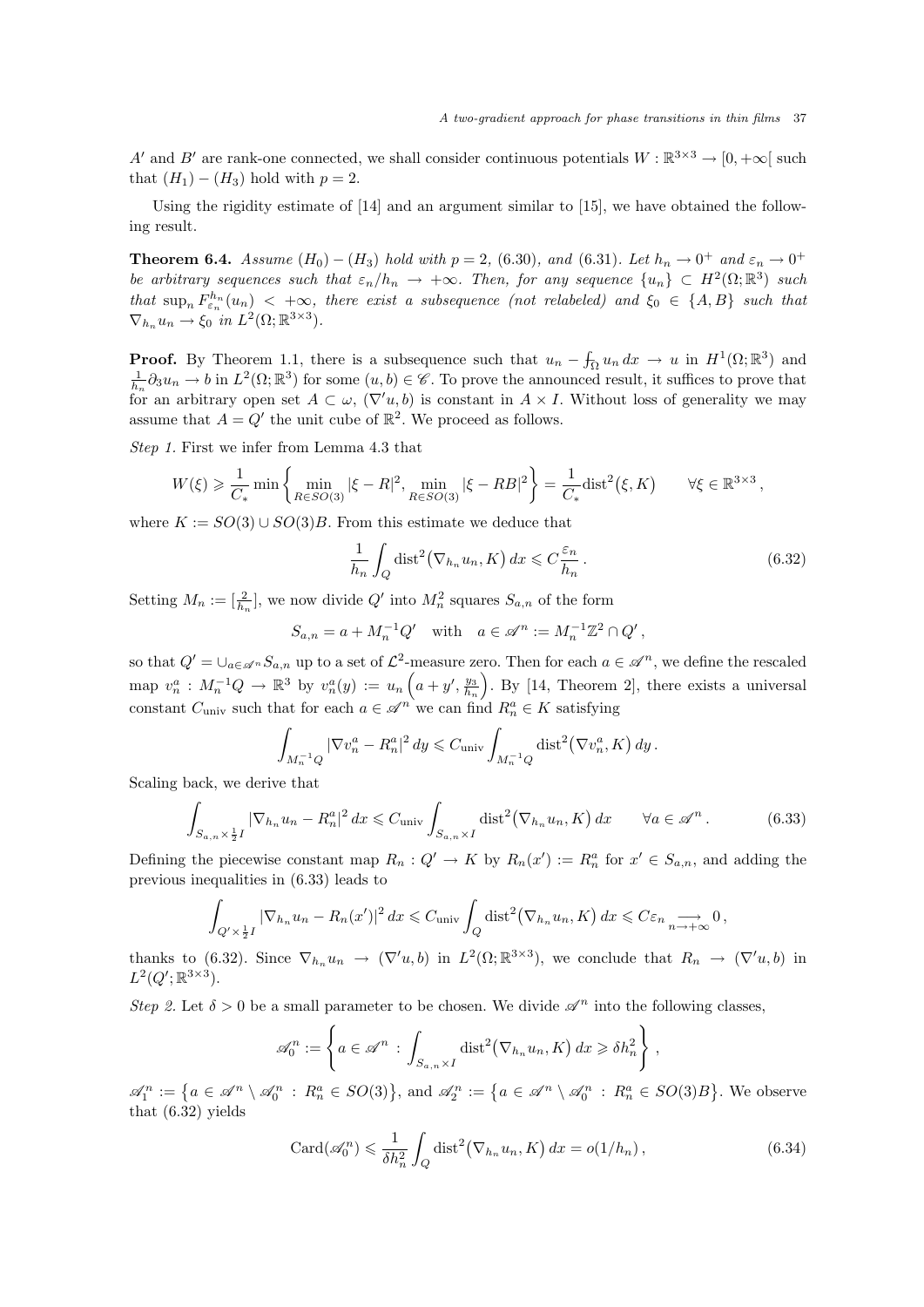where Card denotes the counting measure. Next we consider the sets

$$
G_0^n := \bigcup_{a \in \mathscr{A}_0^n} S_{a,n}, \quad G_1^n := \bigcup_{a \in \mathscr{A}_1^n} S_{a,n}, \quad G_2^n := \bigcup_{a \in \mathscr{A}_2^n} S_{a,n},
$$

so that  $Q' = G_0^n \cup G_1^n \cup G_2^n$  up to a set of  $\mathcal{L}^2$ -measure zero.

Now, we shall enumerate the edges  $\Gamma_a^j$   $(j = 1, 2, 3, 4)$  of a square  $S_{a,n}$  according the counterclockwise sense,  $\Gamma_a^1$  being the bottom edge. We observe that each boundary  $\partial G_i^n$  is polyhedral and made by the edges  $\Gamma_a^j$  (of length  $M_n^{-1}$ ) of some squares  $S_{a,n}$  with  $a \in \mathcal{A}_i^n$ , that we call boundary squares. For  $i = 0, 1, 2$  and  $j = 1, 2, 3, 4$ , we set

$$
\mathscr{B}_i^n := \left\{ a \in \mathscr{A}_i^n : S_{a,n} \text{ is a boundary square} \right\} \quad \text{and} \quad \mathscr{E}_{i,j}^n := \left\{ a \in \mathscr{B}_i^n : \Gamma_a^j \subset \partial G_i^n \cap Q' \right\}.
$$

We claim that if  $\delta > 0$  is chosen small enough, then for every  $n \in \mathbb{N}$  large enough, and for  $i = 1, 2$ ,  $j = 1, 2, 3, 4,$ 

$$
\Gamma_a^j \subset \partial G_0^n \qquad \forall a \in \mathscr{E}_{i,j}^n. \tag{6.35}
$$

We shall prove (6.35) in the next step. Assuming that (6.35) is true, we estimate for  $i = 1, 2$ ,

$$
\mathcal{H}^1(\partial G_i^n \cap Q') = \sum_{j=1}^4 \sum_{a \in \mathscr{E}_{i,j}^n} \mathcal{H}^1(\Gamma_a^j) \leq 4h_n \text{Card}(\mathscr{A}_0^n) \underset{n \to +\infty}{\longrightarrow} 0,
$$

thanks to (6.34). Therefore, we can extract a subsequence such that for  $i = 1, 2$ , either  $\mathcal{L}^2(Q' \setminus G_i^n) \to 0$ or  $\mathcal{L}^2(G_i^n) \to 0$ . Since  $\mathcal{L}^2(G_0^n) \to 0$  by  $(6.34)$ , and  $Q' = G_0^n \cup G_1^n \cup G_2^n$ , we must have  $\mathcal{L}^2(Q' \setminus G_1^n) \to 0$ or  $\mathcal{L}^2(Q' \setminus G_2^n) \to 0$ . Without loss of generality, we may assume that  $\mathcal{L}^2(Q' \setminus G_1^n) \to 0$ . Then we estimate

$$
\int_{Q'} \text{dist}^2((\nabla' u, b), SO(3)) dx' \leq \int_{Q'} |(\nabla' u, b) - R_n|^2 dx + C\mathcal{L}^2(Q' \setminus G_1^n) \underset{n \to +\infty}{\longrightarrow} 0,
$$

which yields  $(\nabla' u, b)(x') \in SO(3) \cap \{I_d, B\}$  for  $\mathcal{L}^2$ -a.e.  $x' \in Q'$ . Since  $B \notin SO(3)$ , we finally conclude that  $(\nabla' u, b) \equiv I_d$  in  $Q'$ .

Step 3. It remains to prove (6.35). We argue by contradiction. Without loss of generality, we may assume that there exists  $a \in \mathscr{E}_{1,1}^n$  such that  $\Gamma_a^1 \not\subset \partial G_0^n$ . Since  $\Gamma_a^1 \subset Q'$ , we have  $\tilde{a} := a - (0, M_n^{-1}) \in$  $M_n^{-1}\mathbb{Z}^2\cap Q'$ , and  $\tilde{a}\notin\mathscr{A}_0^n\cup\mathscr{A}_1^n$ . Thus  $\tilde{a}\in\mathscr{A}_2^n$ . As in Step 1, we can apply [14, Theorem 2] to find  $\tilde{R}^a_n \in K$  such that

$$
\frac{1}{h_n^2} \int_{(S_{a,n}\cup S_{\tilde{a},n})\times\frac{1}{2}I} |\nabla_{h_n} u_n - \tilde{R}_n^a|^2 dx \leq \frac{\tilde{C}_{\text{univ}}}{h_n^2} \int_{(S_{a,n}\cup S_{\tilde{a},n})\times I} \text{dist}^2(\nabla_{h_n} u_n, K) dx
$$
  
 $\leq 2 \max\{C_{\text{univ}}, \tilde{C}_{\text{univ}}\}\delta,$ 

for some universal constant  $\tilde{C}_{\text{univ}}$ . Then we have

$$
|R_n^a - \tilde{R}_n^a|^2 \leq \frac{16}{h_n^2} \int_{(S_{a,n}) \times \frac{1}{2}I} |\nabla_{h_n} u_n - R_n^a|^2 + |\nabla_{h_n} u_n - \tilde{R}_n^a|^2 dx \leq 32 \max\{C_{\text{univ}}, \tilde{C}_{\text{univ}}\}\delta.
$$

We proceed similarly to get  $|R_n^{\tilde{a}} - \tilde{R}_n^a|^2 \leq 32 \max\{C_{\text{univ}}, \tilde{C}_{\text{univ}}\}\delta$ , and we obtain a contradiction whenever  $\delta < [32 \max\{C_{\text{univ}}, \tilde{C}_{\text{univ}}\}]^{-1} \text{dist}^2(SO(3), SO(3)B).$ 

Aknowledgements. The authors thank J.-F. Babadjian, I. Fonseca, and G. Leoni for their advises during the preparation of this work. It was initiated while V. Millot was postdoctoral associate at the Carnegie Mellon University, supported by the Center for Nonlinear Analysis (CNA) under the National Science Fundation Grant No. 0405343. B. Galvão-Sousa was partially supported by *Fundação para a Ciência e a Tecnologia* under grant PRAXIS XXI SFRH/BD/8582/2002, and by the Center for Nonlinear Analysis (CNA) under the National Science Fundation Grant No. 0405343.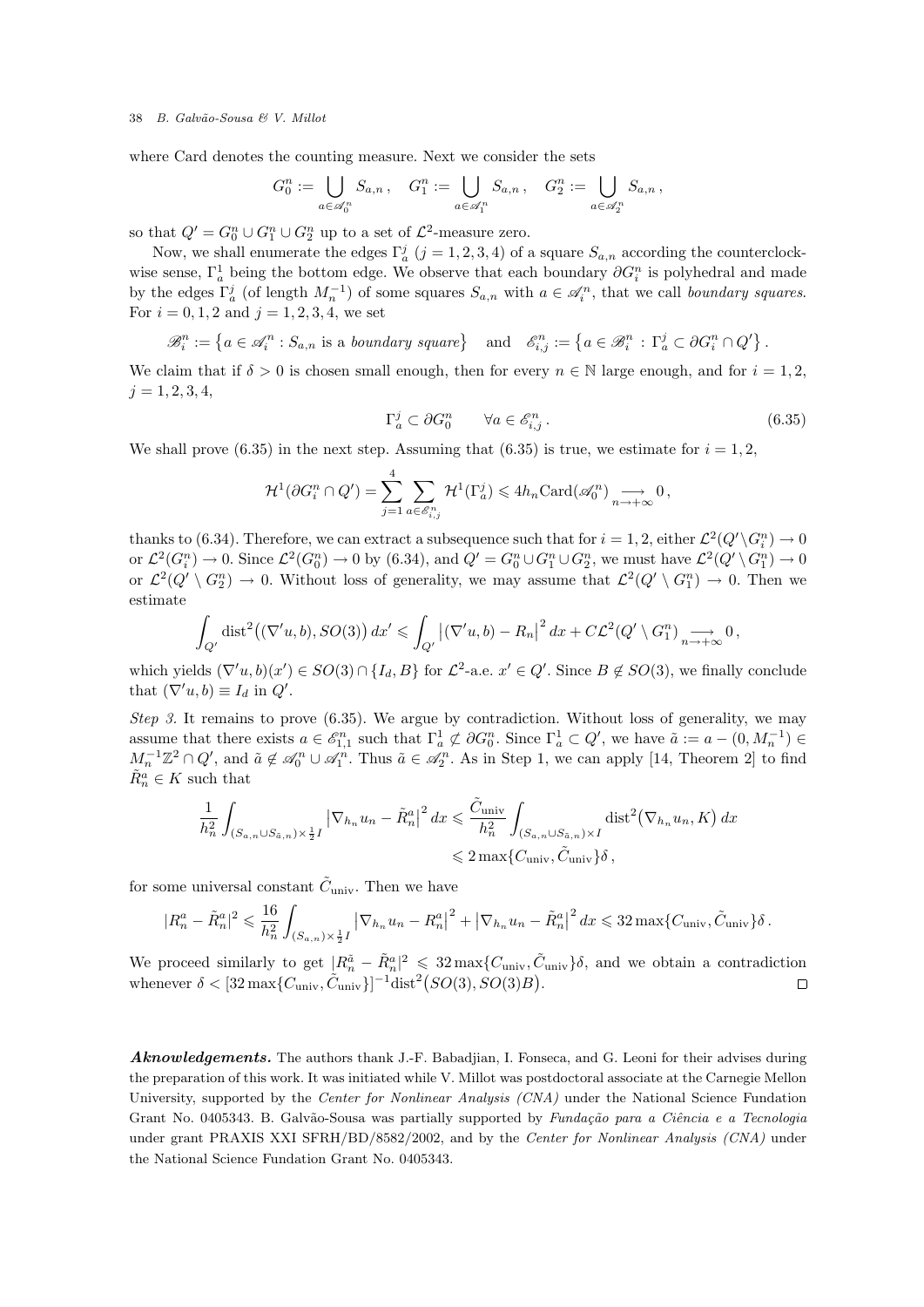#### References

- [1] L. Ambrosio : Metric space valued functions of bounded variations, Ann. Scuola Norm. Sup. Pisa Cl. Sci. (4) 17 (1990), 439–478.
- [2] L. AMBROSIO, G. DAL MASO: On the relaxation in  $BV(\Omega;\mathbb{R}^m)$  of quasiconvex integrals, J. Funct. Anal. 109 (1992), 76–97.
- [3] L. Ambrosio, I. Fonseca, P. Marcellini, L. Tartar : On a volume constrained variational problem, Arch. Ration. Mech. Anal. 149 (1999), 23–47.
- [4] L. AMBROSIO, N. FUSCO, D. PALLARA : Functions of Bounded Variation and Free Discontinuity Problems, Oxford University Press, New York (2000).
- [5] S. Baldo : Minimal interface criterion for phase transitions in mixtures of Cahn-Hilliard fluids, Ann. Inst. H. Poincaré Anal. Non Linéaire  $7$  (1990), 67–90.
- [6] J. BALL, R.D. JAMES : Fine phase mixtures as minimizers of energy, Arch. Rational Mech. Anal. 100 (1997), 13–52.
- [7] A.C. Barroso, I. Fonseca : Anisotropic singular perturbations the vectorial case, Proc. Roy. Soc. Edinburgh Sect. A 124 (1994), 527–571.
- [8] P. BĚLÍK, M. LUSKIN : The Γ-convergence of a sharp interface thin film model with nonconvex elastic energy, SIAM J. Math. Anal. 38 (2006), 414–433.
- [9] K. Bhattacharya, R.D. James : A theory of thin films of martensitic materials with applications to microactuators, J. Mech. Phys. Solids  $47$  (1999), 531–576.
- [10] G. BOUCHITTÉ : Singular perturbations of variational problems arising from a two-phase transition model, Appl. Math. Optim. 21 (1990), 289–314.
- [11] G. BOUCHITTÉ, I. FONSECA, M.L. MASCARENHAS : Bending moment in membrane theory, J. Elasticity 73 (2004), 75–99.
- [12] A. BRAIDES, A. DEFRANCESCHI : Homogeneization of multiple integrals, Claredon Press, Oxford, 1998.
- [13] A. BRAIDES, I. FONSECA, G. FRANCFORT: 3D-2D asymptotic analysis for inhomogeneous thin films, Indiana Univ. Math. J. 49 (2000), 1367–1404.
- [14] N. CHAUDHURI, S. MÜLLER : Rigidity estimate for two incompatible wells, Calc. Var. Partial Differential Equations 19 (2004), 379–390.
- [15] N. CHAUDHURI, S. MÜLLER : Scaling of the energy for thin martensitic films, SIAM J. Math. Anal. 38 (2006), 468–477.
- [16] S. CONTI, I. FONSECA, G. LEONI : A Γ-convergence result for the two-gradient theory of phase transitions, Comm. Pure Appl. Math. 55 (2002), 857–936.
- [17] S. Conti, B. Schweizer : Rigidity and Gamma convergence for solid-solid phase transitions with SO(2)-invariance, Comm. Pure Appl. Math. 59 (2006), 830–868.
- [18] S. CONTI, B. SCHWEIZER : A sharp interface limit for a two-well problem in geometrically linear elasticity, Arch. Rational Mech. Anal. 179 (2006), 413–452.
- [19] G. DAL MASO : An Introduction to Γ-convergence, Birkhaüser, Boston (1993).
- [20] I. FONSECA, G. FRANCFORT, G. LEONI : Thin elastic films: the impact of higher order perturbations, Quart. Appl. Math. 65 (2007), 69–98; Erratum, Quart. Appl. Math. 66 (2008), 781–799.
- [21] G. FRIESECKE, R. D. JAMES, S. MÜLLER : A theorem on geometric rigidity and the derivation of nonlinear plate theory from three dimensional elasticity, Comm. Pure Appl. Math. 55 (2002), 1461-1506.
- [22] G. FRIESECKE, R. D. JAMES, S. MÜLLER : A hierarchy of plate models derived from nonlinear elasticity by Gamma-convergence, Arch. Rational Mech. Anal. 180 (2006), 183–236.
- [23] I. Fonseca, C. Mantegazza : Second order singular perturbation models for phase transitions, SIAM J. Math. Anal. 31 (2000), 1121–1143.
- [24] I. Fonseca, L. Tartar : The gradient theory of phase transitions for systems with two potential wells, Proc. Roy. Soc. Edinburgh Sect. A 111 (1989), 89–102.
- [25] M.E. GURTIN : On a theory of phase transitions with interfacial energy, Arch. Rational Mech. Anal. 87 (1984), 187–212.
- [26] P. Hornung : A Gamma-convergence result for thin martensitic films in linearized elasticity, SIAM J. Math. Anal. 40 (2008), 186–214.
- [27] W. JIN, R.V. KOHN : Singular perturbation and the energy of folds, *J. Nonlinear Sci.* 10 (2000), 355–390.
- [28] H. Le DRET, A. RAOULT : The nonlinear membrane model as variational limit of nonlinear three